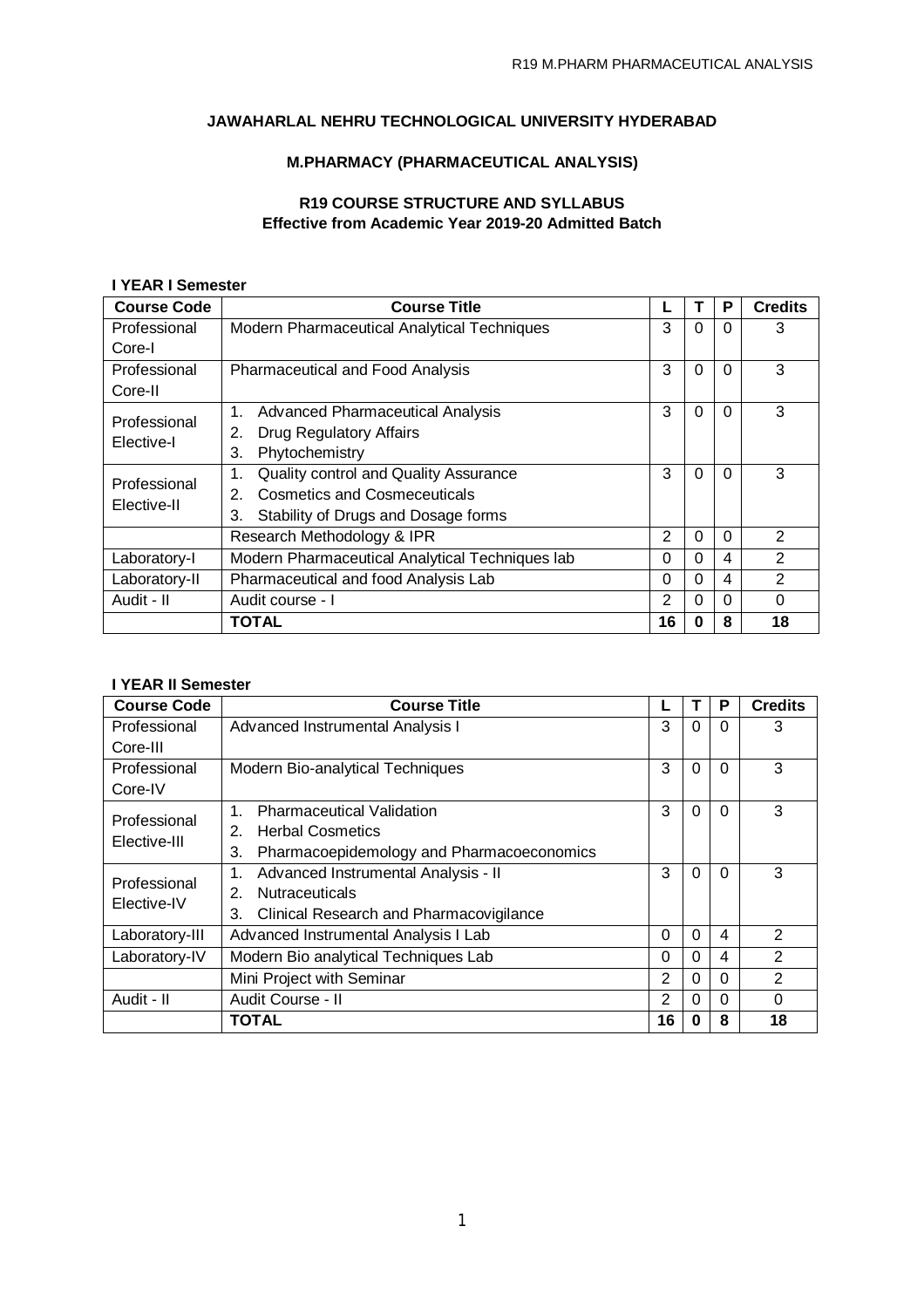| <b>Course Code</b>  | <b>Course Title</b>                        |   | P  | <b>Credits</b> |
|---------------------|--------------------------------------------|---|----|----------------|
|                     | <b>Biostatistics</b>                       | 3 | 0  | 3              |
| Professional        | Scale up and Technology Transfer<br>2.     |   |    |                |
| Elective-V          | Production Area Design and Packaging<br>3. |   |    |                |
|                     | Development                                |   |    |                |
| Open Elective       | Open Elective                              | 3 | 0  | 3              |
| <b>Dissertation</b> | Dissertation Work Review - II              | 0 | 12 | 6              |
|                     | Total                                      | 6 | 12 | 12             |

# **II YEAR I Semester**

# **II YEAR II SEMESTER**

| <b>Course Code</b>  | <b>Course Title</b>            |  | D  | <b>Credits</b> |
|---------------------|--------------------------------|--|----|----------------|
| <b>Dissertation</b> | Dissertation Work Review - III |  | 12 | h              |
| <b>Dissertation</b> | Dissertation Viva-Voce         |  | 28 | 14             |
|                     | Total                          |  | 40 | 20             |

**\*For Dissertation Work Review - I, Please refer 7.8 in R19 Academic Regulations.**

### **Audit Courses I & II:**

- 1. English for Research Paper Writing
- 2. Disaster Management
- 3. Sanskrit for Technological Learning
- 4. Value Education
- 5. Constitution of India
- 6. Pedagogy Studies
- 7. Stress Management by Yoga
- 8. Personality Development through Life Enlightenment Skills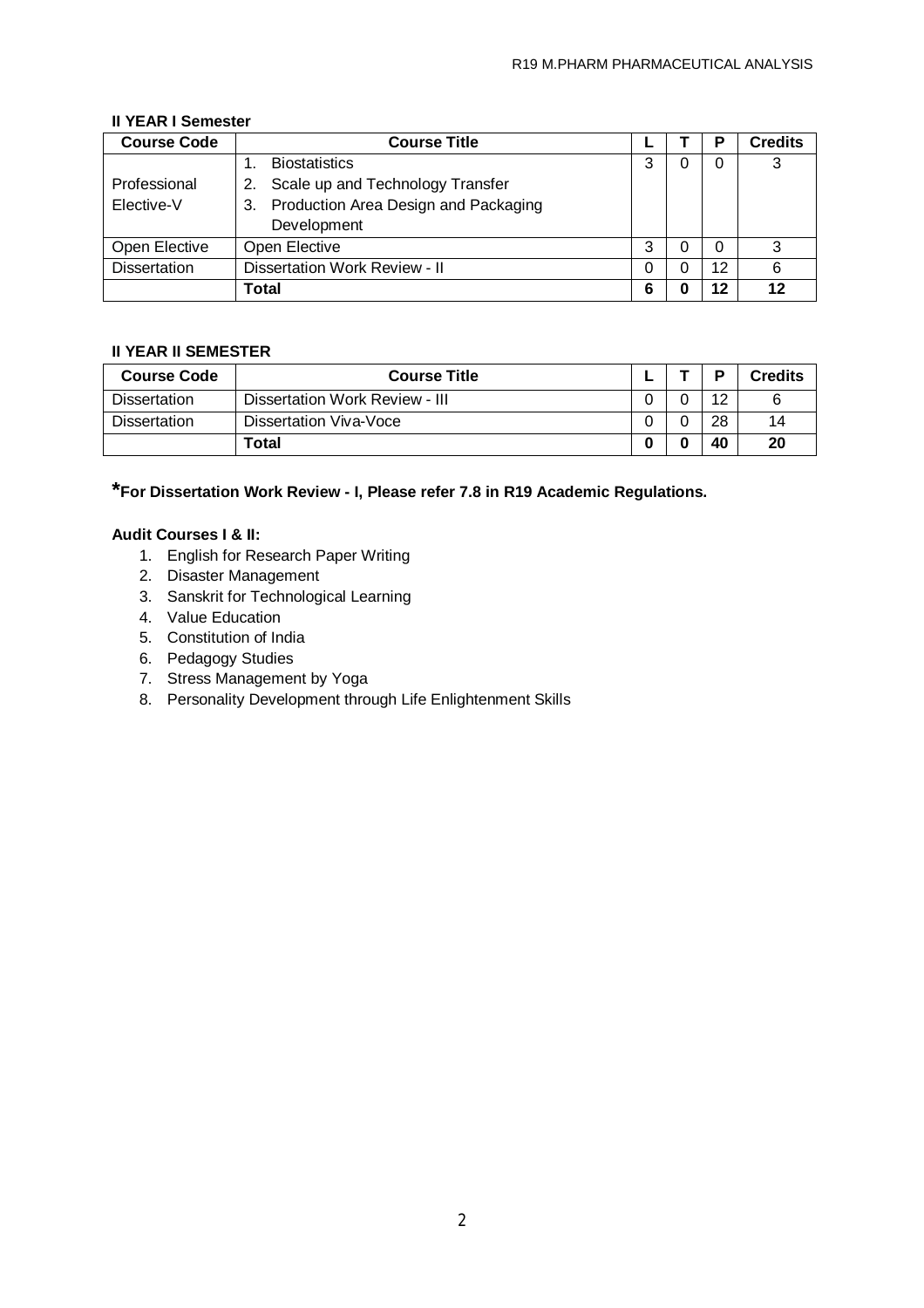## **MODERN PHARMACEUTICAL ANALYTICAL TECHNIQUES (Professional Core - I)**

**Course Objective:** The course is designed to impart the knowledge in the field of Pharmaceutical Analysis. The various modern analytical techniques like UV-Visible, IR, NMR, Mass, GC, HPLC, different chromatographic methods and other important topics are taught to enable the students to understand and apply the principles involved in the determination of different bulk drugs and their formulation. In addition to the theoretical aspects, the basic practical knowledge relevant to the analysis is also imparted.

**Course Outcome:** The appreciable knowledge will be gained by the students in the Modern Analytical Techniques and can apply the theories in the Analysis of various bulk drugs and their formulations. The students will also be in a position to apply their knowledge in developing the new methods for the determination and validate the procedures.

## **UNIT I**

**Introduction to chromatography and classification of chromatographic methods based on the mechanism of separation**

- a. Column Chromatography: Adsorption and partition, theory, preparation, procedure and methods of detection
- b. Thin Layer Chromatography: Theory, preparation, procedures, detection of compounds
- c. Paper Chromatography: Theory, different techniques employed, filter papers used, qualitative and quantitative detection
- d. Counter current extraction, solid phase extraction techniques, gel filtration

#### **UNIT II**

- a. Gas chromatography: Introduction, fundamentals, instrumentation, columns: preparation and operation, detection, derivatization.
- b. HPLC: Basic parameters, Principles and instrumentation, solvents and columns used, Operational modes, detection and applications of HPLC
- c. HPTLC: Theory and principle, instrumentation, elution techniques and pharmaceutical applications

#### **UNIT III**

- a. UV-Visible spectroscopy: Introduction, electromagnetic spectrum, absorbance laws and limitations, instrumentation-design and working principle, chromophore concept, auxochromes, Wood-Fisher rules for calculating absorption maximum, applications of UV-Visible spectroscopy
- b. IR spectroscopy: Basic principles -Molecular vibrations, vibrational frequency, factors influencing vibrational frequencies, sampling techniques, instrumentation, interpretation of spectra, FT-IR, theory and applications

#### **UNIT IV**

Mass spectroscopy: Theory, ionization techniques: electron impact ionization, chemical ionization, field ionization, fast atom bombardment, plasma desorption, fragmentation process: types of fission, resolution, GC/MS, *interpretation of spectra* and applications for identification and structure determination.

#### **UNIT V**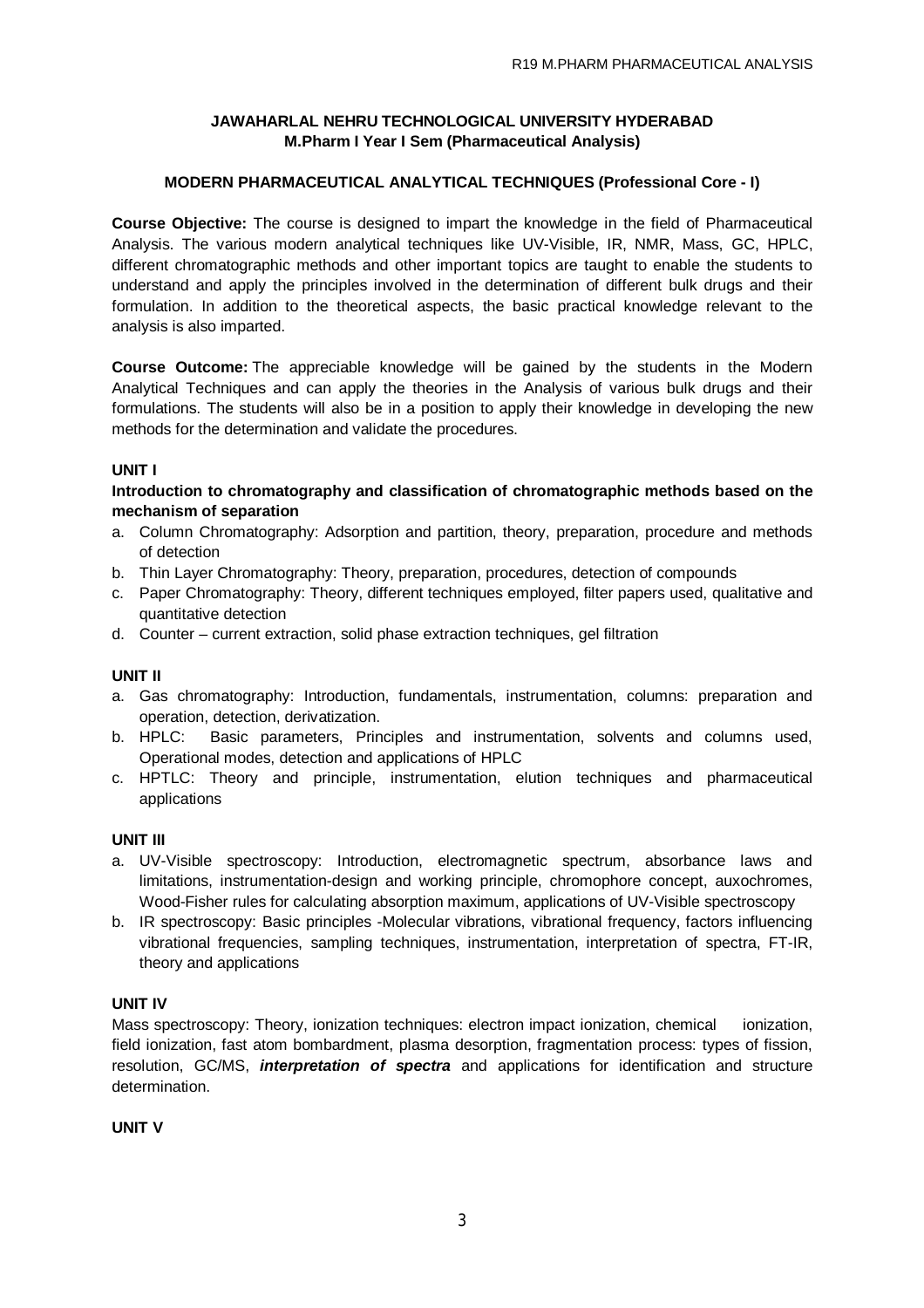NMR: Theory, instrumentation, chemical shift, shielding and deshielding effects, splitting of signals, spin-spin coupling, proton exchange reactions, coupling constant(J), nuclear overhauser effect (NOE), <sup>13</sup>CNMR spectra and its applications, 2D-NMR, COSY and applications in pharmacy.

- 1. Instrumental Methods of Chemical Analysis by B.K Sharma
- 2. Organic spectroscopy by Y.R Sharma Principles of Instrumental Analysis Doglas A Skoog, F. James Holler, Timothy A. Nieman, 5th edition, Eastern press, Bangalore, 1998.
- 3. Instrumental methods of analysis Willards, 7th edition, CBS publishers.
- 4. A Text book of Pharmaceutical Analysis by Kerrenth A. Connors
- 5. Vogel's Text book of Quantitative Chemical Analysis by A.I. Vogel
- 6. Practical Pharmaceutical Chemistry by A.H. Beckett and J.B. Stenlake
- 7. Organic Chemistry by I. L. Finar
- 8. Organic spectroscopy by William Kemp
- 9. Quantitative Analysis of Drugs by D. C. Garrett
- 10. Quantitative Analysis of Drugs in Pharmaceutical Formulations by P. D. Sethi
- 11. Spectrophotometric identification of Organic Compounds by Silverstein
- 12. HPTLC by P.D. Seth
- 13. Indian Pharmacopoeia 2007
- 14. High Performance thin layer chromatography for the analysis of medicinal plants by Eike Reich, Anne Schibli
- 15. Introduction to instrumental analysis by Robert. D. Braun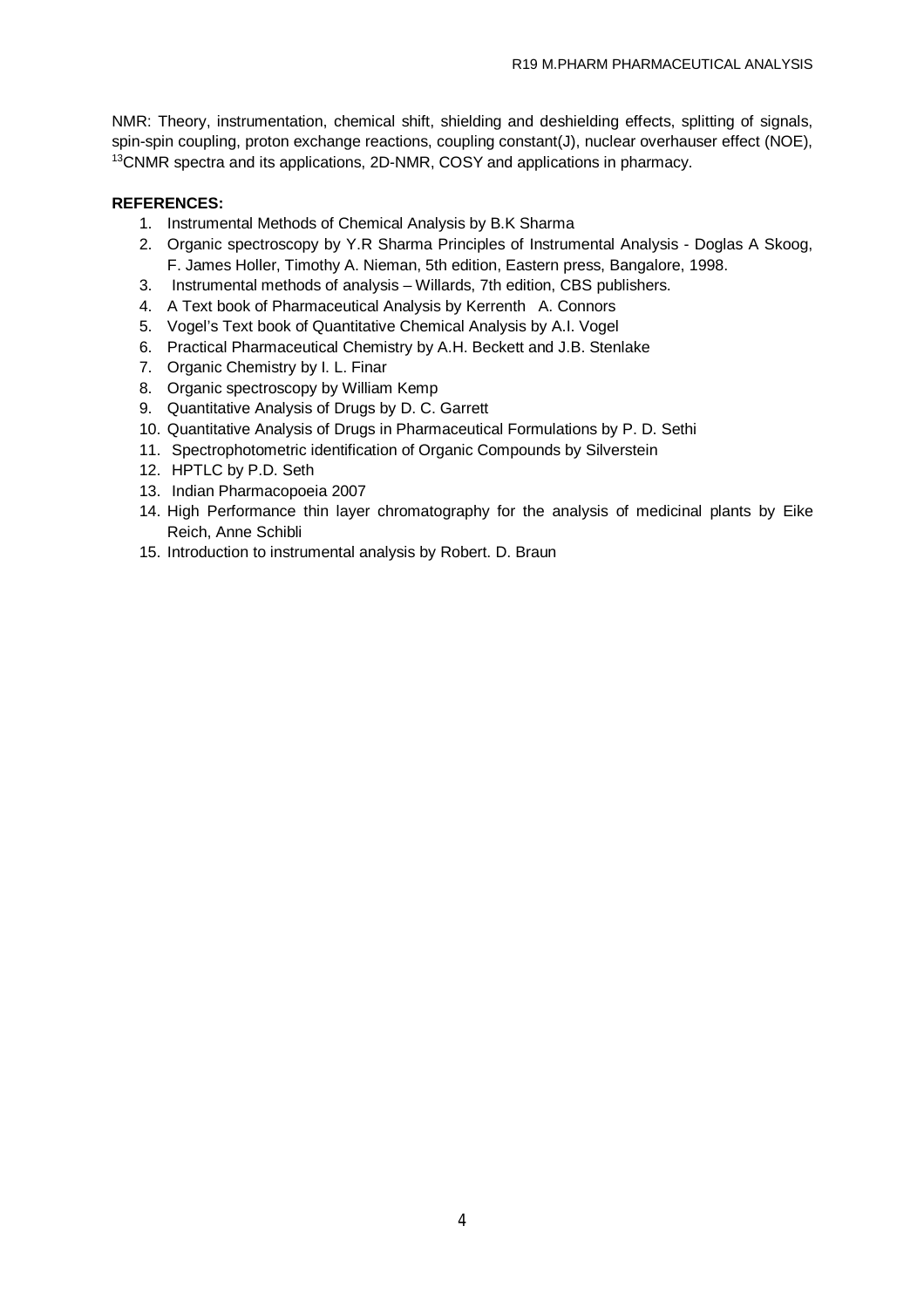# **JAWAHARLAL NEHRU TECHNOLOGICAL UNIVERSITY HYDERABAD M.Pharm I Year I Sem (Pharmaceutical Analysis) PHARMACEUTICAL AND FOOD ANALYSIS** (**Professional Core – II)**

**Course Objective:** This course is designed to impart knowledge on analysis of food constituents and finished food products. The course includes application of instrumental analysis in the determination of pesticides in variety of food products.

**Course Outcome:** At completion of this course student shall be able to understand various analytical techniques in the determination of

- Food constituents
- Food additives
- Finished food products
- Pesticides in food
- Pharmaceuticals (API & Dosage forms)
- And also student shall have the knowledge on food regulations and legislations

### **UNIT - I**

- **a. Carbohydrates:** Classification and properties of food carbohydrates, General methods of analysis of food carbohydrates,
- **b. Proteins**: Chemistry and classification of amino acids and proteins, Physico-Chemical properties of protein and their structure, general methods of analysis of proteins and amino acids

### **UNIT - II**

- **a. Lipids:** Classification, general methods of analysis, refining of fats and oils; hydrogenation of vegetable oils, Determination of adulteration in fats and oils.
- **b. Vitamins:** Classification of vitamins, methods of analysis of vitamins, Principles of microbial assay of vitamins of B-series

# **UNIT - III**

**Probiotics:** Definition, history, importance, mode of action, identification advantages and disadvantages of probiotics. Applications of Probiotics

# **UNIT - IV**

Definition, classification and principles and procedures involved in the quantitative determination of drugs from each category of both API and dosage forms (IP) of the following

- **a**. Analgesics & Antipyretics **b**. Antihypertensives
- **c.** Antihistamines **d**. Alkaloids
- **e.** Antibiotics **f.** Diuretics

#### **UNIT - V**

- a. **General Analytical methods** for milk, milk constituents and milk products like ice cream, milk powder, butter, margarine, cheese including adulterants and contaminants of milk.
- b. **Analysis of fermentation products** like wine, spirits, beer and vinegar.
	- Pesticides in food
	- And also student shall have knowledge in food regulations and legislations

# **TEXT BOOKS:**

1. The chemical analysis of foods – David Pearson, Seventh edition, Churchill Livingstone, Edinburgh London, 1976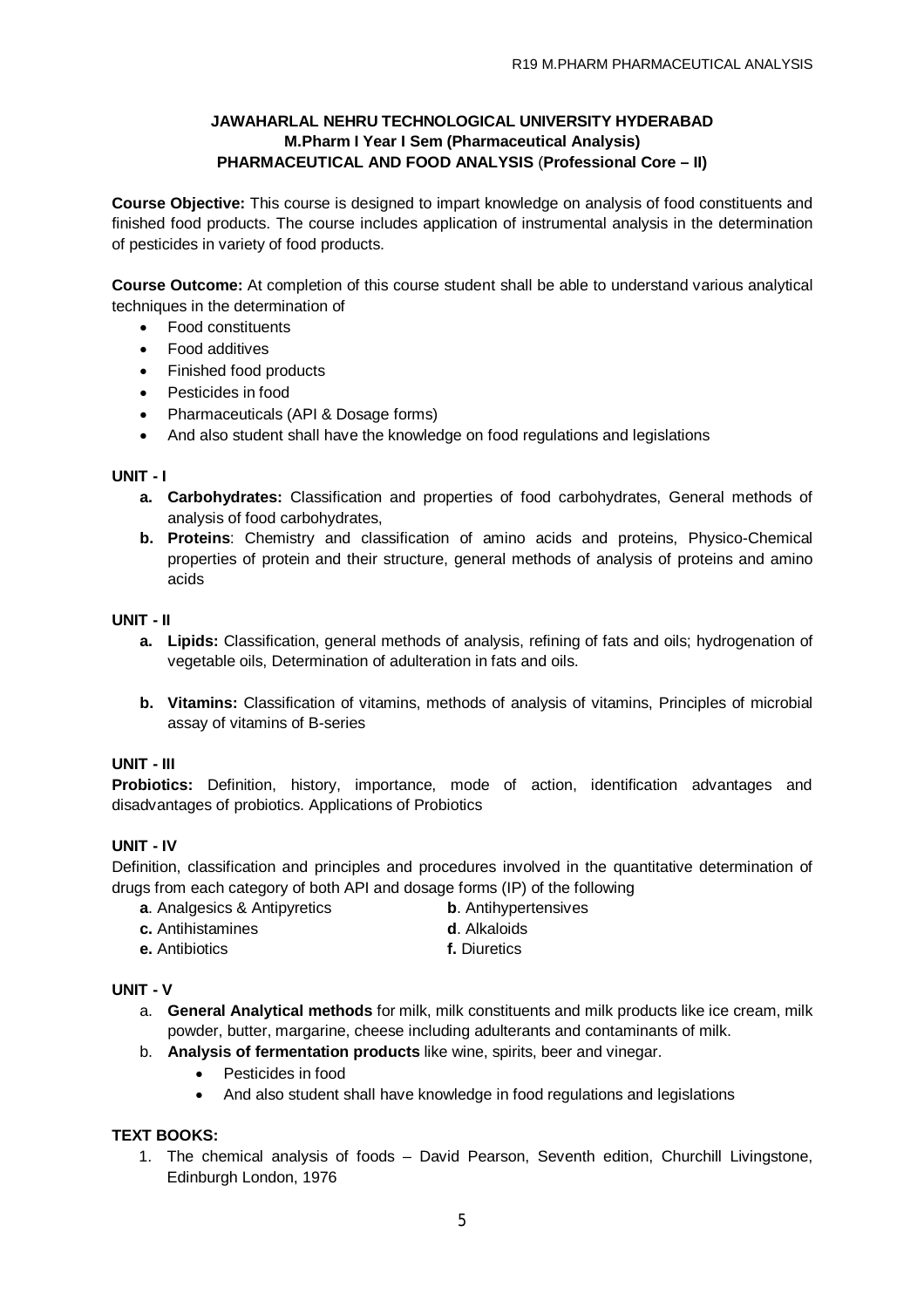- 2. Introduction to the Chemical analysis of foods S. Nielsen, Jones & Bartlett publishers, Boston London, 1994.
- 3. Official methods of analysis of AOAC International, sixth edition, Volume I & II, 1997.
- 4. Analysis of Food constituents Multon, Wiley VCH.
- 5. Dr. William Horwitz, Official methods of analysis of AOAC International
- 6. 18th edition, 2005.Theory and Practice of Industrial Pharmacy by Lieberman and Lachman

# **REFERENCE BOOKS:**

- 1. Remington's Pharmaceutical Sciences by Alfonso and Gennaro
- 2. David Pearson. The Chemical Analysis of Foods,  $7^{th}$ ed., Churchill Livingstone, Edinburgh, 1976.
- 3. Nielsen S. Introduction to the chemical analysis of foods. Jones & Bartlett Publishers, Boston, 1974
- 4. Indian Pharmacopoeia 2012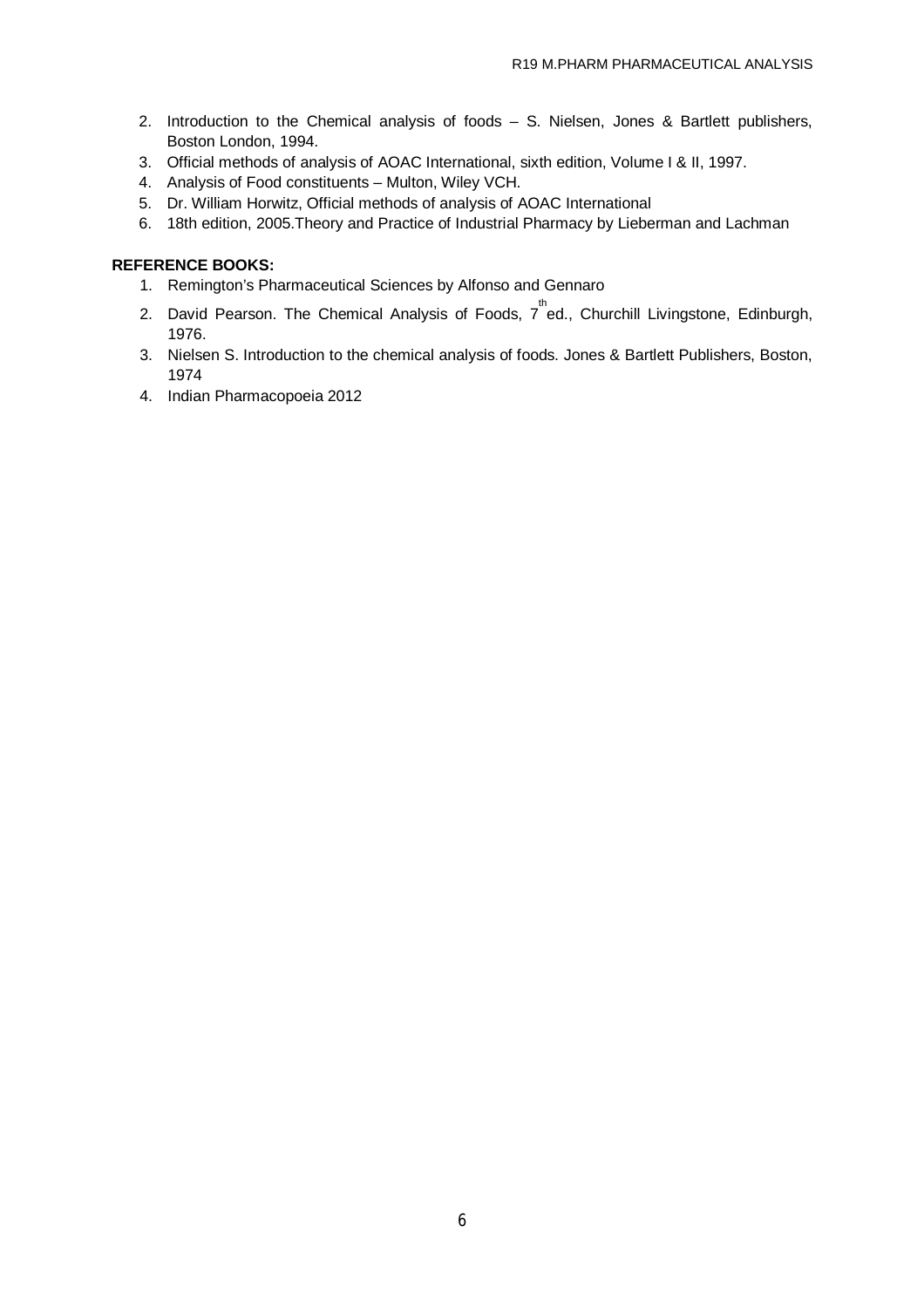## **ADVANCED PHARMACEUTICAL ANALYSIS (Professional Elective - I)**

**Course Objective:** The principles and procedures for the determination of various pharmaceutical bulk drugs and their formulations belonging to different categories are discussed in detail. The applications of the important reagents like MBTH, FC, PDAB etc. in the determination of the pharmaceuticals are also discussed.

**Course Outcome:** The quantitative determination of various organic compounds is clearly understood. The spectral analysis, dissolution parameters and microbial assays are also learned.

#### **UNIT I**

Principles and procedures involved in the determination of the official compounds in IP with the following analytical techniques

- A. Non-aqueous C. Complexometric
- B. Oxidation-reduction D. Diazotization methods
- E. Neutralization F. Acid Base
- **UNIT II**

A detailed study of the principles and procedures involved in the quantitative determination of the following organic functional groups

- 
- 

A. Amines C. Carbonyl compounds

- B. Esters **D. Hydroxy and carboxyl**
- E. Amino Acids

#### **UNIT III**

- **a. Reference Standards:** Types, preparation methods and uses.
- **b.** Principles and procedures involved in using the following reagents in the determination of pharmaceutical dosage forms official in IP
	- a. MBTH (3-methyl-2-benzothiazolone hydrazone)
	- b. F.C. Reagent (Folin-Ciocalteu)
	- c. PDAB (*para-*Dimethyl Amino Benzaldehyde)
	- d. 2, 3, 5 *tri*Phenyltetrazolium salt
	- e. 2,6 *di -*ChloroquinoneChlorimide
	- f. *N* (1-naphthyl) ethylenediaminedihydrochloride (B.M. Reagent)
	- g. Carr Price Reagent
	- h. 2,4 DNP

#### **UNIT - IV**

- **a. Analysis of Excipients:** Tests related to excipients such as bulk density, tapped density, particle size distribution, pH, moisture content, viscosity (dynamic), loss on drying, ash content, conductivity.
- **b. Excipients of interest:** Disintegrating agents, binders, emulsifiers, viscosity modifiers and preservatives including preservative challenge test.

#### **UNIT-V**

a. **Dissolution Tests:** Types of Dissolution apparatus, dissolution test requirements for immediate release, delayed release, extended release dosage forms, coated, uncoated, enteric coated, gelatin capsules etc.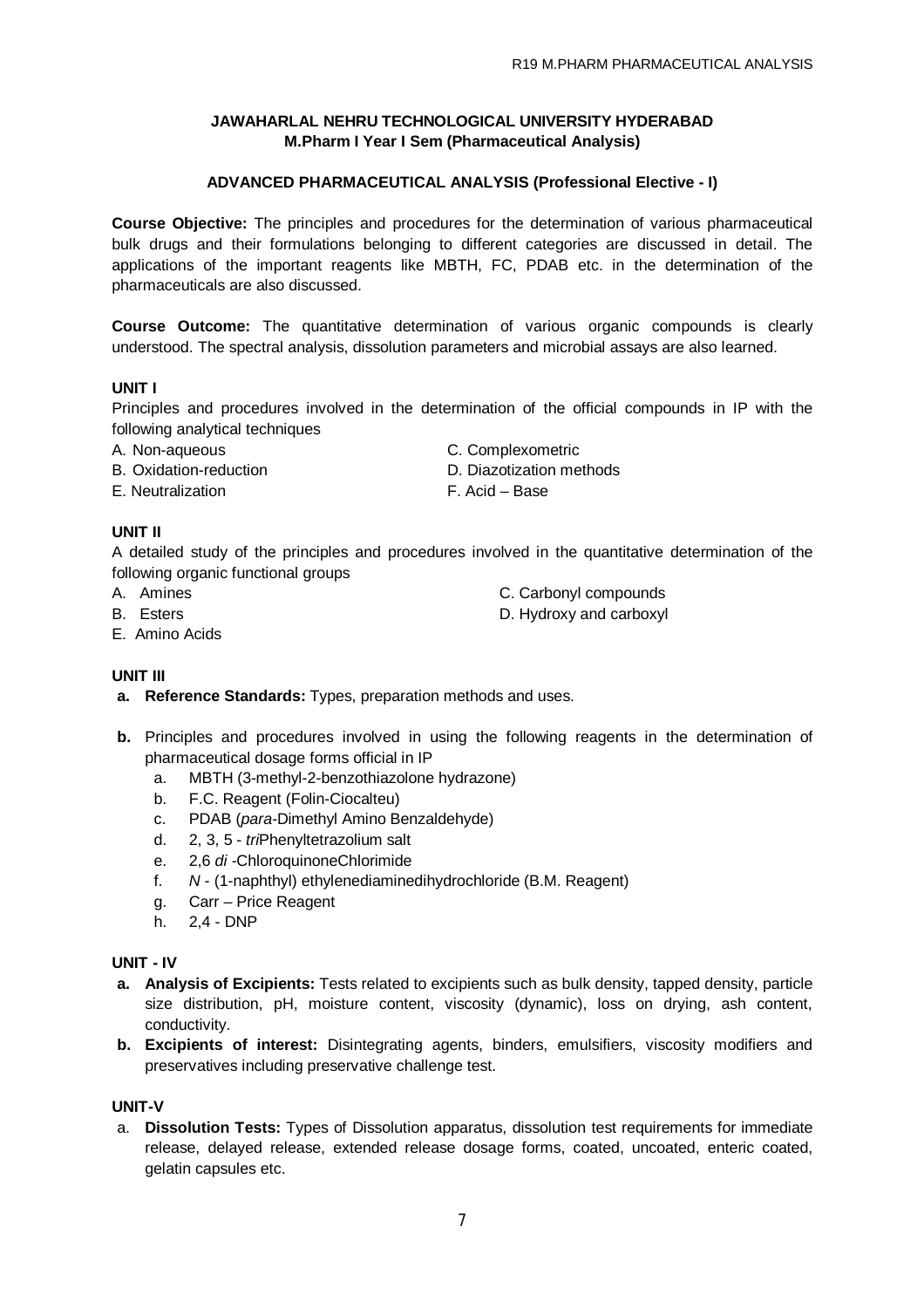b. **Microbiological assays and Biological tests:** Antimicrobial effectiveness testing, microbial limit tests, sterility test. Antibiotics-microbial assays, bacterial endotoxins test.

# **TEXT BOOKS:**

- 1. Pharmaceutical Chemistry by Becket and Stanlake
- 2. Pharmaceutical Analysis by Higuchi, Bechmman and Hassan
- 3. Instrumental Methods of Chemical Analysis By B.K. Sharma
- 4. A Text Book of Pharmaceutical Analysis by Kennenth A. Conners
- 5. Organic spectroscopy by Y.R Sharma Principles of Instrumental Analysis Doglas A Skoog, F. James Holler, Timothy A. Nieman, 5th edition, Eastern press, Bangalore, 1998.
- 6. Instrumental methods of analysis Willards, 7th edition, CBS publishers.

- 1. Remington's Pharmaceutical Sciences by Alfonso and Gennaro
- 2. Quantitative Analysis of Drugs in Pharmaceutical Formulations by P.D. Sethi
- 3. Indian Pharmacopoeia 2010
- 4. Journals (Indian Drugs, IJPS etc.)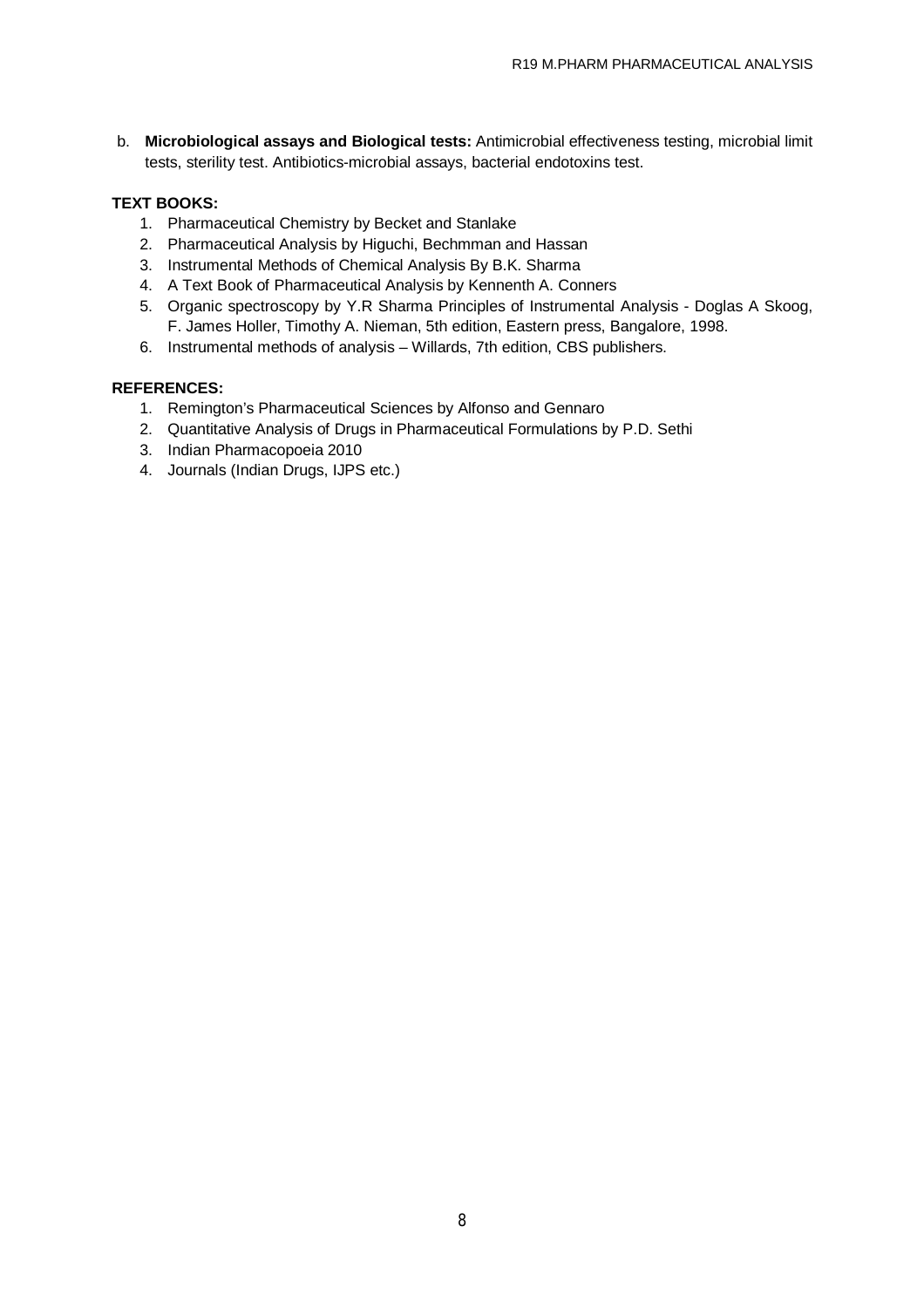# **DRUG REGULATORY AFFAIRS (Professional Elective - I)**

**Course Objective**: The topics which are present in the Drug regulatory affairs are very much useful which increases the knowledge regarding the regulatory aspects in the pharmaceutical industries.

### **Course Outcome:**

- Students will come to know the different competent regulatory authorities globally.
- Students be aware of technical aspects pertaining to the marketing authorization application (MAA)
- The regulatory guidelines and directions framed by the regulatory authorities will be helpful to place the drug products in market for marketing approvals.

# **UNIT I**

### **Drug Regulatory Aspects (India)**

- 1. Indian drug regulatory authorities, Central and State regulatory bodies (FDA)
- 2. Drugs and Cosmmetics Act and Rules with latest Amendments (Selective)
- 3. Special emphasis Schedule M and Y
- 4. New drugs Importation, Registration, development, Clinical Trials, BE NOC & BE studies
- 5. Various Licences Test Lic., Import lic., for testing of drugs and API's, Manufacturing Contract and Loan licence manufacturing.

### **UNIT II**

### **Good Manufacturing Practices (GMP)**

- 1. Indian GMP certification, WHO GMP certification.
- 2. ICH guidelines for stability testing and other relevant ones (Q1-Q10)
- 3. Export permissions and manufacturing for semi-regulated countries
- 4. Understanding of the plant layouts with special emphasis on the environment & safety (HVAC, Water Systems, Stores Management, Effluent etc.)
- 5. Quality Assurance and Qulaity Control Basic understanding for in-built quality.

#### **UNIT III**

A detailed study of regulatory aspects that affect drug product design, manufacture and distribution in a developed country such as USA and in a developing country such as Brazil, Hatch Waxmann Act; Bolar Provisions and other FDA Regulations. Regulatory aspects of pharmaceutical and bulk drug manufacture, regulatory drug analysis.

#### **UNIT IV**

Documentation related to manufacturing, cleaning methods, retention samples and records, quality control, batch release documents, distribution records, complaints and recalls. Quality, safety and legislation for cosmetic products and herbal products.

#### **UNIT V**

### **Governing Regulatory Bodies across the globe.**

Country Authority Submission

- a. U.S Food & Drug Administration USDMF
- b. Canada Therapeutic Product Directorate DMF
- c. Europe
	- 1) European Medicines Agency (EMEA/ National Authorities) EDMF
	- 2) European Directorate for Quality of Medicines CEP/COS & Health Care Products.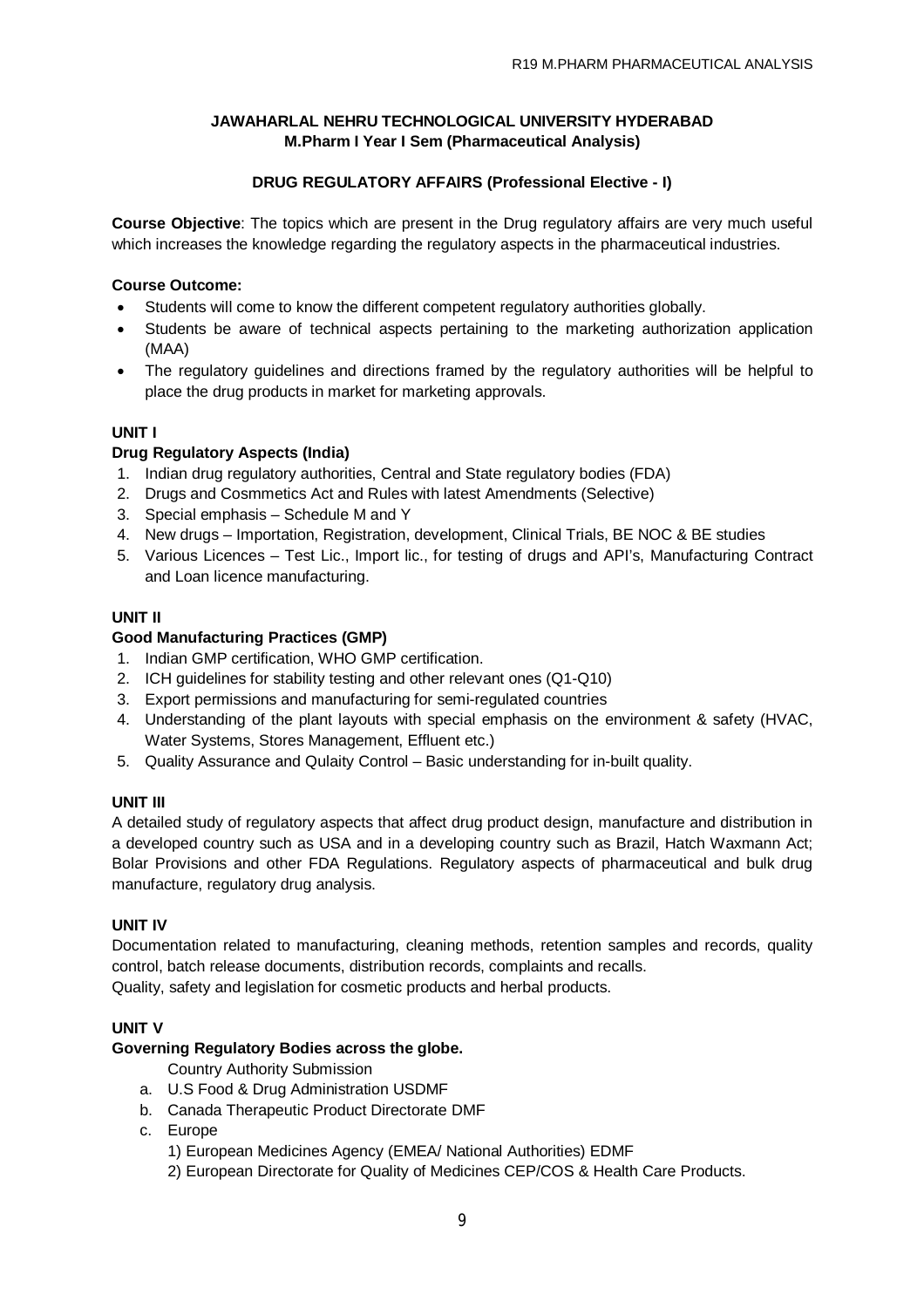- 3) MHRA Medicines and Health Care Products Regulatory Agency
- d. Product Filing
- e. Responding Regulatory Deficiencies
- f. Final Approval Procedure

Preparation, review and submission of Drug Master Files to Regulatory Authorities as per their specific requirements.

# **TEXT AND REFERENCE BOOKS:**

- 1. Original laws published by Govt. of India.
- 2. Text Book of Forensic Pharmacy by Mithal B. M.; Vallabh Prakashan, New Delhi.
- 3. Laws of Drugs in India by Hussain.
- 4. Text Book of Forensic Pharmacy by Jain N. K.; Vallabh Prakashan, New Delhi.
- 5. Pharmaceutical Regulatory Affairs Selected Topics, CVS Subramanyam and J Thimmasetty, Vallabh Prakashan Delhi - 2013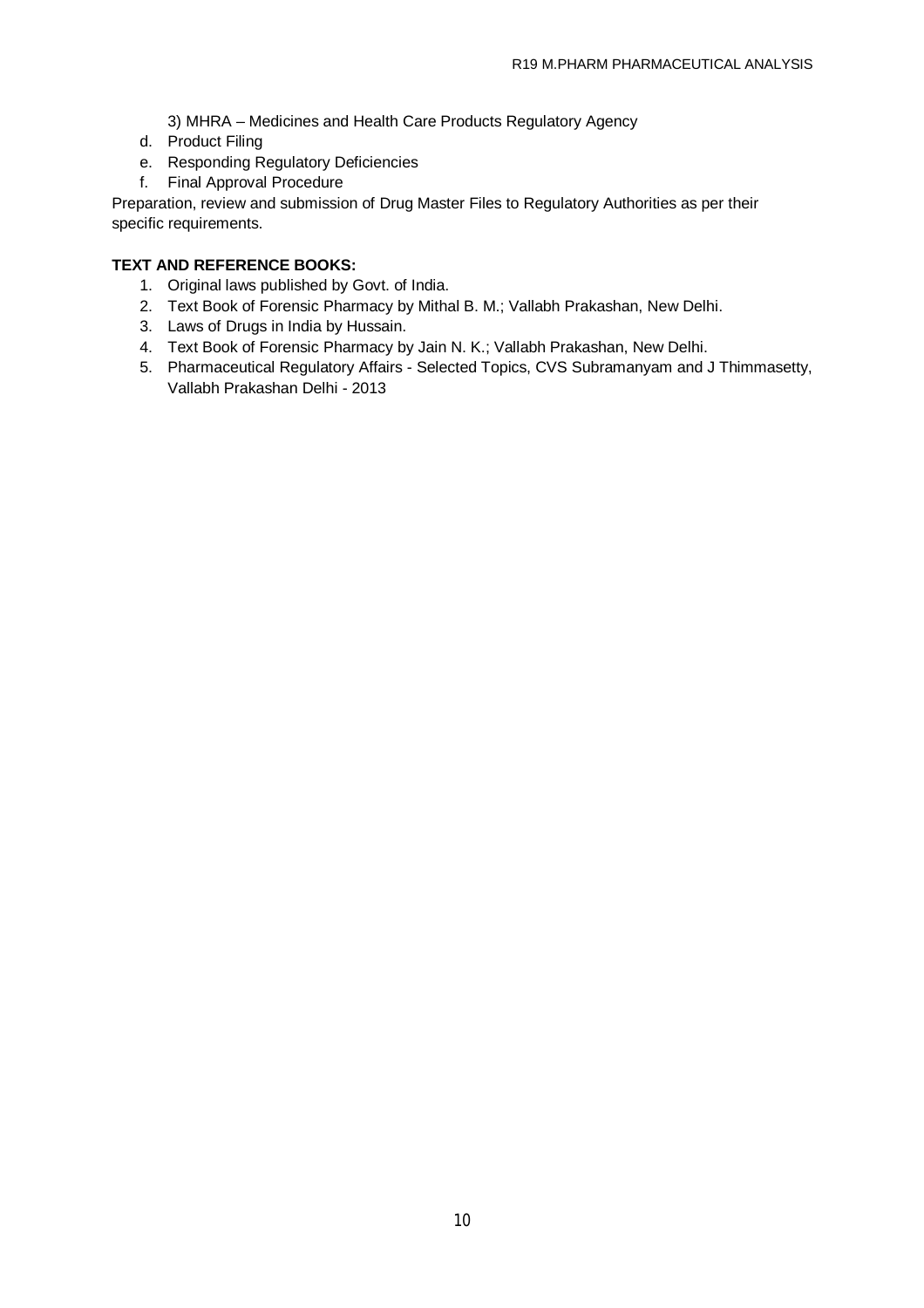### **PHYTOCHEMISTRY (Professional Elective - I)**

**Course Objective:** Helps the students to get exposed to natural product drug discovery and to perform quantitative and qualitative evaluation of herbal extracts. To understand the chemistry of important phyto consitituents of different categories.

**Course Outcome:** On the basis of chemistry data of phytoconstituents students will acquire knowledge on various types of phytoconstituents present in the plants.

#### **UNIT I**

Biosynthetic pathways and Radio tracing techniques: containing drugs:

- a) Methods of Biogenetic Investigations, detailed study of isotropic tracer techniques.
- b) Study of Biosynthetic pathways of of following phyto-pharmaceuticals: Atropine, Morphine, Cardiac glycosides and Flavonoids.

#### **UNIT II**

Drug discovery and development: Approaches to discovery and development of natural products as potential new drugs. Sourcing and archiving Natural products for discovery, evaluating natural products for therapeutic properties, Identifying the biologically active Natural products, the lead structure selection process and Optimization with suitable examples from the following source: artemesin, andrographolides.

#### **UNIT III**

a) Extraction/Isolation methods for specific Phytochemical groups, Choice of solvents and Interfering compounds for general Isolation and purification of desired phytoconstituents.

b) Recent sophisticated extraction techniques like: Super critical fluid extraction and Ultra-sonic extraction. Separation of phytoconstituents by Vacuum and Flash column chromatography.

#### **UNIT IV**

Sources, Chemical structure, Identification tests, mechanism of action SAR, uses of the following phyto-pharmaceuticals:

- a) Atropine, caffeine, Morphine and brief account on its derivatives and analogues
- b) Camptothecin, Digoxin
- c) Taxol, Podophyllotoxin

#### **UNIT V**

- a. Natural colorants: Biological Source, colouring principles, chemical nature and usage of the following Annatto, Cochineal, Caramel, Henna, Indigo, Madder, Saffron, Turmeric
- b. Flavours and Perfumes: Sandal wood oil, Orange oil, Lemon oil, Palmarosa oil, Geranium oil.

#### **Reference books**

- 1. Phytochemical methods of chemical analysis by Harbone
- 2. Modern methods of plant analysis- peach & M.V. Tracey Vol. 1 to VII
- 3. Pharmacognosy & Phytochemistry of medical plants by Jean Brunton
- 4. Thin layer chromatography by Stahl
- 5. Chemistry of natural products by Atur Rahman
- 6. Comprehensive Medicinal Chemistry, Vol 1-6, Elsevier Publication
- 7. Medicinal Chemistry Drug Discovery by Donald J, Abrahm,
- 8. Plant drug analysis by Wagner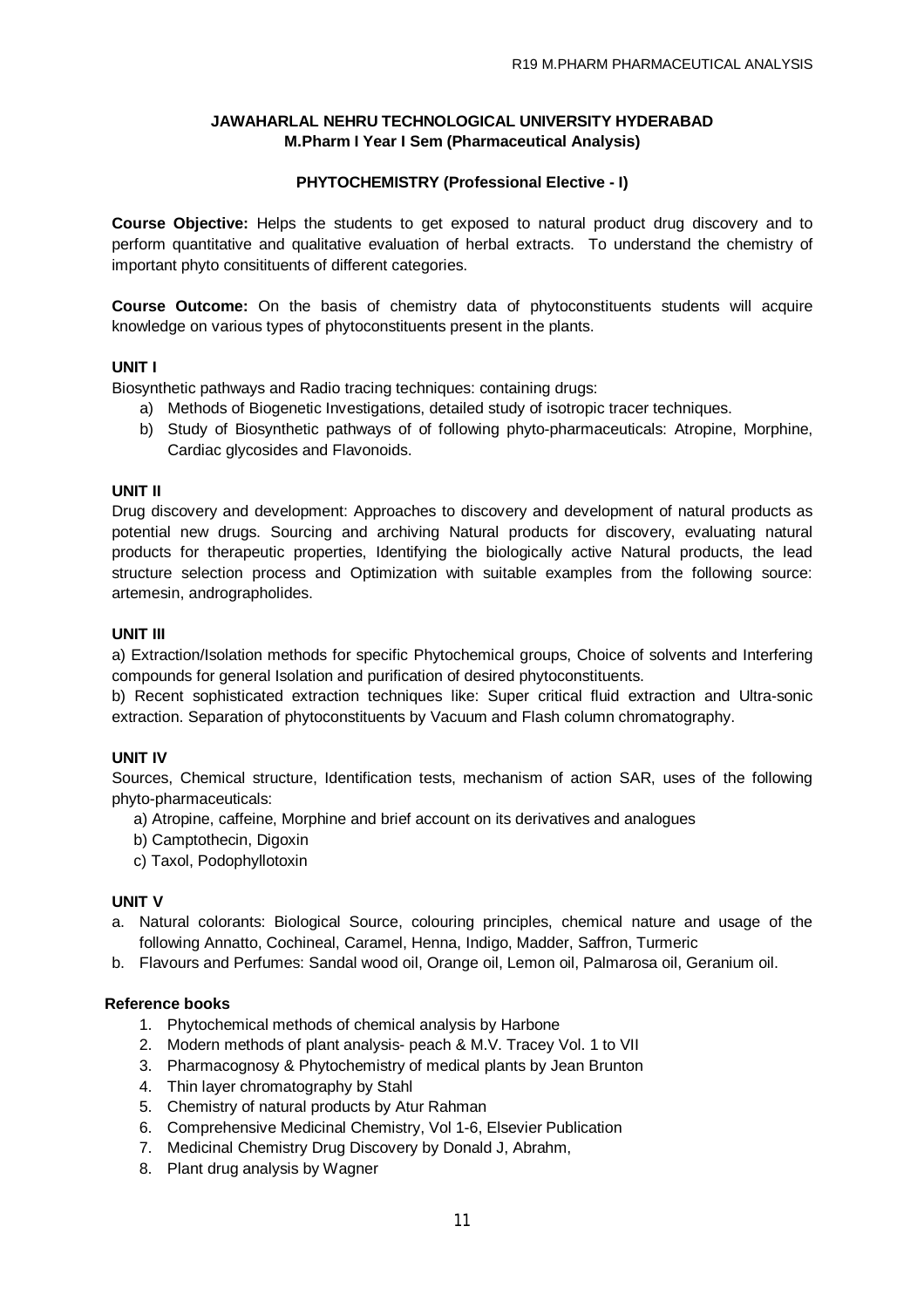- 9. Clarke's isolation & identification of drugs by AC Mottal
- 10. Chromatography of Alkaloids by Varpoorte Swendson
- 11. Jenkins Quantitative pharmaceutical chemistry by AN Kenwell
- 12. Standardization of botanicals by V. Rajpal Vol 1 & 2
- 13. Medicinal chemistry and drug discovery by Burger's
- 14. Foye's Principles of medicinal chemistry.
- 15. Pharmacognosy and phytochemistry by Biren seth
- 16. Herbal Perfumes and cosmetics by Panda
- 17. Herbal Drug Technology by SS Agarwal
- 18. Pharmacognosy and Phytochemistry by VD Rangari.
- 19. Textbook of Pharmacognosy by G.E. Trease, W.C.Evans, ELBS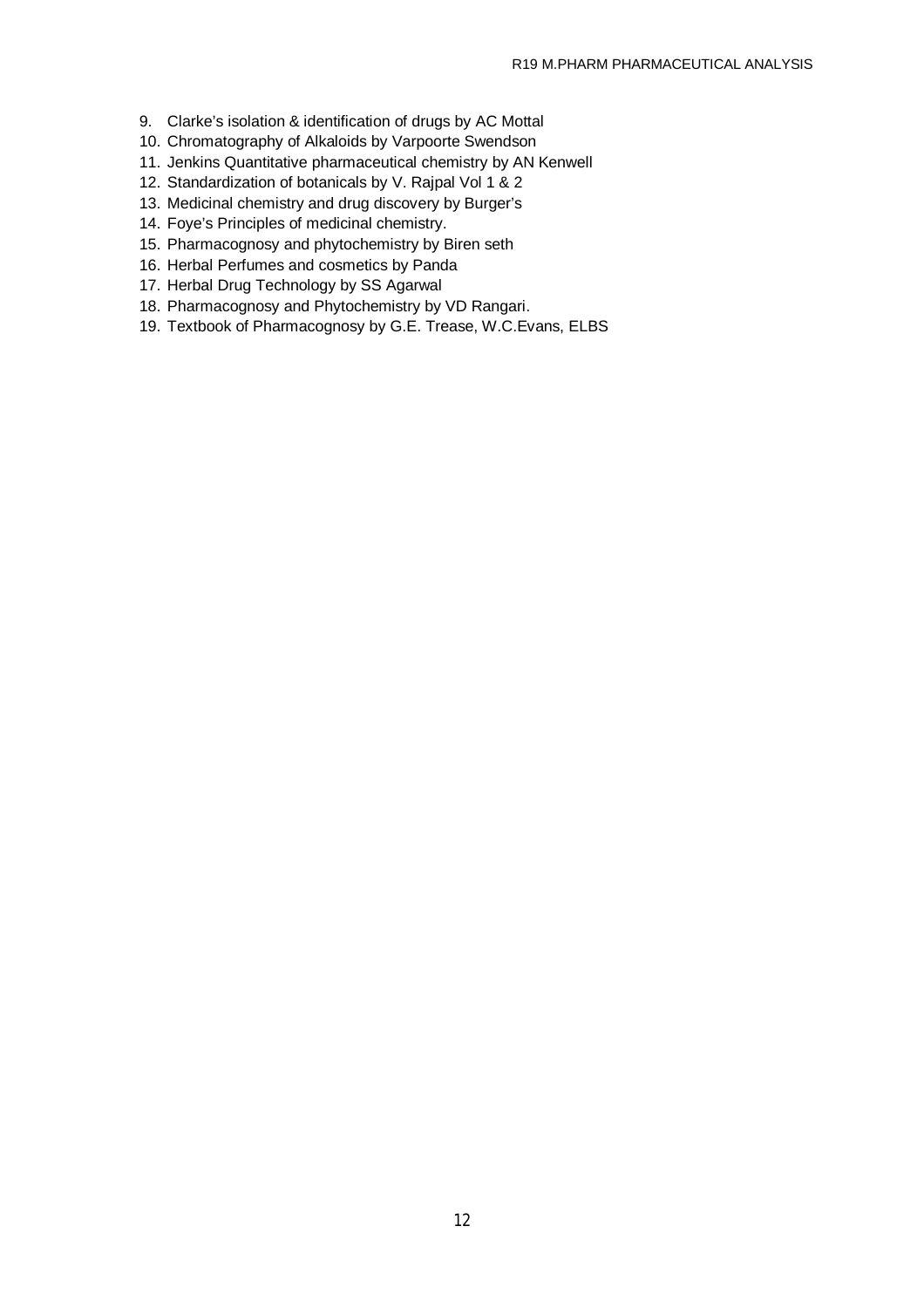# **QUALITY CONTROL AND QUALITY ASSURANCE (Professional Elective - II)**

**Course Objective:** This course deals with the various aspects of quality control and quality assurance aspects of pharmaceutical industries. It covers the important aspects like cGMP, QC tests, documentation, quality certifications, GLP and regulatory affairs.

## **Course Outcome: Upon completion of this course the student should be able to**

- Understand the cGMP aspects in a pharmaceutical industry
- To appreciate the importance of documentation
- To understand the scope of quality certifications applicable to
- Pharmaceutical industries
- To understand the responsibilities of QA & QC departments.

#### **UNIT – I**

Introduction: Concept and evolution and scopes of Quality Control and Quality Assurance, Good Laboratory Practice, GMP, Overview of ICH Guidelines - QSEM, with special emphasis on Qseries guidelines. Good Laboratory Practices: Scope of GLP, Definitions, Quality assurance unit, protocol for conduct of non-clinical testing, control on animal house, report preparation and documentation. CPCSEA guidelines.

### **UNIT - II**

cGMP guidelines according to schedule M, USFDA (inclusive of CDER and CBER) Pharmaceutical Inspection Convention (PIC), WHO and EMEA covering: Organization and personnel responsibilities, training, hygiene and personal records, drug industry location, design, construction and plant lay out, maintenance, sanitation, environmental control, utilities and maintenance of sterile areas, control of contamination and Good Warehousing Practice.

#### **UNIT - III**

Analysis of raw materials, finished products, packaging materials, in process quality control (IPQC), Developing specification (ICH Q6 and Q3), purchase specifications and maintenance of stores for raw materials. In process quality control and finished products quality control for following dosage forms in Pharma industry according to Indian, US and British pharmacopoeias: tablets, capsules, ointments, suppositories, creams, parenterals, ophthalmic and surgical products (How to refer pharmacopoeias).

#### **UNIT - IV**

Documentation in pharmaceutical industry: Three tier documentation, Policy, Procedures and Work instructions, and records (Formats), Basic principles- How to maintain, retention and retrieval etc. Standard operating procedures (How to write), Master Batch Record, Batch Manufacturing Record, Quality audit plan and reports. Specification and test procedures, Protocols and reports. Distribution records. Electronic data handling. Concepts of controlled and uncontrolled documents. Submission documents for regulators DMFs, as Common Technical Document and Electronic Common Technical Documentation (CTD, eCTD). Concept of regulated and non-regulated markets.

#### **UNIT - V**

Manufacturing operations and controls: Sanitation of manufacturing premises, mix-ups and cross contamination, processing of intermediates and bulk products, packaging operations, IPQC, release of finished product, process deviations, charge-in of components, time limitations on production, drug product inspection, expiry date calculation, calculation of yields, production record review, change control, sterile products, aseptic process control, packaging, reprocessing, salvaging, handling of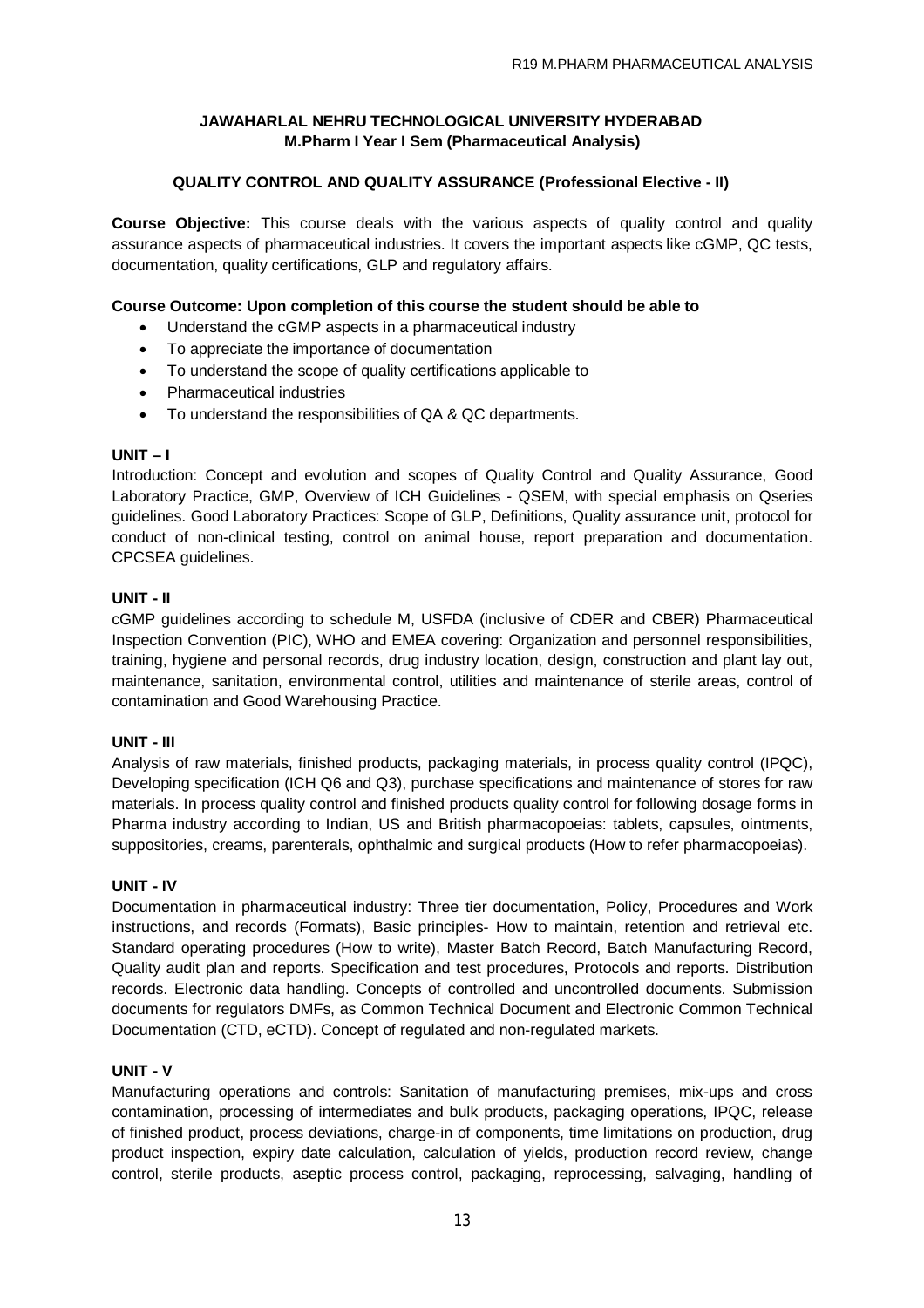waste and scrap disposal. Introduction, scope and importance of intellectual property rights. Concept of trade mark, copyright and patents.

### **REFERENCE BOOKS:**

- 1. Quality Assurance Guide by organization of Pharmaceutical Procedures of India, 3rd revised edition, Volume I & II, Mumbai, 1996.
- 2. Good Laboratory Practice Regulations, 2nd Edition, Sandy Weinberg Vol. 69, Marcel Dekker Series, 1995.
- 3. Quality Assurance of Pharmaceuticals- A compedium of Guide lines and Related materials Vol I & II, 2nd edition, WHO Publications, 1999.
- 4. How to Practice GMP's P P Sharma, Vandana Publications, Agra, 1991.
- 5. The International Pharmacopoeia vol I, II, III, IV & V General Methods of Analysis and Quality specification for Pharmaceutical Substances, Excepients and Dosage forms, 3rd edition, WHO, Geneva, 2005.
- 6. Good laboratory Practice Regulations Allen F. Hirsch, Volume 38, Marcel Dekker Series, 1989.
- 7. ICH guidelines
- 8. ISO 9000 and total quality management
- 9. The drugs and cosmetics act  $1940 -$  Deshpande, Nilesh Gandhi,  $4<sup>th</sup>$  edition, Susmit Publishers, 2006.
- 10. QA Manual D.H. Shah, 1st edition, Business Horizons, 2000.
- 11. Good Manufacturing Practices for Pharmaceuticals a plan for total quality control Sidney H. Willig, Vol. 52, 3rd edition, Marcel Dekker Series.
- 12. Steinborn L. GMP/ISO Quality Audit Manual for Healthcare Manufacturers and Their Suppliers, Sixth Edition, (Volume 1 - With Checklists and
- 13. Software Package). Taylor & Francis; 2003.
- 14. Sarker DK. Quality Systems and Controls for Pharmaceuticals. John Wiley & Sons; 2008.
- 15. Packaging of Pharmaceuticals.
- 16. Schedule M and Schedule N.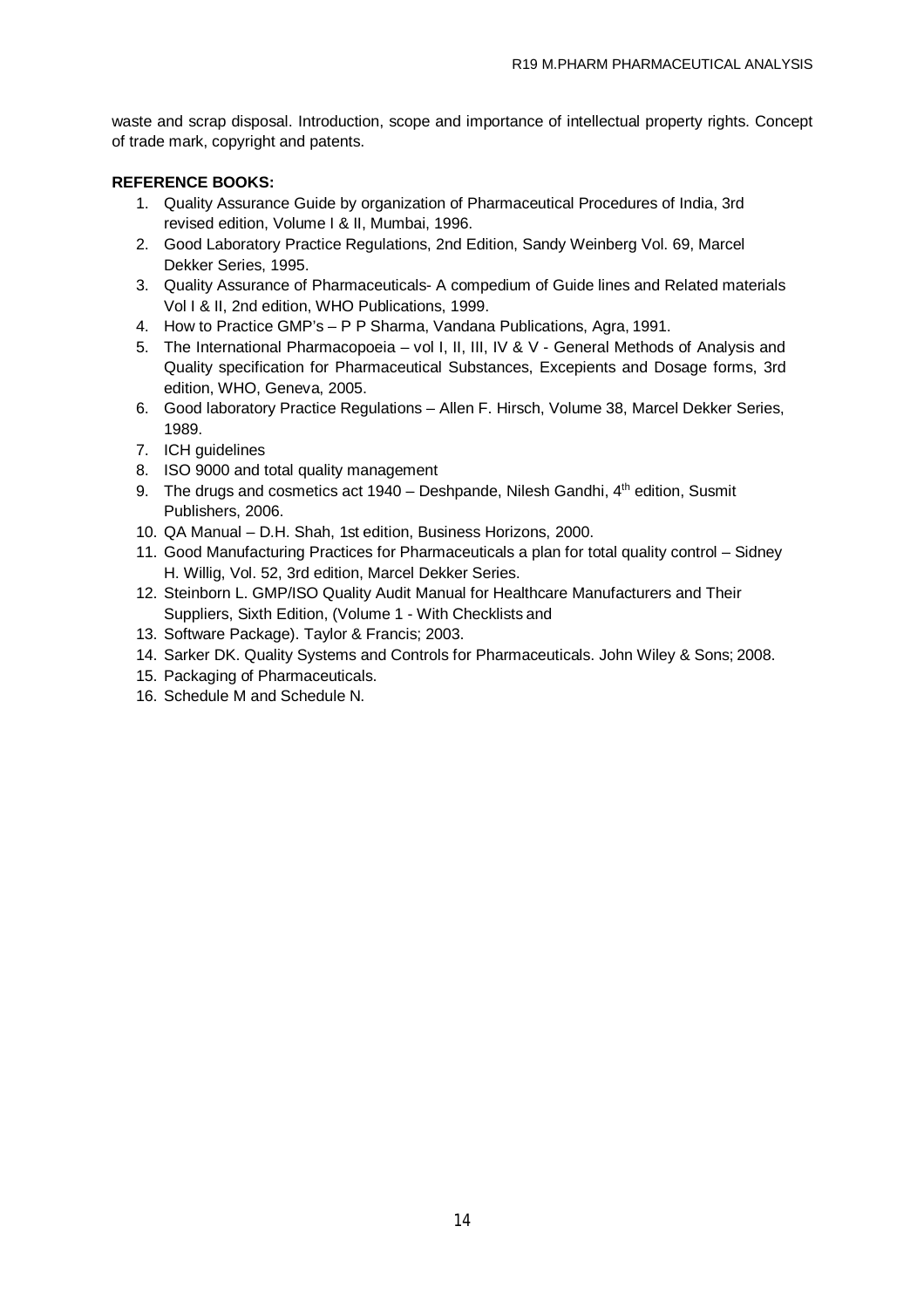# **COSMETICS AND COSMECEUTICALS (Professional Elective - II)**

**Course Objectives:** Upon completion of the course, the students shall be able to understand

- Key ingredients used in cosmetics and cosmeceuticals.
- Key building blocks for various formulations.
- Current technologies in the market
- Various key ingredients and basic science to develop cosmetics and cosmeceuticals
- Scientific knowledge to develop cosmetics and cosmeceuticals with desired Safety, stability, and efficacy.

**Course Outcomes: U**pon completion of the subject student shall able to know Regulatory biological aspects of cosmetics, excipients used for various formulations, designing of cosmeceuticals and herbal products

#### **UNIT I**

**Cosmetics – Regulatory:** Definition of cosmetic products as per Indian regulation. Indian regulatory requirements for labeling of cosmetics Regulatory provisions relating to import of cosmetics. Misbranded and spurious cosmetics. Regulatory provisions relating to manufacture of cosmetics – Conditions for obtaining license, prohibition of manufacture and sale of certain cosmetics, loan license, offences and penalties.

#### **UNIT II**

**Cosmetics - Biological aspects:** Structure of skin relating to problems like dry skin, acne, pigmentation, prickly heat, wrinkles and body odor. Structure of hair and hair growth cycle. Common problems associated with oral cavity. Cleansing and care needs for face, eye lids, lips, hands, feet, nail, scalp, neck, body and under-arm.

#### **UNIT III**

**Formulation Building blocks:** Building blocks for different product formulations of cosmetics/cosmeceuticals. Surfactants – Classification and application. Emollients, rheological additives: classification and application. Antimicrobial used as preservatives, their merits and demerits. Factors affecting microbial preservative efficacy. Building blocks for formulation of a moisturizing cream, vanishing cream, cold cream, shampoo and toothpaste. Soaps and syndetbars. **Perfumes;** Classification of perfumes. Perfume ingredients listed as allergens in EU regulation.

**Controversial ingredients:** Parabens, formaldehyde liberators, dioxane.

# **UNIT IV**

**Design of cosmeceutical products:** Sun protection, sunscreens classification and regulatory aspects. Addressing dry skin, acne, sun-protection, pigmentation, prickly heat, wrinkles, body odor., dandruff, dental cavities, bleeding gums, mouth odor and sensitive teeth through cosmeceutical formulations.

#### **UNIT V**

**Herbal Cosmetics:** Herbal ingredients used in Hair care, skin care and oral care. Review of guidelines for herbal cosmetics by private bodies like cosmos with respect to preservatives, emollients, foaming agents, emulsifiers and rheology modifiers. Challenges in formulating herbal cosmetics.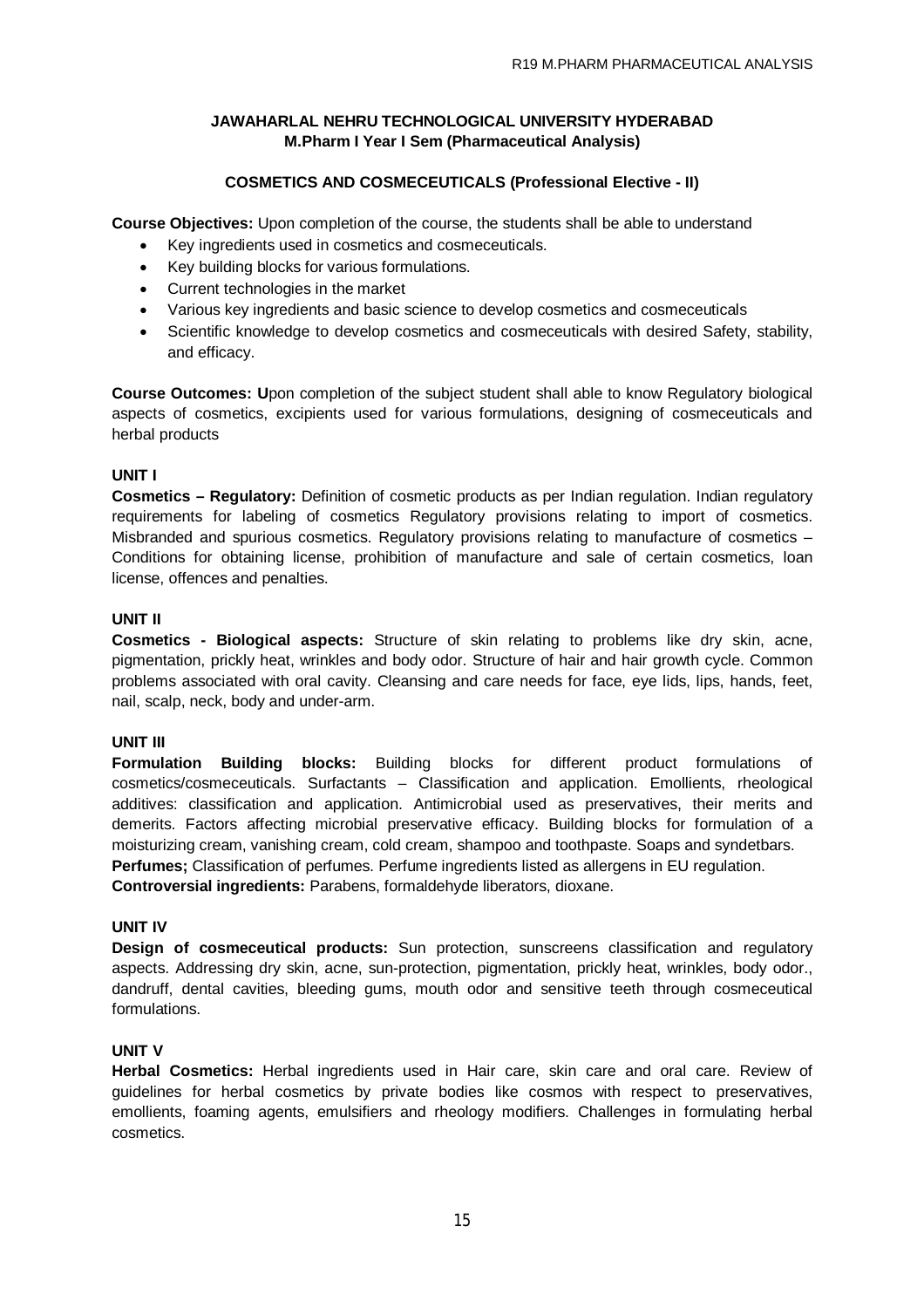- 1. Harry's Cosmeticology. 8th edition.
- 2. Poucher's perfume cosmetics and Soaps, 10th edition.
- 3. Cosmetics Formulation, Manufacture and quality control, P. P. Sharma, 4<sup>th</sup> edition
- 4. Handbook of cosmetic science and Technology A.O. Barel, M. Paye and H.I. Maibach. 3 rd edition
- 5. Cosmetic and Toiletries recent suppliers' catalogue.
- 6. CTFA directory.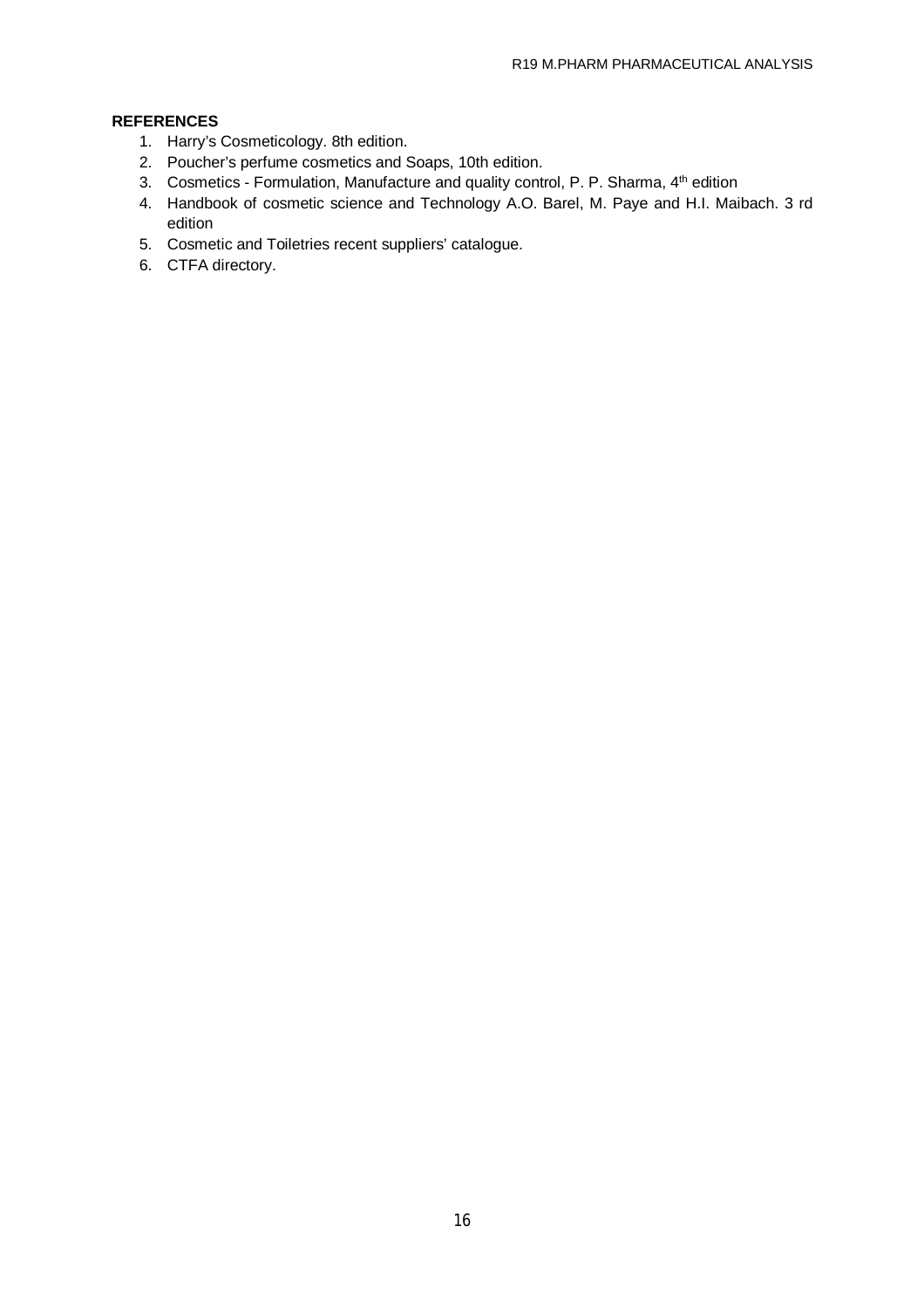# **STABILITY OF DRUGS AND DOSAGE FORMS (Professional Elective – II)**

**Course Objective**: These topics are designed impart a specialized knowledge to preserve the properties of drugs and dosage forms during manufacture storage and shelf life. The understanding of properties and evaluation of stability during storage, by solution and solid state against several factors of degradation.

**Course Outcome**: The students should describe the evaluation of stability of solutions, solids and formulations against adverse conditions. The students should be able to suggest the measures to retain stability and storage conditions for retaining the efficacy of the products.

# **UNIT - I**

### **Drug decomposition mechanisms:**

- 1. Hydrolysis and acyltransfers: Nature of reaction, structure and utility, stabilization of Pharmaceutical examples.
- 2. Oxidation: Nature of oxidation, kinetics of oxidation, oxidation pathways of pharmaceutical, Interest Inhibition of oxidation
- 3. Photolysis: Energetics of photolysis, kinetics photolysis, photolytic reactions of pharmaceutical interest, prevention of photolytic reactions.

### **UNIT - II**

Solid state chemical decomposition: Kinetic of solids state decomposition, Pharmaceutical examples of solid-state decomposition, Pure drugs, drug excipient and drug-drug interaction in solid state, methods of stabilization.

Physical stability testing of dosage forms:

- 1. Solids tablets, capsules, powder and granules
- 2. Disperse systems
- 3. Microbial decomposition
- 4. Over-view, physical stability of novel drug carriers, liposomes, niosomes, nano-particles.

#### **UNIT - III**

Identification and quantitative determination of preservatives, Antioxidants, colouring materials, emulsifiers and stabilizers in Pharmaceutical formulation.

Analysis of drugs from biological samples including, selection of biological sample, extraction of drugs by various methods as LLE, SPE and Membrane filtration. Factors affecting extraction of drugs.

#### **UNIT - IV**

General method of analysis to determine the quality of raw materials used in cosmetic industry. Indian Standard Specifications (ISI) laid down for sampling and testing of various cosmetics in finished form by the Bureau of Indian Standards.

#### **UNIT - V**

Methods of analysis to determine the quality of cosmetics in the finished forms such as Hair care products, Skin care products, Baby care products, Dental products, Personal hygiene products, Colour cosmetics, Ethnic products, Colour makeup preparation, Lipsticks, Hair setting lotions and Eye shadows. Toxicity testing in cosmetics and Safety and Legislation of Cosmetic products.

Stability studies: Concept of stability studies.

a) cGMP& ICH guidelines for Accelerated stability Testing.

b) Interaction of containers & closure Compatibility Testing.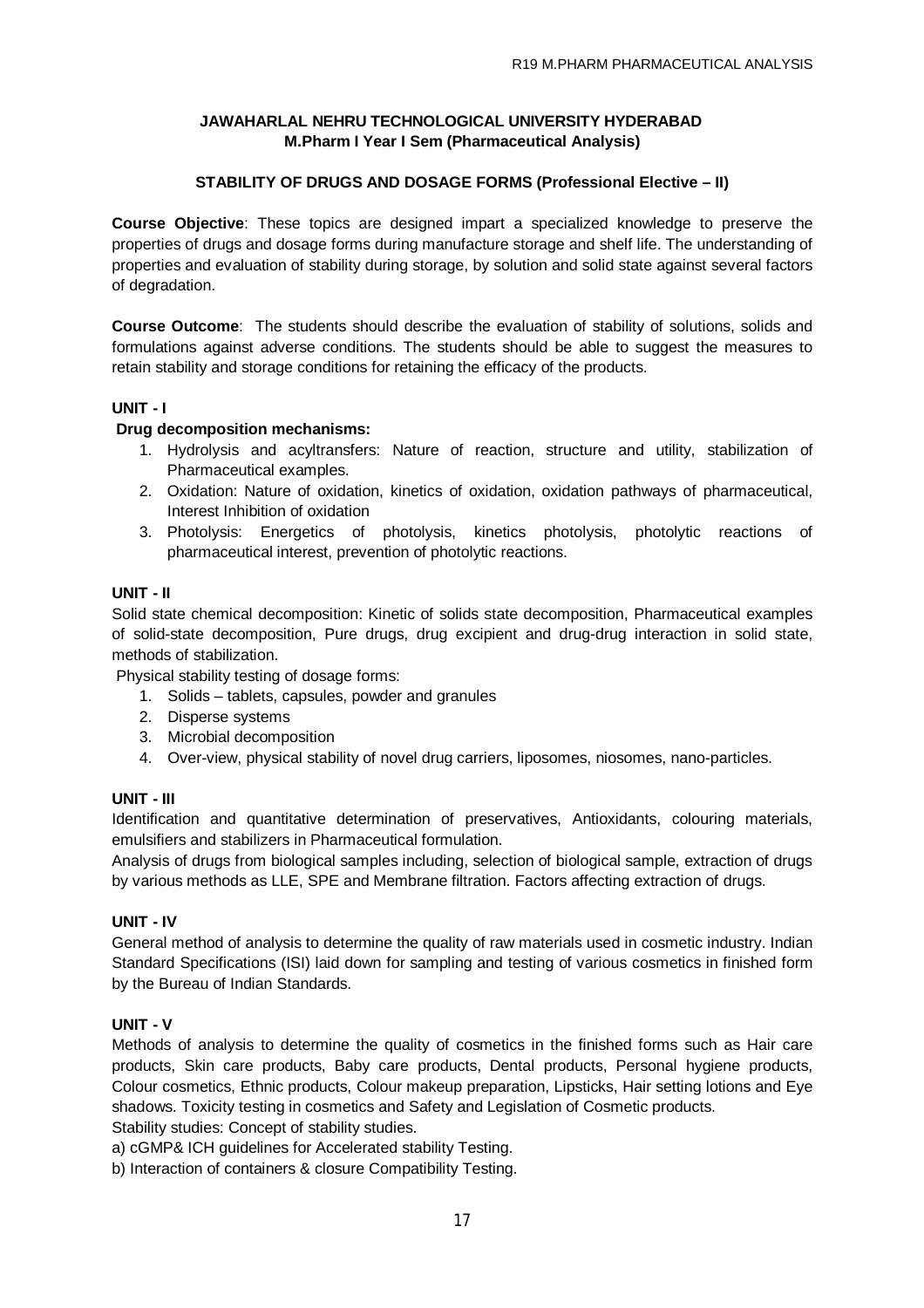### **REFERENCE BOOKS:**

- 1. Comprehensive Pharmacy Review 5th Edition by Leon Shargel, Alan H. Mutnick, Paul F. Souney, Larry N. Sawnson – 2004.
- 2. A. H. Beckett and J. B. Stenlake Practical Pharmaceutical Chemistry, Part I and Part II, 4th Edition. 3. G. H. Jeffery, J. Basset, J. Mendham, R. C. Denny (Rev. by) Vogels Text Book of Quantitative Chemical Analysis, 5th Edition 1989, ELBS.
- 3. The Controller of Publications; New Delhi, Govt. of India, Indian Pharmacopoeia, Vol. I and Vol. II - 2010.
- 4. J. B. Wilkinson and R. J. Moore, Herry's Cosmeticology; Longman Scientific and Technical Publishers, Singapore.
- 5. P.D. Sethi; Quantitative Analysis of Drugs in Pharmaceutical Formulations, 3rd Edition 1997,
- 6. Classification of cosmetics raw materials and adjuncts IS 3958 of Indian Standards Institution (BIS).
- 7. Cosmetic and toilet goods methods of sampling IS 3958 of Indian Standards Institution (BIS).
- 8. Methods of sampling and test for various cosmetics as laid down by Bureau of Indian Standards.
- 9. Drug stability: Principles and practices by Jens T. Carstensen
- 10. Stability Testing of Drug Products by W. Grimm. 12. Stability of Drugs and Dosage Forms by Yoshioka and Stella.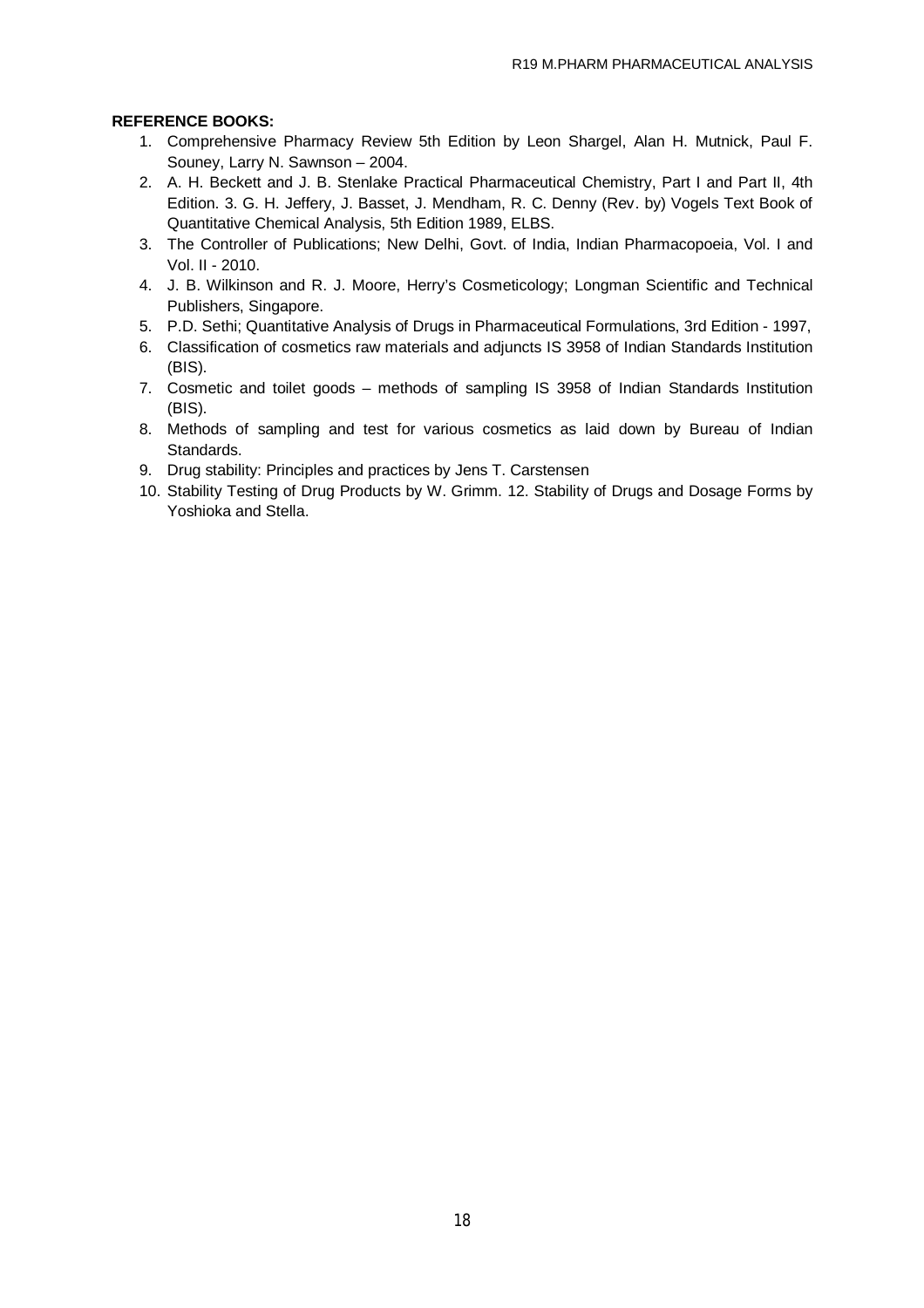## **RESEARCH METHODOLOGY AND IPR**

### **Course Objectives:**

- To understand the research problem
- To know the literature studies, plagiarism and ethics
- To get the knowledge about technical writing
- To analyze the nature of intellectual property rights and new developments
- To know the patent rights

**Course Outcomes:** At the end of this course, students will be able to

- Understand research problem formulation.
- Analyze research related information
- Follow research ethics
- Understand that today's world is controlled by Computer, Information Technology, but tomorrow world will be ruled by ideas, concept, and creativity.
- Understanding that when IPR would take such important place in growth of individuals & nation, it is needless to emphasis the need of information about Intellectual Property Right to be promoted among students in general & engineering in particular.
- Understand that IPR protection provides an incentive to inventors for further research work and investment in R & D, which leads to creation of new and better products, and in turn brings about, economic growth and social benefits.

#### **UNIT - I**

Meaning of research problem, Sources of research problem, Criteria Characteristics of a good research problem, Errors in selecting a research problem, Scope and objectives of research problem. Approaches of investigation of solutions for research problem, data collection, analysis, interpretation, Necessary instrumentations

#### **UNIT - II**

Effective literature studies approaches, analysis, Plagiarism, Research ethics

#### **UNIT - III**

Effective technical writing, how to write report, Paper Developing a Research Proposal, Format of research proposal, a presentation and assessment by a review committee

#### **UNIT - IV**

Nature of Intellectual Property: Patents, Designs, Trade and Copyright. Process of Patenting and Development: technological research, innovation, patenting, development. International Scenario: International cooperation on Intellectual Property. Procedure for grants of patents, Patenting under PCT.

### **UNIT - V**

Patent Rights: Scope of Patent Rights. Licensing and transfer of technology. Patent information and databases. Geographical Indications. New Developments in IPR: Administration of Patent System. New developments in IPR; IPR of Biological Systems, Computer Software etc. Traditional knowledge Case Studies, IPR and IITs.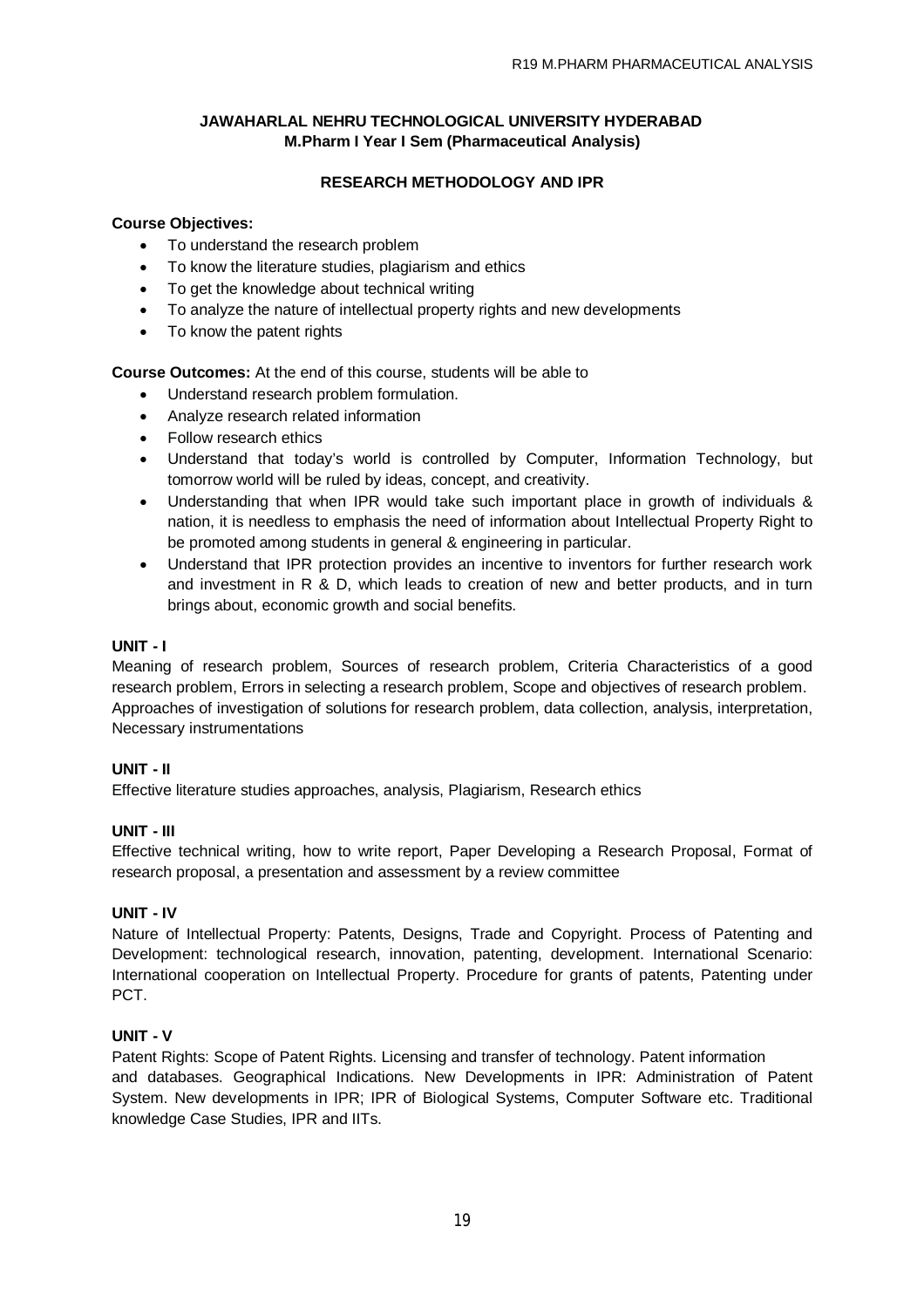## **TEXT BOOKS:**

- 1. Stuart Melville and Wayne Goddard, "Research methodology: an introduction for science & engineering students'"
- 2. Wayne Goddard and Stuart Melville, "Research Methodology: An Introduction"

- 1. Ranjit Kumar, 2nd Edition, "Research Methodology: A Step by Step Guide for beginners"
- 2. Halbert, "Resisting Intellectual Property", Taylor & Francis Ltd ,2007.
- 3. Mayall, "Industrial Design", McGraw Hill, 1992.
- 4. Niebel, "Product Design", McGraw Hill, 1974.
- 5. Asimov, "Introduction to Design", Prentice Hall, 1962.
- 6. Robert P. Merges, Peter S. Menell, Mark A. Lemley, "Intellectual Property in New
- 7. Technological Age", 2016.
- 8. T. Ramappa, "Intellectual Property Rights Under WTO", S. Chand, 2008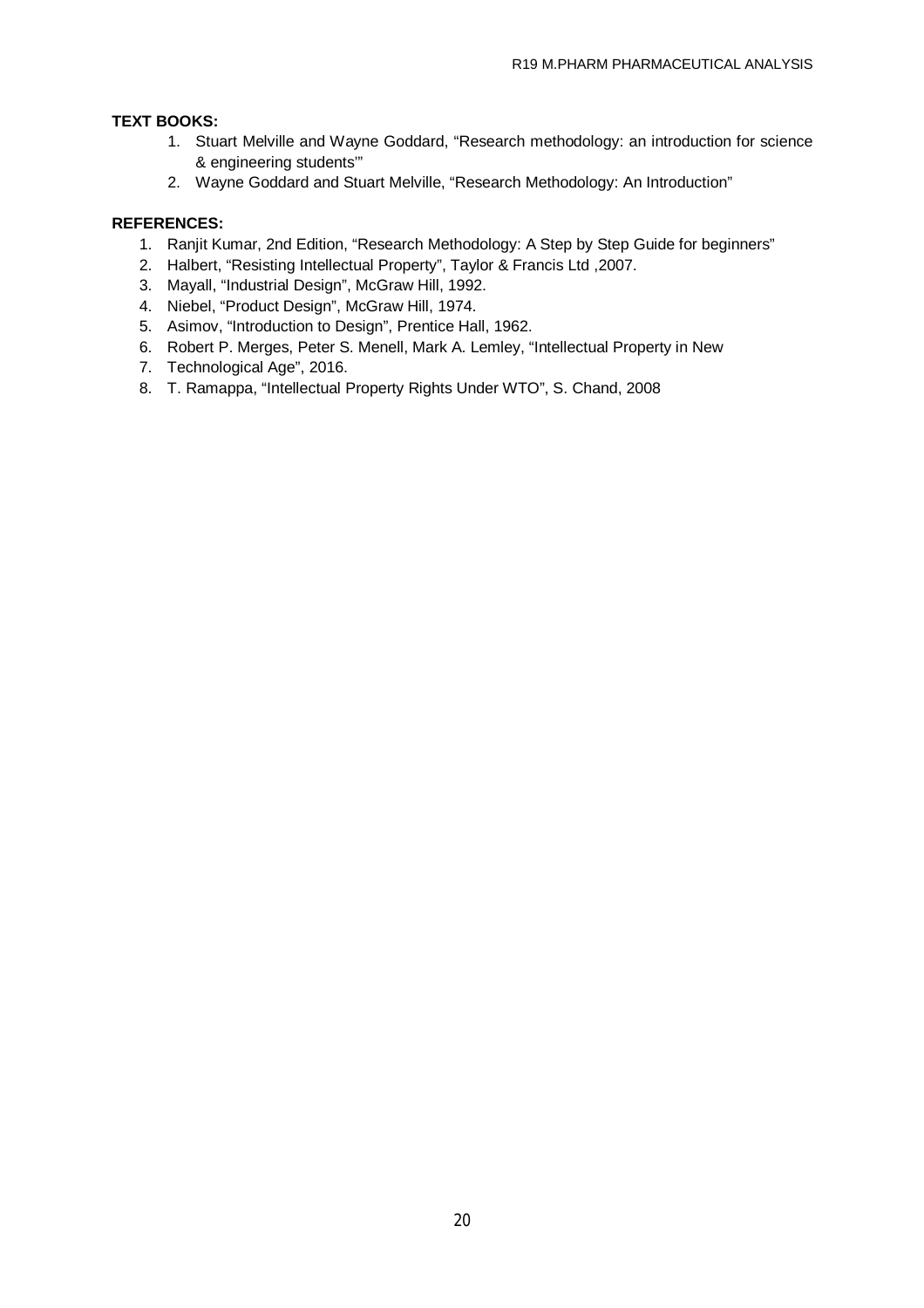## **MODERN PHARMACEUTICAL ANALYTICAL TECHNIQUES LAB (Laboratory – I)**

# **LIST OF EXPERIMENTS:**

- 1. Colorimetry / UV / Visible, Spectroscopy, scanning of few compounds for UV-absorption, calculation of Assay / content uniformity / % of drug release (2-3 experiments.)
- 2. Simultaneous estimation of multi component containing formulations by UV spectrophotometry
- 3. Experiment base on HPLC (Isocratic and gradient) Techniques (2 experiments)
- 4. Incompatibility studies, identification and functional groups Determination by FTIR (2 experiments)
- 5. Separation and calculation of Rf values by using paper chromatography, TLC, HPTLC Technique (2-3 experiments)
- 6. Calibration of glasswares
- 7. Calibration of pH meter
- 8. Calibration of UV-Visible spectrophotometer
- 9. Calibration of FTIR spectrophotometer
- 10. Calibration of HPLC instrument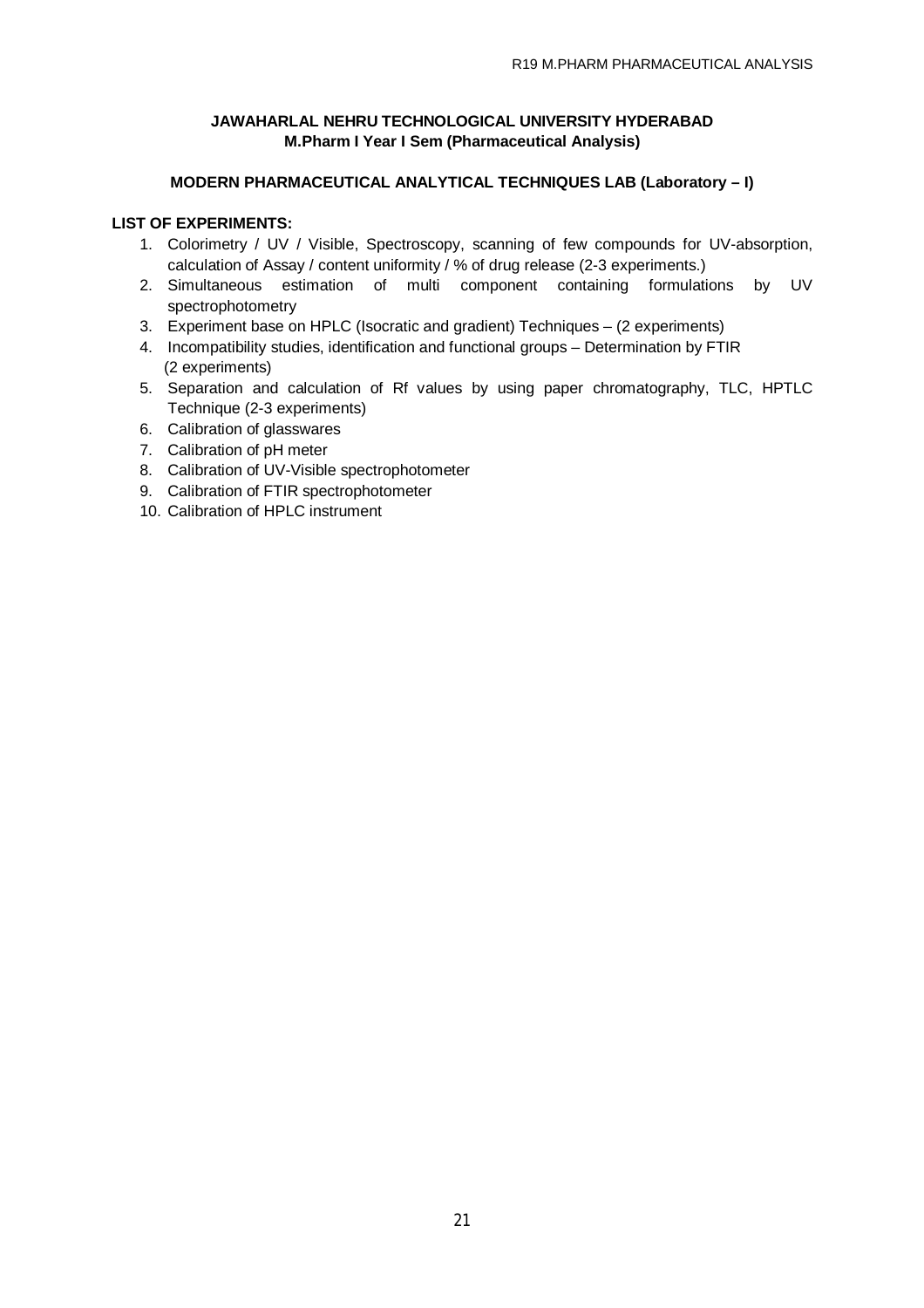# **PHARMACEUTICAL FOOD ANALYSIS LAB (Laboratory – II)**

# **LIST OF EXPERIMENTS:**

- 1. Determination of total reducing sugar
- 2. Determination of proteins
- 3. Determination of saponification value, Iodine value, Peroxide value, Acid value in food products
- 4. Determination of fat content and rancidity in food products
- 5. Analysis of natural and synthetic colors & food additives in food
- 6. Determination of preservatives in food
- 7. Determination of pesticide residue in food products
- 8. Assay of any two Analgesic & Antipyretic drugs (API & dosage forms) official in IP
- 9. Assay of any two Antihistamines (API & dosage forms) official in IP
- 10. Assay of any two Diuretics (API & dosage forms) official in IP
- 11. Microbiological assay of any two Antibiotics official in IP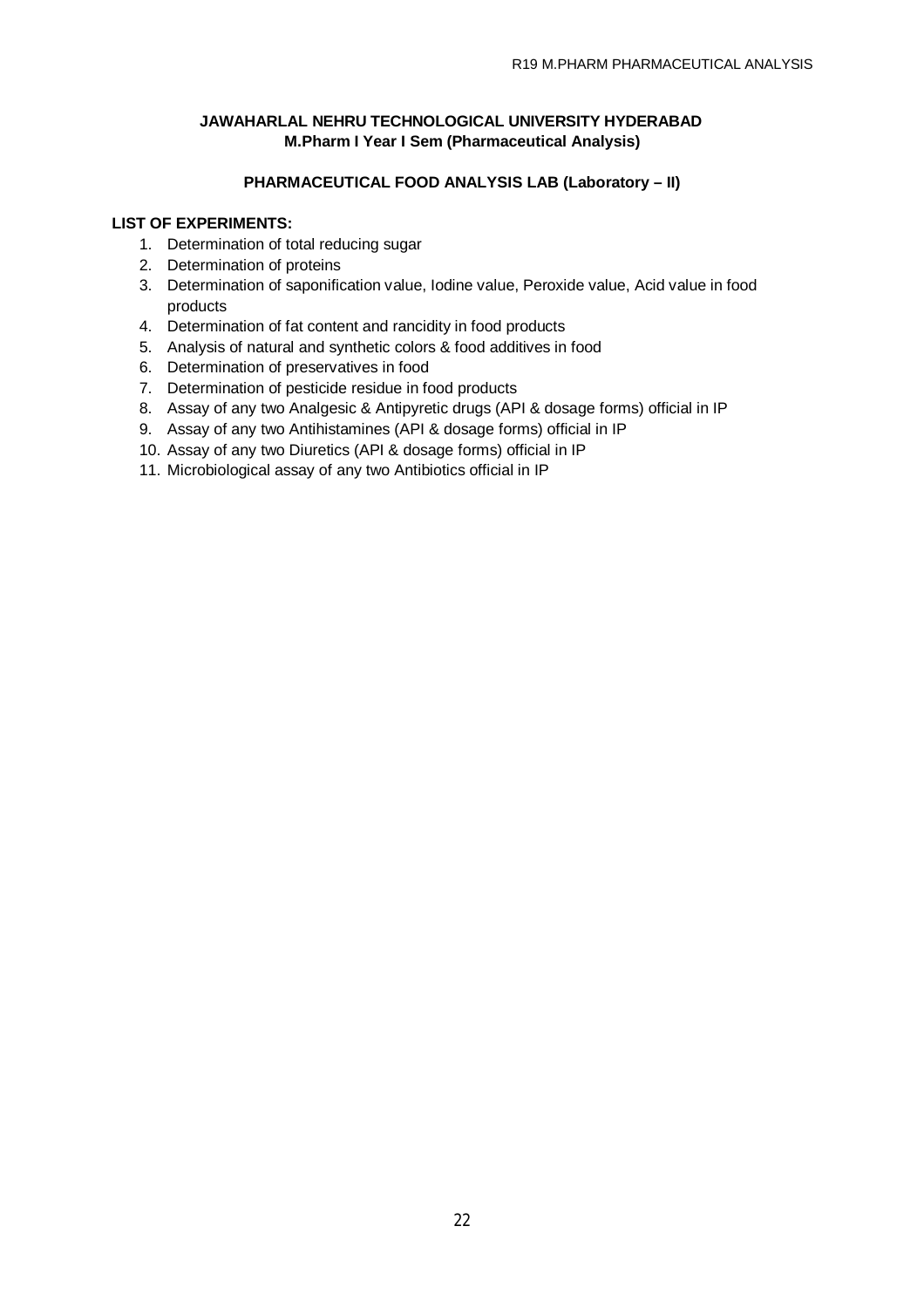# **ADVANCED INSTRUMENTAL ANALYSIS – I (Professional Core - III)**

**Course Objectives:** This subject deals with various hyphenated analytical instrumental techniques for identification, characterization and quantification of drugs. Instruments dealt are LC-MS, GC-MS, and hyphenated techniques.

**Course Outcome:** By the completion of topics the students will come out with the thorough knowledge of various spectral aspects of X-Ray, IR, SEM, ORD etc which help them in further projects works and also industrial opportunities.

# **UNIT - I**

**X-Ray diffraction methods:** Origin of X-rays, basic aspects of crystals, X-ray crystallography, miller indices, rotating crystal techniques, single crystal diffraction, powder diffraction, structural elucidation and applications.

### **UNIT - II**

- a. **Biochromatography:** Size exclusion chromatography, ion exchange chromatography, ion pair chromatography, affinity chromatography general principles, stationary phases and mobile phases.
- b. **Super critical fluid chromatography**: Principles, instrumentation, pharmaceutical applications.

### **UNIT-III**

**Capillary Electrophoresis**: Overview of CE in pharmaceutical analysis, basic configuration, CE characteristics, principles of CE, methods and modes of CE. General considerations and method development in CE,

#### **UNIT - IV**

- a. **DSC:** Principle, thermal transitions, instrumentation (Heat flux and power- compensation designs), Modulated DSC, Hyper DSC, experimental parameters (sample preparation, experimental conditions, calibration, heating and cooling rates, resolution, Sources of errors) and their influence, advantages and disadvantages, pharmaceutical applications.
- b. **DTA**: Principle, instrumentation, advantage and disadvantage, pharmaceutical application, derivative differential thermal analysis (DDTA).
- c. **TGA:** Principle, instrumentation, factors affecting results, advantages and disadvantages, pharmaceutical application.

#### **UNIT - V**

**Scanning electron microscope** (**SEM**): Principles, Instrumentation and applications. Optical Rotatory Dispersion (ORD), Circular Dichroism, Cotton effect, Octane rule and applications.

- 1. Instrumental Methods of Chemical Analysis by B.K Sharma
- 2. Organic spectroscopy by Y.R Sharma
- 3. A Text book of Pharmaceutical Analysis by Kerrenth A. Connors
- 4. Vogel's Text book of Quantitative Chemical Analysis by A.I. Vogel
- 5. Practical Pharmaceutical Chemistry by A.H. Beckett and J.B. Stenlake
- 6. Organic Chemistry by I. L. Finar
- 7. Organic spectroscopy by William Kemp
- 8. Quantitative Analysis of Drugs by D. C. Garrett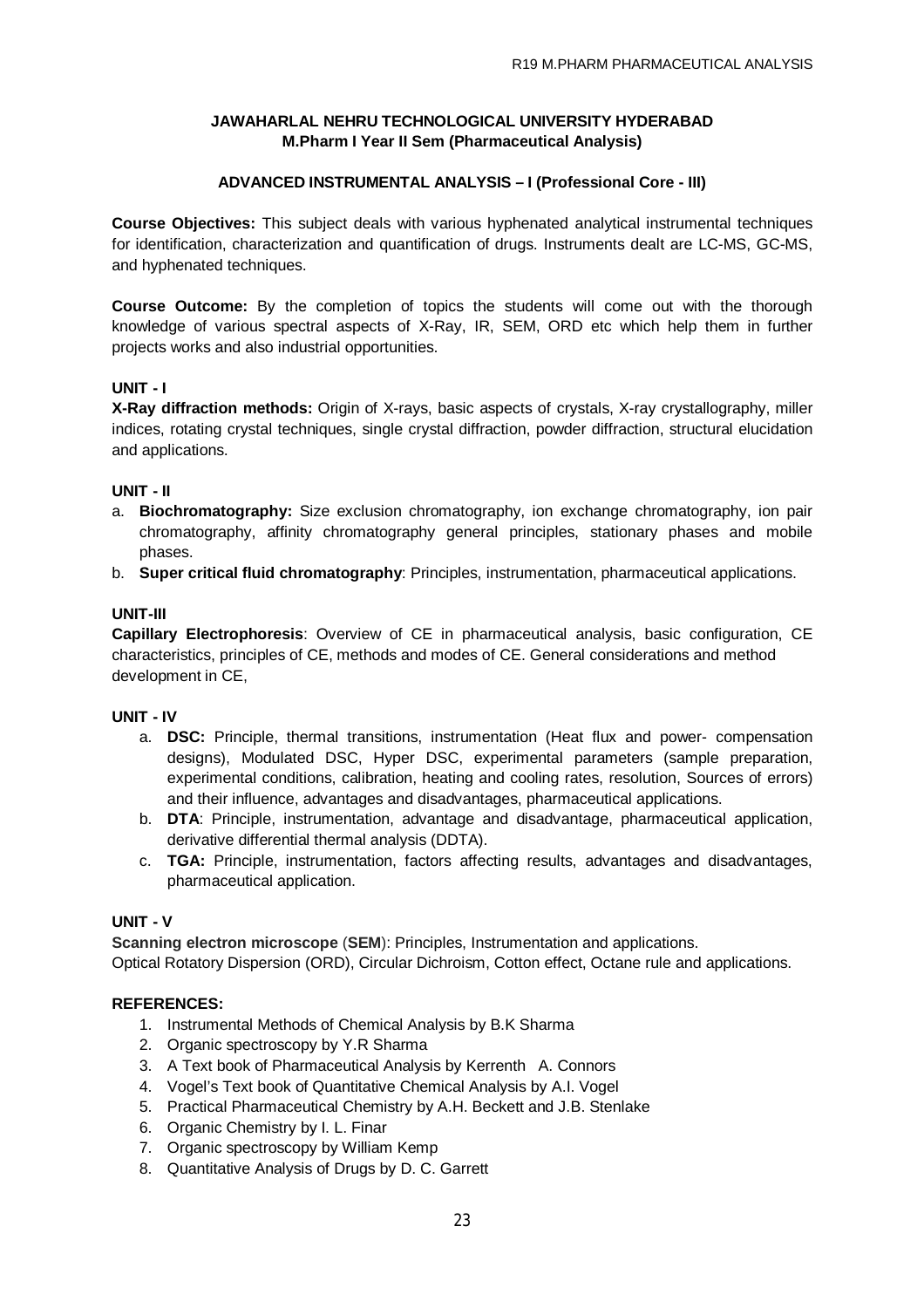- 9. Quantitative Analysis of Drugs in Pharmaceutical Formulations by P. D. Sethi
- 10. Spectrophotometric identification of Organic Compounds by Silverstein
- 11. HPTLC by P.D. Seth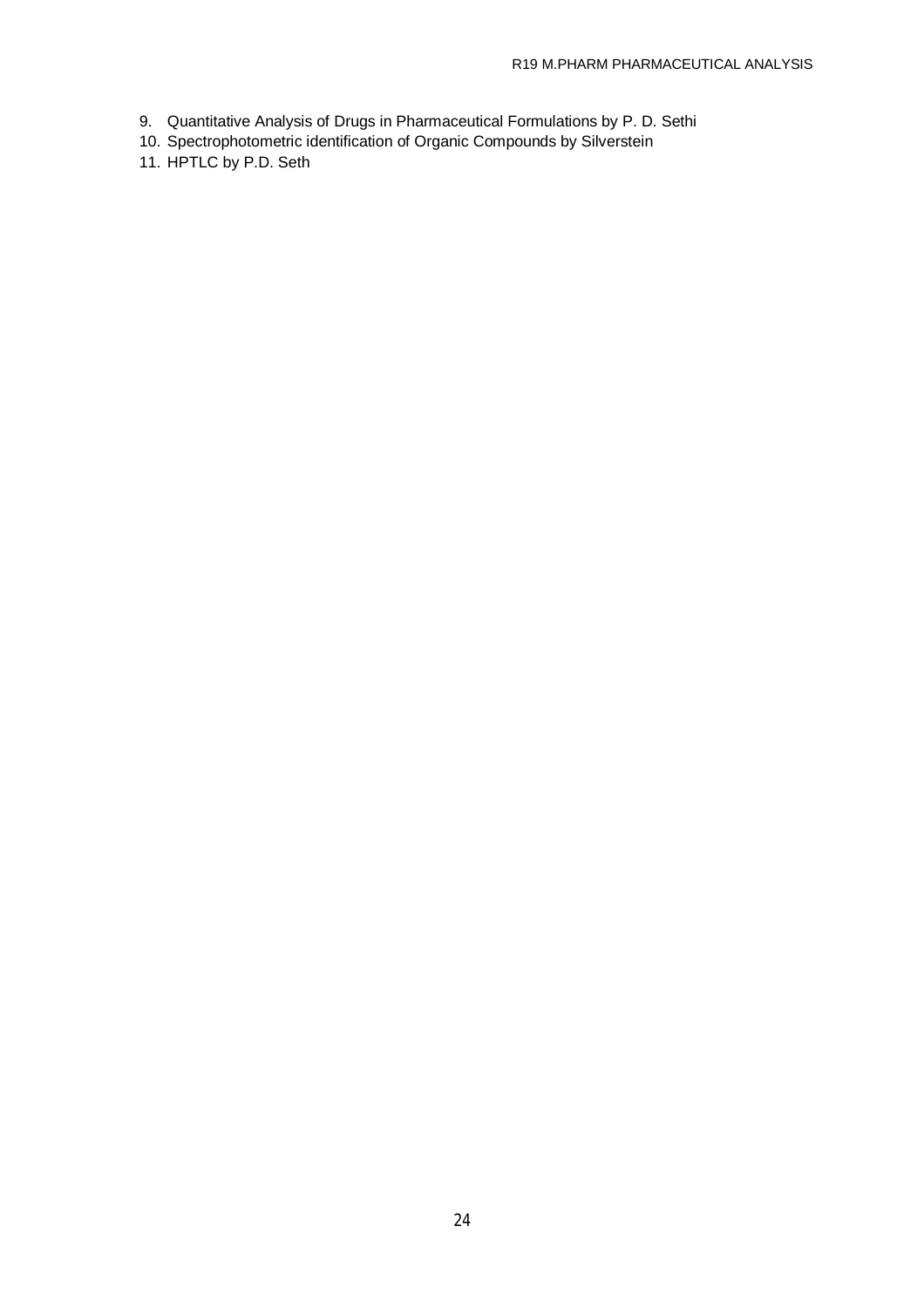# **MODERN BIO-ANALYTICAL TECHNIQUES (Professional Core - IV)**

**Course Objectives:** This subject is designed to provide detailed knowledge about the importance of analysis of drugs in biological matrices.

**Course Outcomes:** Upon completion of the course, the student shall be able to understand

- Extraction of drugs from biological samples
- Separation of drugs from biological samples using different techniques
- Guidelines for BA/BE studies

#### **UNIT I**

Extraction of drugs and metabolites from biological matrices: General need, principle and procedure involved in the Bioanalytical methods such as Protein precipitation, Liquid -Liquid extraction and Solid phase extraction and other novel sample preparation approach.

### **UNIT II**

**Biopharmaceutical Consideration:** Introduction, Biopharmaceutical Factors Affecting Drug Bioavailability, In Vitro: Dissolution and Drug Release Testing, Alternative Methods of Dissolution Testing Transport models, Biopharmaceutics Classification System. Solubility: Experimental methods. Permeability: In-vitro, in-situ and In-vivo methods.

### **UNIT III**

### **Bioanalysis and bioanalytical method validation:**

- a. Types of body fluids, requirement of analysis, matrix effects, non-biological analytical samples.
- b. Bioanalytical method validation: USFDA and EMEA guidelines. Acceptance criteria in comparison to non-biological samples.

# **UNIT IV**

**Pre-Formulation:** A consideration of following characteristics of medicinal agents in their dosage form:

**Physical characteristics -** Particle size, polymorphism, crystal form, solubility, Interfacial tension, Salt formation, wetting of solids, flow characteristics, compressibility and Partition coefficient.

**Chemical Characteristics - Degradation:** Hydrolytic, oxidative, reductive and photolytic, Drug – Excipient compatibility studies.

#### **UNIT V**

- **a. Automation and computer-aided analysis, LIMS**: The concept of auto samplers and high throughput analysis, computer-controlled instrumentation and networked laboratory. Peculiarities of laboratory information management systems (LIMS).
- **b. Drug Product Performance, In Vivo:** Purpose of Bioavailability Studies, Bioavailability and Bioequivalence Studies.

- 1. Analysis of drugs in Biological fluids Joseph Chamberlain, 2nd Edition. CRC Press, New York. 1995.
- 2. Principles of Instrumental Analysis Doglas A Skoog, F. James Holler, Timothy A. Nieman, 5th edition, Eastern press, Bangalore, 1998.
- 3. Pharmaceutical Analysis Higuchi, Brochmman and Hassen, 2nd Edition, Wiley Interscience Publications, 1961.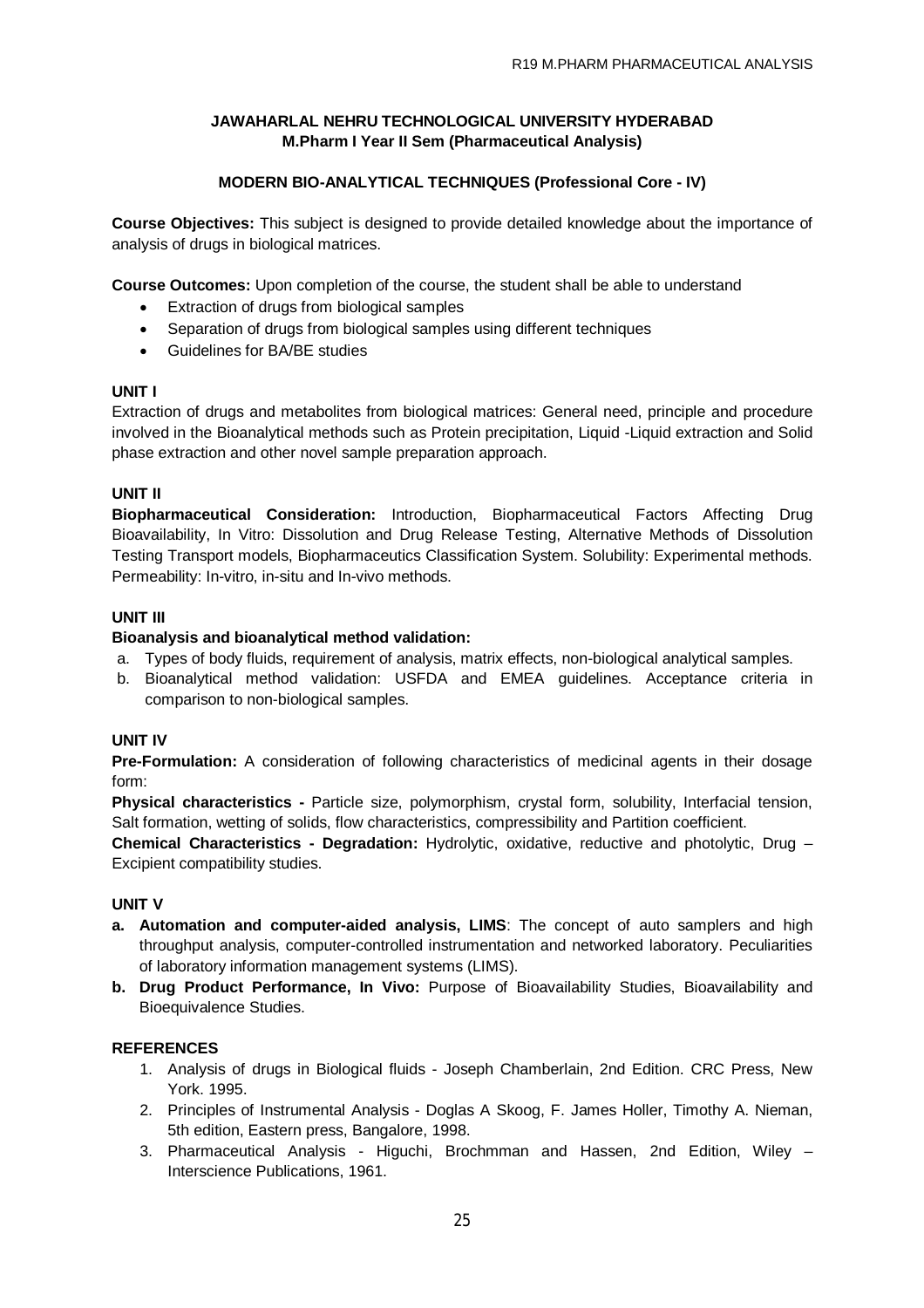- 4. Pharmaceutical Analysis- Modern methods Part B J W Munson, Volume 11, Marcel Dekker Series
- 5. Practical HPLC method Development Snyder, Kirkland, Glaich, 2<sup>nd</sup> Edition, John Wiley & Sons, New Jercy. USA.
- 6. Chromatographic Analysis of Pharmaceuticals  $-$  John A Adamovics,  $2<sup>nd</sup>$  Edition, Marcel Dekker, New York, USA. 1997.
- 7. Chromatographic methods in clinical chemistry & Toxicology Roger L Bertholf, Ruth E Winecker, John Wiley & Sons, New Jersey, USA. 2007.
- 8. Good Laboratory Practice Regulations, 2nd Edition, Sandy Weinberg Vol.69, Marcel Dekker Series, 1995.
- 9. Good laboratory Practice Regulations Allen F. Hirsch, Volume 38, Marcel Dekker Series, 1989.
- 10. ICH, USFDA & CDSCO Guidelines
- 11. Palmer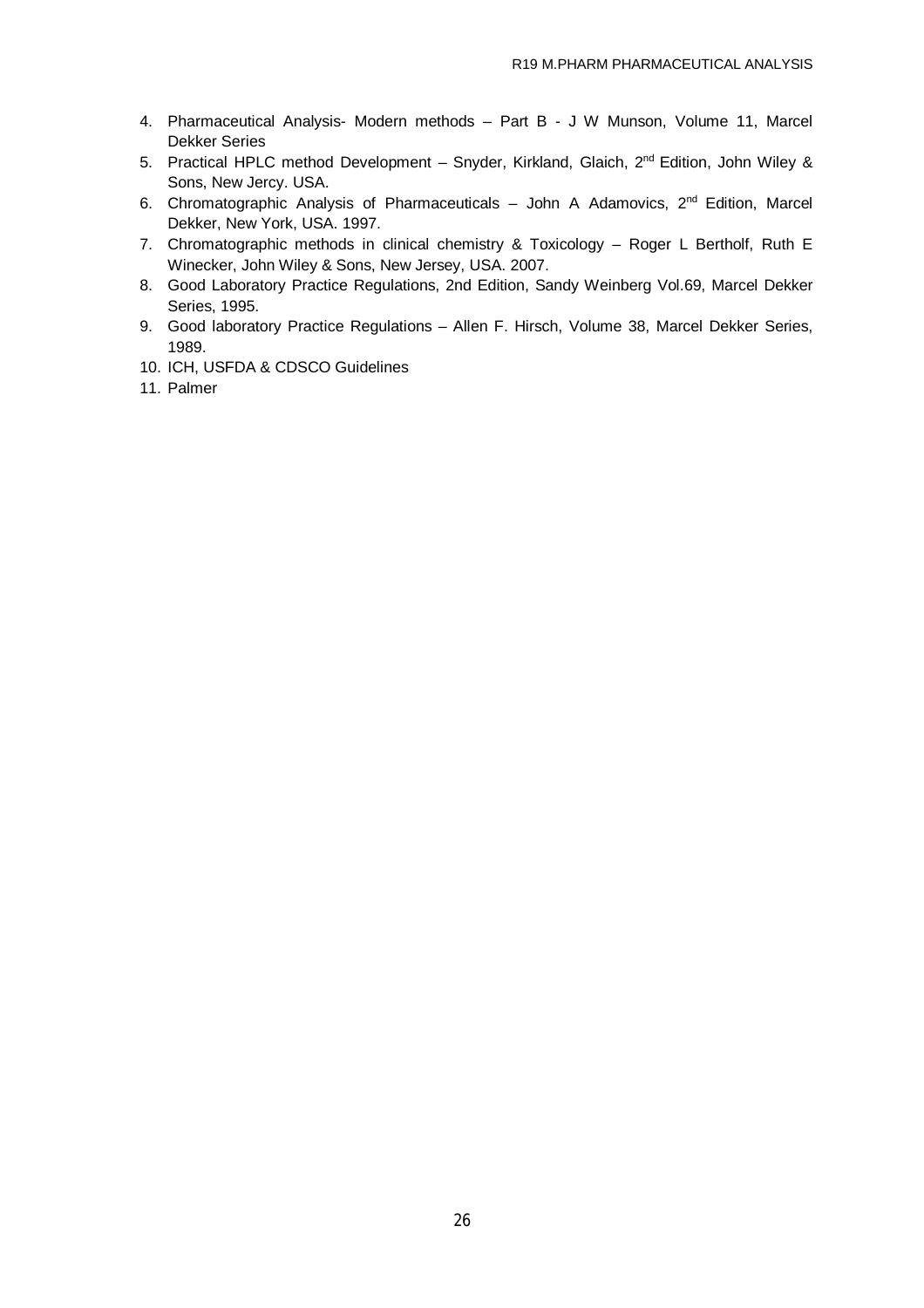# **PHARMACEUTICAL VALIDATION (Professional Elective - III)**

**Course Objective:** The main purpose of the subject is to understand about validation and how it can be applied to industry and thus to improve the quality of the products. The subject covers the complete information about validation, types, methodology and application.

**Course Outcome:** Upon completion of the subject student shall be able to

- Explain the aspect of validation
- Carryout validation of manufacturing processes
- Apply the knowledge of validation to instruments and equipments

#### **UNIT I**

**Introduction**: Definition of Qualification and Validation, Advantage of Validation, Streamlining of Qualification & Validation process and Validation Master Plan.

**Qualification:** User Requirement Specification, Design Qualification, Factory Acceptance Test (FAT)/ Site Acceptance Test (SAT), Installation Qualification, Operational Qualification, Performance Qualification, Re- Qualification (Maintaining status -Calibration Preventive Maintenance, Change management), Qualification of Manufacturing Equipment, Qualification of Analytical Instruments and Laboratory equipments.

### **UNIT II**

**Qualification of analytical instruments**: Electronic balance, pH meter, UV-Visible spectrophotometer, FTIR, GC, HPLC, HPTLC

**Qualification of Glassware**: Volumetric flask, pipette, Measuring cylinder, beakers and burette.

#### **UNIT III**

**Qualification of laboratory equipments:** Hardness tester, Friability test apparatus, tap density tester, Disintegration tester, Dissolution test apparatus.

**Validation of Utility systems:** Pharmaceutical water system & pure steam, HVAC system, Compressed air and nitrogen.

# **UNIT IV**

**Cleaning Validation**: Cleaning Validation - Cleaning Method development, Validation and validation of analytical method used in cleaning. Cleaning of Equipment. Cleaning of Facilities. Cleaning in place (CIP).

#### **UNIT V**

**Analytical method validation**: General principles, Validation of analytical method as per ICH guidelines and USP.

Validate the manufacturing facilities

- 1. T. Loftus & R. A. Nash, "Pharmaceutical Process Validation", Drugs and Pharm Sci. Series, Vol. 129, 3rd Ed., Marcel Dekker Inc., N.Y.
- 2. The Theory & Practice of Industrial Pharmacy, 3rd edition, Leon Lachman, Herbert A. Lieberman, Joseph. L. Karig, Varghese Publishing House, Bombay.
- 3. Validation Master plan by Terveeks or Deeks, Davis Harwood International publishing.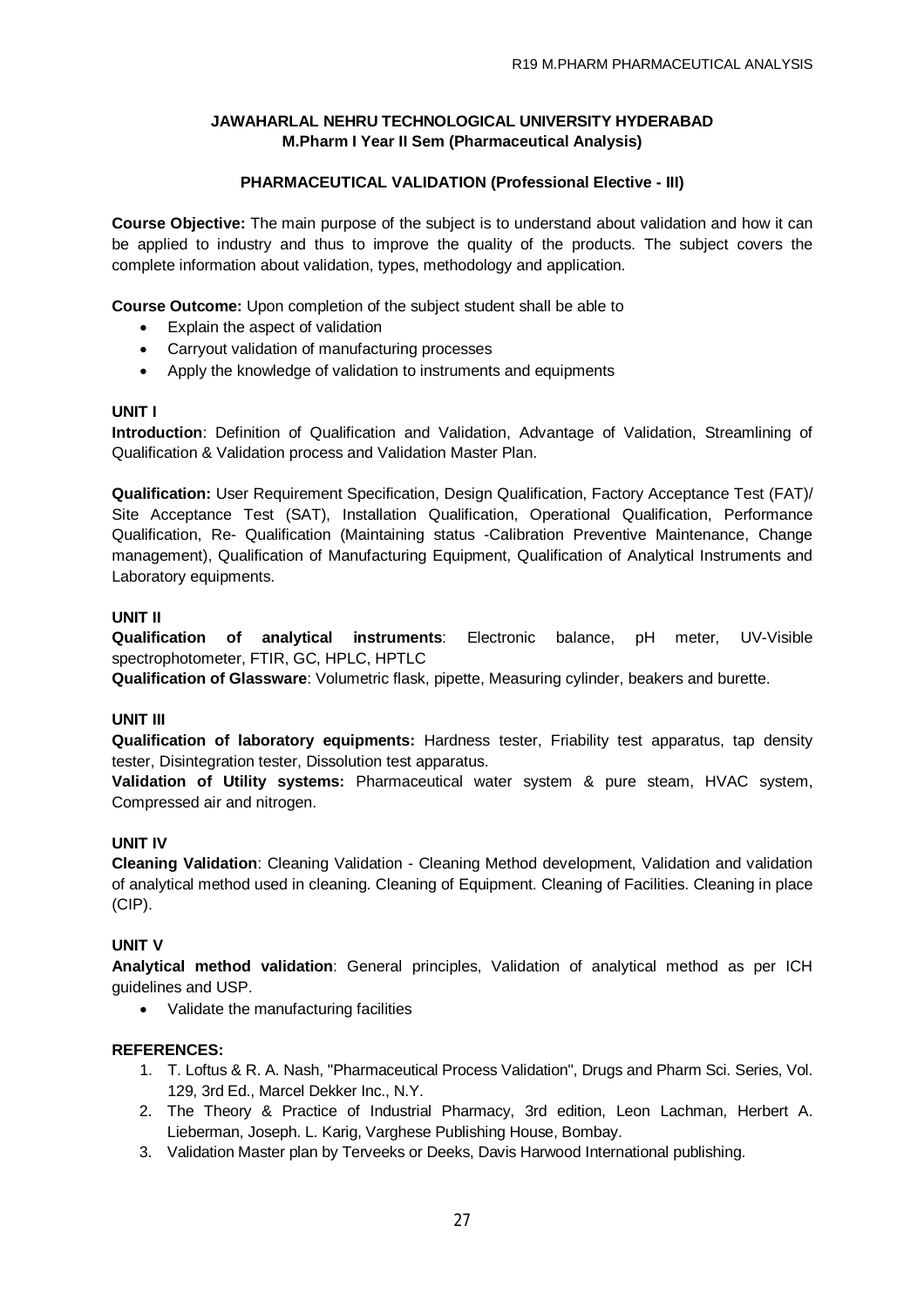- 4. Validation of Aseptic Pharmaceutical Processes, 2nd Edition, by Carleton & Agalloco, (Marcel Dekker).
- 5. Michael Levin, Pharmaceutical Process Scale-Up‖, Drugs and Pharm. Sci. Series, Vol. 157, 2nd Ed., Marcel Dekker Inc., N.Y.
- 6. Validation Standard Operating Procedures: A Step by Step Guide for Achieving Compliance in the Pharmaceutical, Medical Device, and Biotech Industries, Syed Imtiaz Haider
- 7. Pharmaceutical Equipment Validation: The Ultimate Qualification Handbook, Phillip A. Cloud, Interpharm Press
- 8. Validation of Pharmaceutical Processes: Sterile Products, Frederick J.Carlton (Ed.) and James Agalloco (Ed.), Marcel Dekker, 2nd Ed.
- 9. Analytical Method validation and Instrument Performance Verification by Churg Chan, Heiman Lam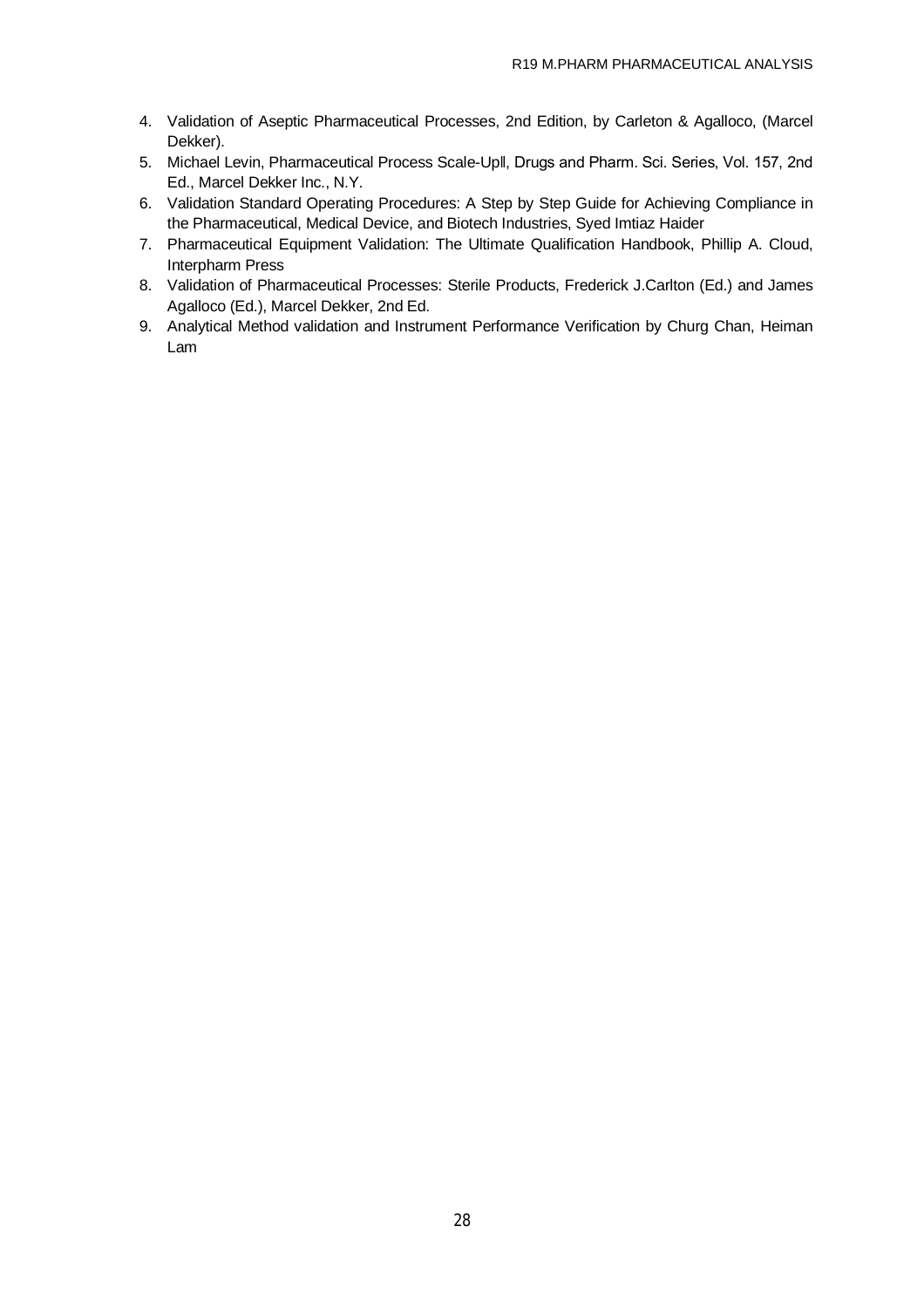# **HERBAL COSMETICS (Professional Elective - III)**

**Course Objective:** The topics helps the students to get exposed to processes involved in the manufacturing of herbal cosmetics including the skin and hair care herbal products preparation and their evaluation.

**Course Outcome:** Students will learn about the raw materials used in herbal cosmetics and get exposed to various preparations of herbal cosmetics.

### **UNIT I**

Introduction: Herbal/ natural cosmetics, Classification & Economic aspects.

Regulatory Provisions relation to manufacture of cosmetics: -

License, GMP, offences & Penalties, Import & Export of Herbal/natural cosmetics, Industries involved in the production of Herbal/natural cosmetics.

### **UNIT II**

- a) Commonly used herbal cosmetics raw materials –water, preservatives, surfactants, oils /waxes, colors, and some functional herbs
- b) Processes used in the manufacture of cosmetics-Emulsification, Mixing, compaction, Molding, Packing.
- c) General principles of quality control of herbal cosmetics

#### **UNIT III**

**Skin care Products:** Physiology and chemistry of skin, Method of preparation, pharmaceutical and Pharmacological evaluation procedures for various formulations like Creams, Lotions, Lipsticks, Face packs. Elaborative study of five formulations under each category with regard to their composition and claims for various herbs used in them.

# **UNIT IV**

#### **Hair care Products:** Hair structure and its chemistry

Method of preparation, pharmaceutical and Pharmacological evaluation procedures for various formulations like Hair dyes, Creams, Oils and Shampoos. Elaborative study of five formulations under each category with regard to their composition and claims for various herbs used in them.

#### **UNIT V**

#### **Herbs in cosmetics:**

A brief account of following herbals or herb extracts or herbal products of cosmetic importance such as Acacia concinna pods, Aloe Vera, Almond oil, Neem, Citrus aurantium peels, Henna, Turmeric, Liquorices, Olive oil, tea tree oil and wheat germ oil with special emphasis on their source, active principles and cosmetic properties.

- 1. Cosmetics- Formulation, Manufacturing and Quality control –P.P. Sharma
- 2. Herbal Cosmetics Hand Book- H. Panda
- 3. Herbal Cosmetics by P.K Chattopadhyay
- 4. The Complete Technology Book on Herbal Perfumes and Cosmetics by H. Panda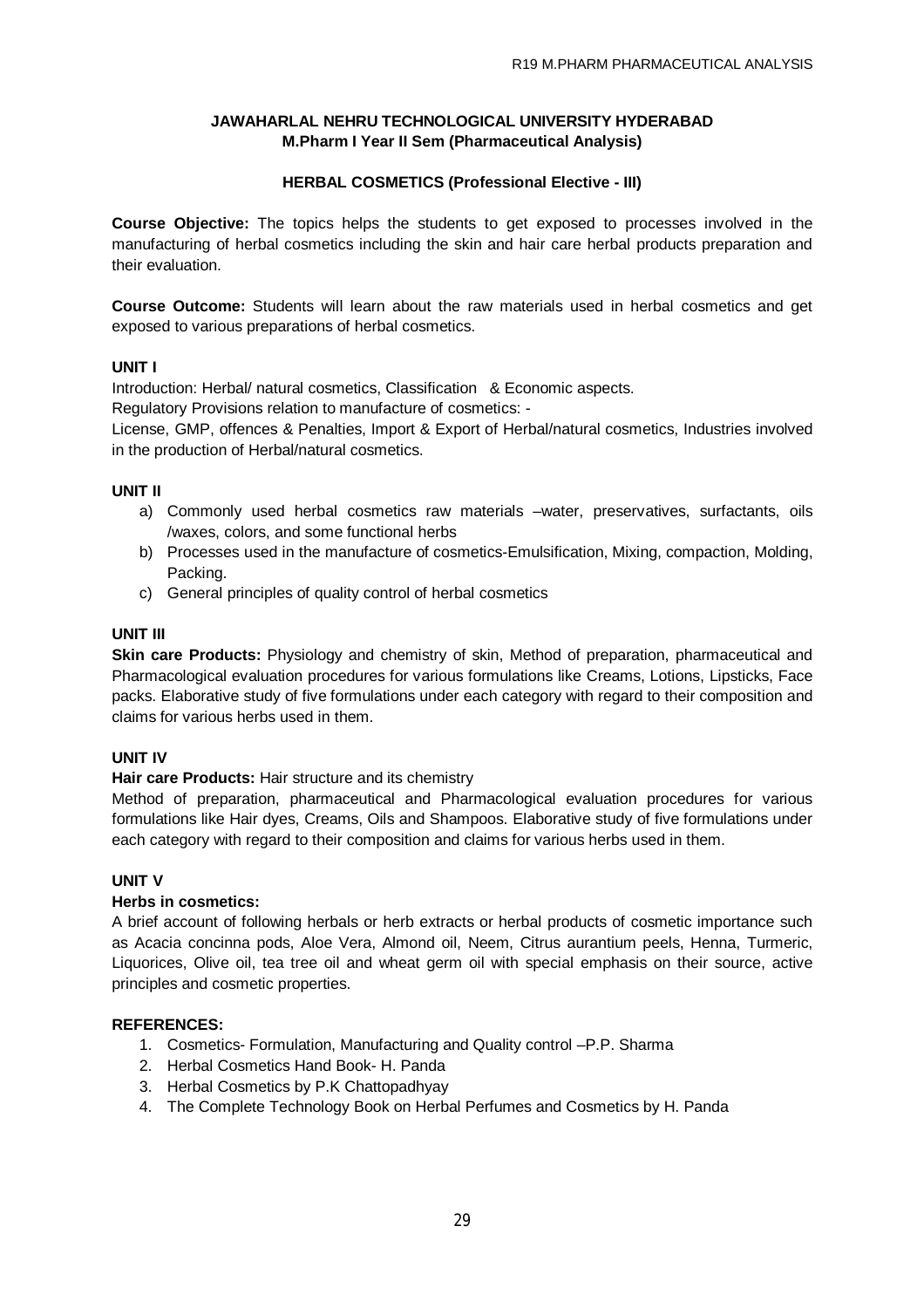## **PHARMACOEPIDEMIOLOGY & PHARMACOECONOMICS (Professional Elective - III)**

**Course Objective:** This course enables students to understand various pharmacoepidemiological methods and their clinical applications. Also, it aims to impart knowledge on basic concepts, assumptions, terminology, and methods associated with Pharmacoeconomics and health related outcomes, and when should be appropriate Pharmacoeconomic model should be applied for a health care regimen.

**Course Outcome:** Upon completion of this course it is expected that students shall be able to:

- Understand the various epidemiological methods and their applications
- Understand the fundamental principles of Pharmacoeconomics.
- Identify and determine relevant cost and consequences associated with pharmacy products and services.
- Perform the key Pharmacoeconomics analysis methods
- Understand the Pharmacoeconomic decision analysis methods and its applications.
- Describe current Pharmacoeconomic methods and issues.
- Understand the applications of Pharmacoeconomics to various pharmacy settings.

### **UNIT - I**

**Introduction to Pharmacoepidemiology:** Definition, Scope, Need, Aims & Applications; Outcome measurement: Outcome measures, Drug use measures: Monetary units, Number of prescriptions, units of drug dispensed, defined daily doses, prescribed daily doses, Diagnosis and Therapy surveys, Prevalence, Incidence rate, Monetary units, number of prescriptions, unit of drugs dispensed, defined daily doses and prescribed daily doses, medications adherence measurements. Concept of risk: Measurement of risk, Attributable risk and relative risk, Time- risk relationship and odds ratio

#### **UNIT - II**

**Pharmacoepidemiological Methods:** Qualitative models: Drug Utilization Review; Quantitative models: case reports, case series, Cross sectional studies, Cohort and case control studies, Calculation of Odds' ratio, Meta-analysis models, Drug effects study in populations: Spontaneous reporting, Prescription event monitoring, Post marketing surveillance, Record linkage systems, Applications of Pharmacoepidemiology

#### **UNIT - III**

**Introduction to Pharmacoeconomics:** Definition, history of Pharmacoeconomics, Need of Pharmacoeconomic studies in Indian healthcare system. Cost categorization and resources for cost estimation: Direct costs. Indirect costs. Intangible costs. Outcomes and Measurements of Pharmacoeconomics: Types of outcomes: Clinical outcome, Economic outcomes, Humanistic outcomes; Quality Adjusted Life Years, Disability Adjusted Life Years Incremental Cost-Effective Ratio, Average Cost-Effective Ratio. Person Time, Willingness to Pay, Time Trade Off and Discounting.

#### **UNIT - IV**

**Pharmacoeconomic evaluations:** Definition, Steps involved, Applications, Advantages and disadvantages of the following Pharmacoeconomic models: Cost Minimization Analysis (CMA),Cost Benefit Analysis (CBA), Cost Effective Analysis (CEA), Cost Utility Analysis (CUA), Cost of Illness (COI), Cost Consequences Analysis (COA).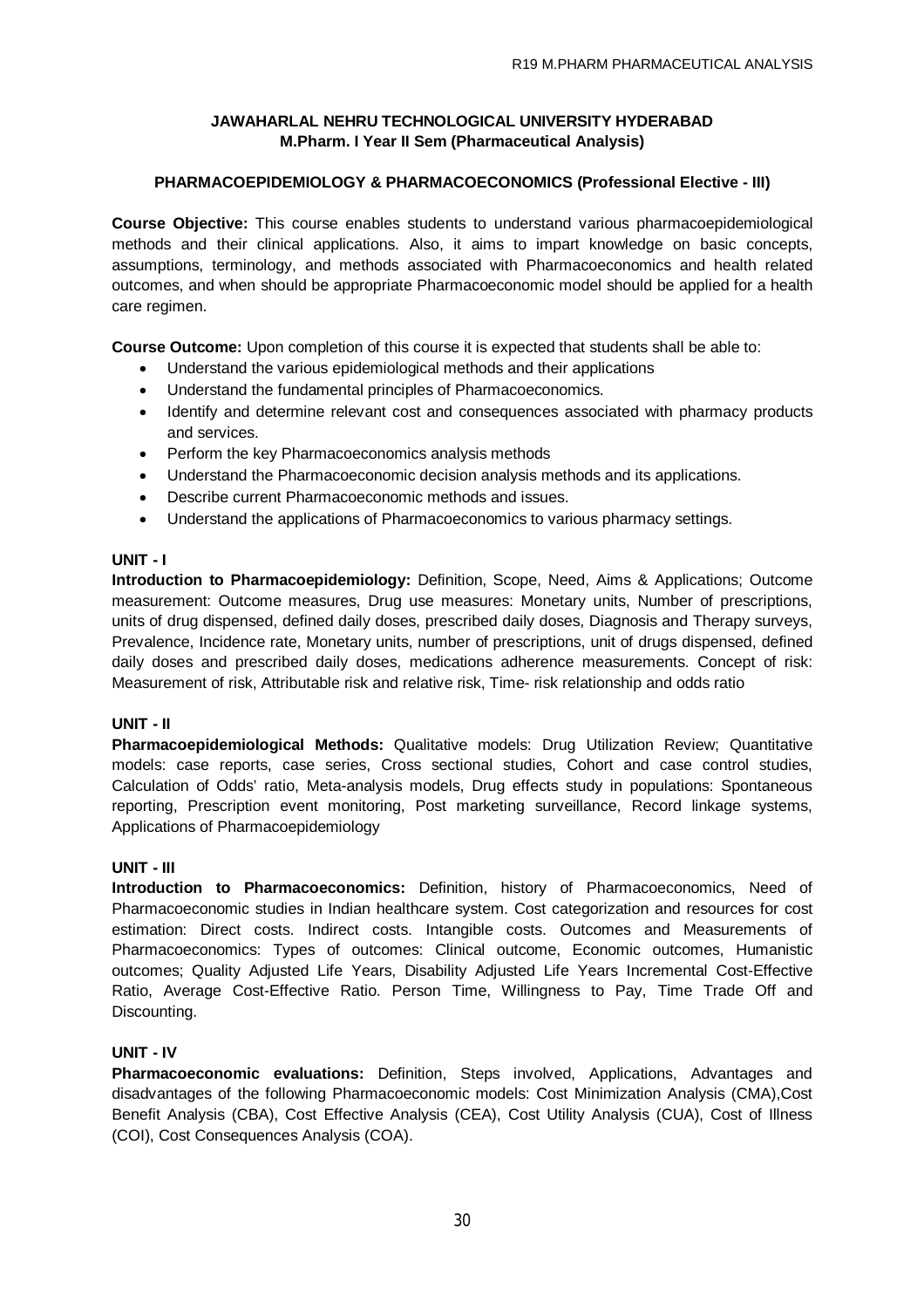## **UNIT - V**

**Definition, Steps involved, Applications, Advantages and disadvantages of the following:**

Health related quality of life (HRQOL): Definition, Need for measurement of HRQOL, Common HRQOL measures. Definition, Steps involved, Applications of the following: Decision Analysis and Decision tree, Sensitivity analysis, Markov Modeling, Software used in Pharmacoeconomic analysis, Applications of Pharmacoeconomics.

- 1. Rascati K L. Essentials of Pharmacoeconomics, Woulters Kluwe rLippincott Williams & Wilkins, Philadelphia.
- 2. Thomas E Getzen. Health economics. Fundamentals and Flow of Funds. John Wiley & Sons, USA.
- 3. Andrew Briggs, Karl Claxton, Mark Sculpher. Decision Modeling for Health Economic Evaluation, Oxford University Press, London.
- 4. K G Revikumar, Pharmacoepidemiology and Pharmacoeconomics Concepts and Practices.
- 5. Michael Drummond, Mark Sculpher, George Torrence, Bernie O'Brien and Greg Stoddart. Methods for the Economic Evaluation of Health Care Programs Oxford University Press, London.
- 6. George E Mackinnon III. Understanding health outcomes and Pharmacoeconomics.
- 7. Graker, Dennis. Pharmacoeconomics and outcomes.
- 8. Walley, Pharmacoeconomics.
- 9. Pharmacoeconomic ed. by Nowakowska University of Medical Sciences, Poznan.
- 10. Relevant review articles from recent medical and pharmaceutical literature
- 11. Guru Prasad Mohanta and P K Manna, Textbook of Pharmacovigilance Concepts and Practice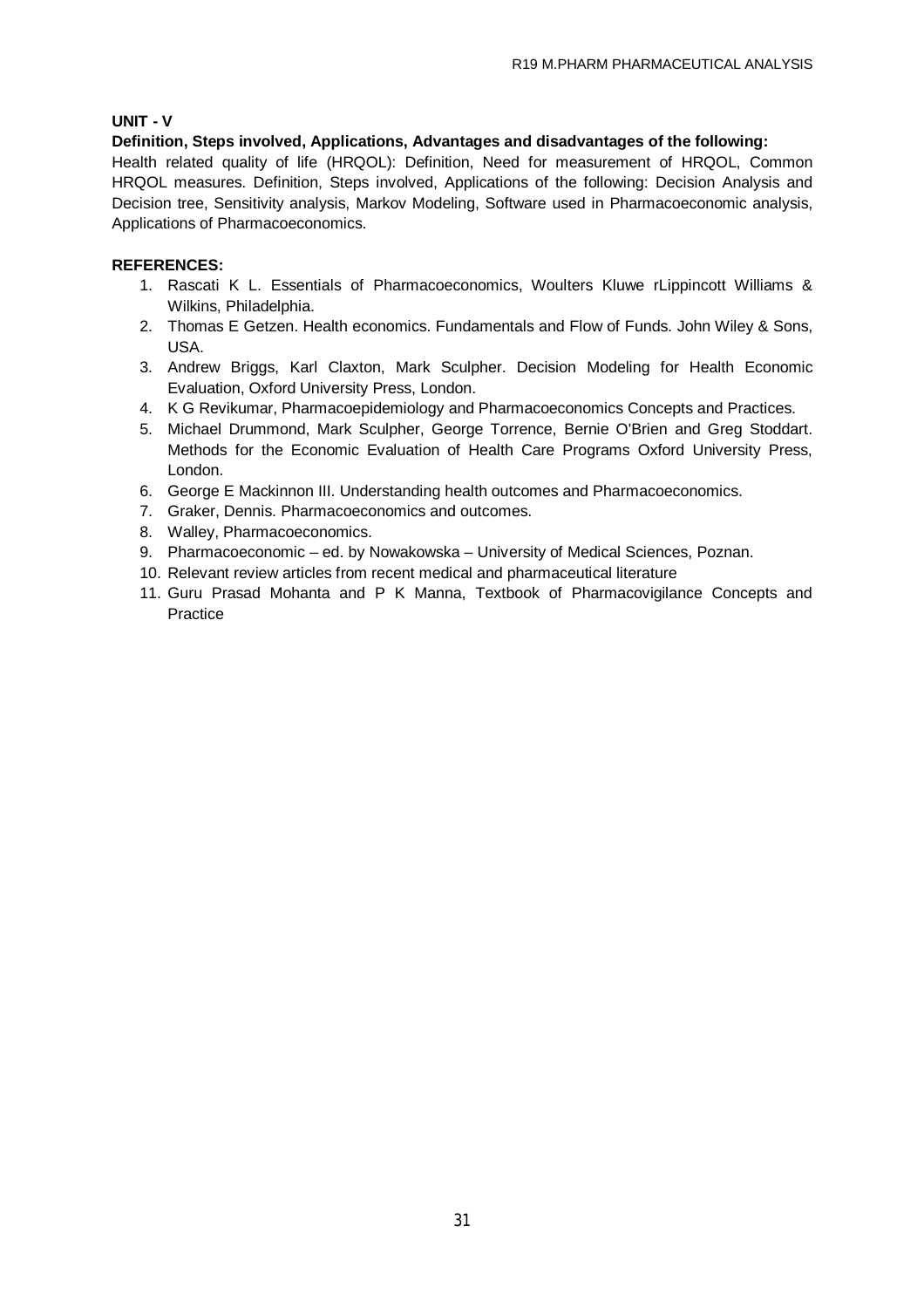## **JAWAHARLAL NEHRU TECHNOLOGICAL UNIVERSITY HYDERABAD M.Pharm Sem – II (PHARMACEUTICAL ANALYSIS)**

## **ADVANCED INSTRUMENTAL ANALYSIS – II (Professional Elective - IV)**

**Course Objectives:** This subject deals with various hyphenated analytical instrumental techniques for identification, characterization and quantification of drugs. Instruments dealt are LC-MS, GC-MS, and hyphenated techniques.

**Course Outcome:** By the completion of topics the students will come out with the thorough knowledge of various electrochemical methods, flourimetry, AAS, RIA, ELISA etc. which help them in further projects works and also industrial opportunities

### **UNIT- I**

**Polarography** – Principle, Ilkovic equation, construction and working of dropping mercury electrode and rotating platinum electrode, applications.

**Amperometry -** Principles, instrumentation and applications including amperometric titrations.

### **UNIT- II**

- a. **Potentiometry –** Electrochemical cell, construction and working of reference (Standard hydrogen, silver chloride electrode and calomel electrode) and indicator electrodes (metal electrodes and glass electrode), methods to determine end point of potentiometric titration and applications.
- b. **Conductometry–** Introduction, Conductivity cell, Conductometric titrations, applications

### **UNIT- III**

**Spectroflourimetry:** Theory of Fluorescence, Factors affecting fluorescence (Characteristics of drugs that can be analyzed by flourimetry), Quenchers, Instrumentation and Applications of fluorescence spectrophotometer.

# **UNIT - IV**

**Flame emission spectroscopy and Atomic absorption spectroscopy:** Principle, Instrumentation, Interferences and Applications.

#### **UNIT - V**

- a. **Radio chemical methods including RIA:** Radio Active Isotopes, tagging of compounds, Labeled Reagents, Isotope dilution Analysis, Scintillation counter, RIA.
- b. **ELISA:** Principle, types and application of ELISA

- 1. Instrumental Methods of Chemical Analysis by B.K Sharma
- 2. Organic spectroscopy by Y.R Sharma
- 3. A Text book of Pharmaceutical Analysis by Kerrenth A. Connors
- 4. Vogel's Text book of Quantitative Chemical Analysis by A.I. Vogel
- 5. Practical Pharmaceutical Chemistry by A.H. Beckett and J.B. Stenlake
- 6. Organic Chemistry by I. L. Finar
- 7. Organic spectroscopy by William Kemp
- 8. Quantitative Analysis of Drugs by D. C. Garrett
- 9. Quantitative Analysis of Drugs in Pharmaceutical Formulations by P. D. Sethi
- 10. Spectrophotometric identification of Organic Compounds by Silverstein
- 11. HPTLC by P.D. Seth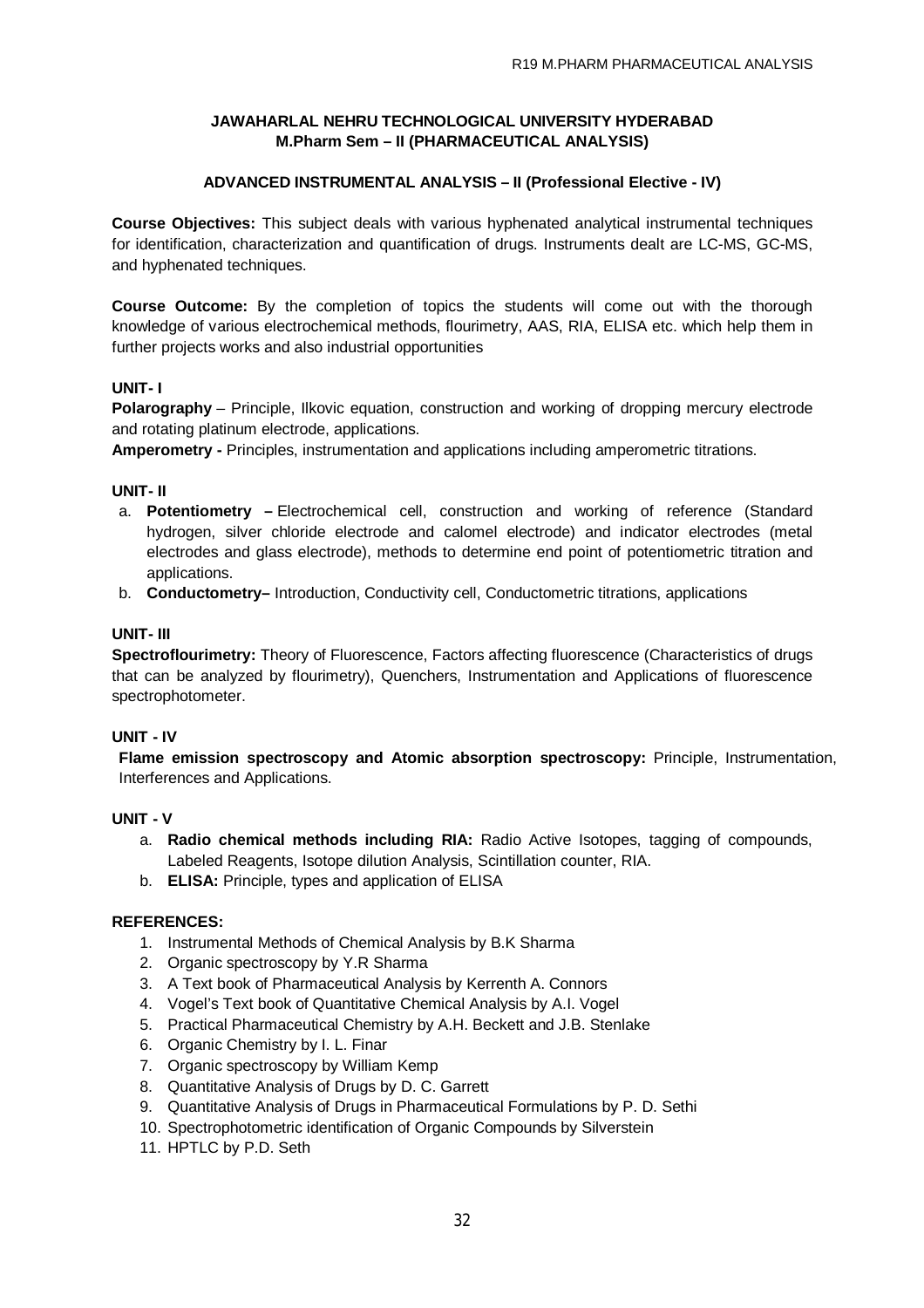# **NUTRACEUTICALS (Professional Elective - IV)**

**Course Objectives:** The students will expose to characteristic features of various phytochemicals as nutraceuticals in various diseased conditions and also know the role of antioxidant in free radical induced disease conditions and will expose to various food laws and regulations

**Course Outcome:** Helps the student to understand the importance of Nutraceuticals in various common problems with the concept of free radicals

### **UNIT - I**

a. Definitions of Functional foods, Nutraceuticals and Dietary supplements. Classification of Nutraceuticals, Health problems and diseases that can be prevented or cured by Nutraceuticals i.e. weight control, diabetes, cancer etc.

b. Source, Name of marker compounds and their chemical nature, Medicinal uses and health benefits of following used as nutraceuticals/functional foods:

Spirulina, Soya bean, Ginseng, Garlic, Broccoli, Gingko, Flaxseeds

### **UNIT - II**

Phytochemicals as nutraceuticals: Occurrence and characteristic features (chemical nature medicinal benefits) of following

- a. Carotenoids- α and β-Carotene, Lycopene, Xanthophylls, lutein
- b. Sulfides: Diallylsulfides, Allyltrisulfide.
- c. Polyphenolics: Reservetrol
- d. Flavonoids- Rutin, Naringin, Quercitin, Anthocyanidins, catechins, Flavones
- e. Prebiotates / Probiotics.: Fructo oligosaccharides, Lacto bacillum
- f. Phytoestrogens, Isoflavones, daidzein, Geebustin, lignans
- g. Tocopherols

#### **UNIT - III**

- a. Introduction to free radicals: Free radicals, reactive oxygen species, production of free radicals in cells, damaging reactions of free radicals on lipids, proteins, Carbohydrates, nucleic acids.
- b. Measurement of free radicals: Lipid peroxidation products, lipid hydroperoxide, malondialdehyde.

#### **UNIT - IV**

- a. Free radicals in Diabetes mellitus, Inflammation, Ischemic reperfusion injury, Cancer, Atherosclerosis, Free radicals in brain metabolism and pathology, kidney damage, muscle damage. Free radicals involvement in other disorders. Free radicals theory of ageing.
- b. Antioxidants: Endogenous antioxidants enzymatic and nonenzymatic antioxidant defence, Superoxide dismutase, catalase, Glutathione peroxidase, Glutathione Vitamin C, Vitamin E, α-Lipoic acid, melatonin
- c. Synthetic antioxidants: Butylatedhydroxy Toluene, Butylatedhydroxy Anisole.

#### **UNIT - V**

**Food Laws and Regulations**; FDA, FPO, MPO, AGMARK. HACCP and GMPs on Food Safety. Adulteration of foods.

**Regulations and Claims** – Current Products: Label Claims, Nutrient Content Claims, Health Claims, Dietary Supplements Claims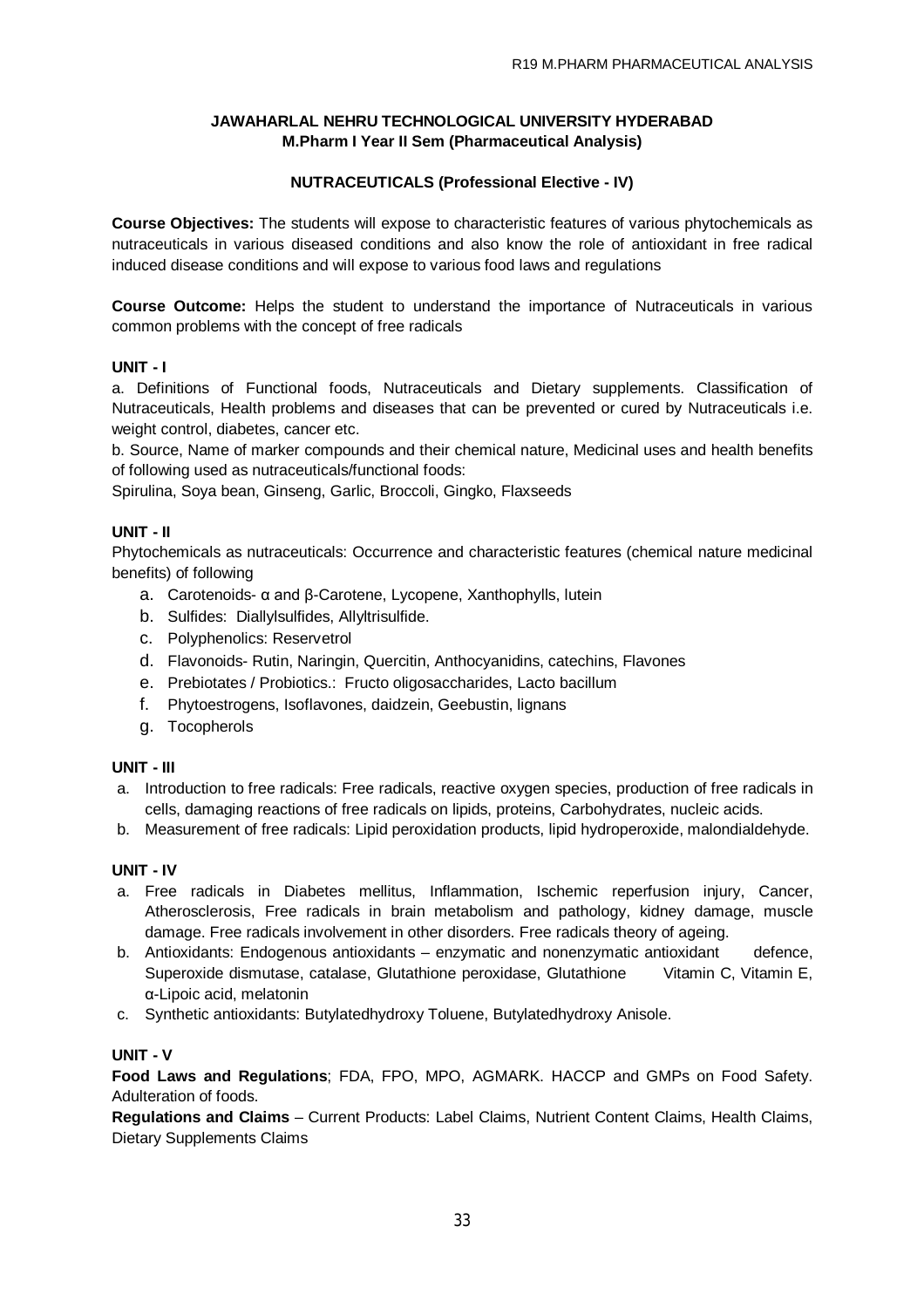- 1. Dietetics by Sri Lakshmi
- 2. Role of dietary fibres and nutraceuticals in preventing diseases by K. T Agusti and P. Faizal: BS Publication.
- 3. Advanced Nutritional Therapies by Cooper. K.A., (1996).
- 4. The Food Pharmacy by Jean Carper, Simon & Schuster, UK Ltd., (1988).
- 5. Prescription for Nutritional Healing by James F. Balch and Phyllis A. Balch  $2^{nd}$  Edn., Avery Publishing Group, NY (1997).
- 6. G. Gibson and C. Williams Editors *2000 Functional foods* Woodhead Publ. Co. London.
- 7. Goldberg, I. *Functional Foods*. 1994. Chapman and Hall, New York.
- 8. Labuza, T.P. 2000 Functional Foods and Dietary Supplements: Safety, Good Manufacturing Practice (GMPs) and Shelf Life Testing in *Essentials of Functional Foods* M. K. Sachmidl and T.P. Labuza eds. Aspen Press.
- 9. Handbook of Nutraceuticals and Functional Foods, Third Edition (Modern Nutrition)
- 10. Shils, ME, Olson, JA, Shike, M. 1994 *Modern Nutrition in Health and Disease*. Eighth edition. Lea and Febiger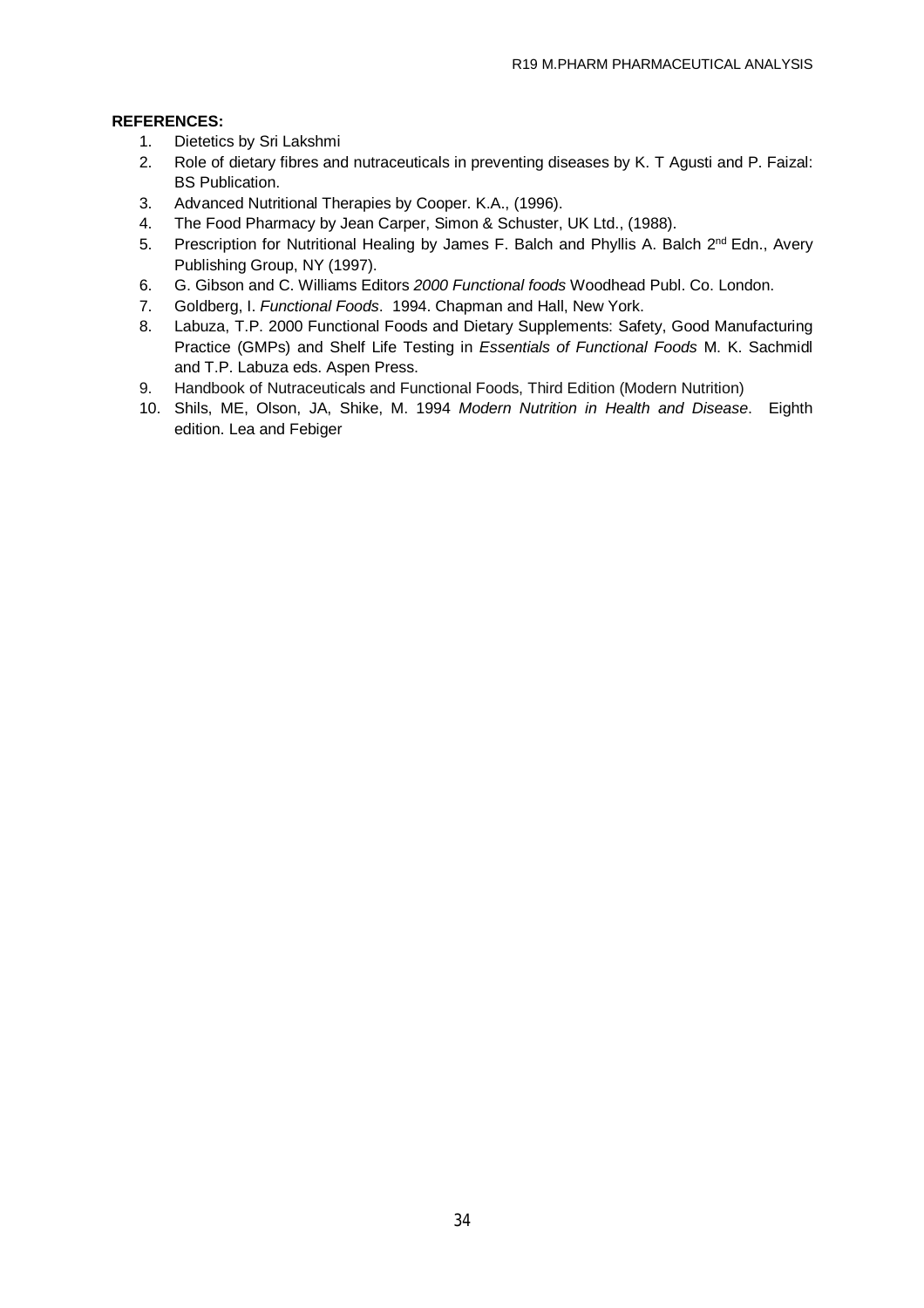# **CLINICAL RESEARCH AND PHARMACOVIGILANCE (Professional Elective - IV)**

**Course Objective:** This subject will provide a value addition and current requirement for the students in clinical research and pharmacovigilance. It will teach the students on conceptualizing, designing, conducting, managing and reporting of clinical trials. This subject also focuses on global scenario of pharmacovigilance in different methods that can be used to generate safety data. It will teach the students in developing drug safety data in pre-clinical, clinical phases of drug development and post market surveillance.

**Course Outcomes:** Upon completion of the course, the student shall be able to,

- Explain the regulatory requirements for conducting clinical trial
- Demonstrate the types of clinical trial designs
- Explain the responsibilities of key players involved in clinical trials
- Execute safety monitoring, reporting and close-out activities
- Explain the principles of Pharmacovigilance
- Detect new adverse drug reactions and their assessment
- Perform the adverse drug reaction reporting systems and communication in pharmacovigilance

### **UNIT- I**

**Regulatory Perspectives of Clinical Trials:** Origin and Principles of International Conference on Harmonization - Good Clinical Practice (ICH-GCP) guidelines Ethical Committee: Institutional Review Board, Ethical Guidelines for Biomedical Research and Human Participant-Schedule Y, ICMR, Informed Consent Process: Structure and content of an Informed Consent Process Ethical principles governing informed consent process

#### **UNIT - II**

**Clinical Trials: Types and Design:** Experimental Study- RCT and Non RCT, Observation Study: Cohort, Case Control, Cross sectional Clinical Trial Study Team Roles and responsibilities of Clinical Trial Personnel: Investigator, Study Coordinator, Sponsor, Contract Research Organization and its management.

#### **UNIT- III**

**Clinical Trial Documentation:** Guidelines to the preparation of documents, Preparation of protocol, Investigator Brochure, Case Report Forms, Clinical Study Report Clinical Trial Monitoring-Safety Monitoring in CT Adverse Drug Reactions: Definition and types. Detection and reporting methods. Severity and seriousness assessment. predictability and preventability assessment. Management of adverse drug reactions; Terminologies of ADR.

#### **UNIT- IV**

**Basic aspects, terminologies and establishment of pharmacovigilance:** History and progress of pharmacovigilance, Significance of safety monitoring, Pharmacovigilance in India and international aspects, WHO international drug monitoring programme, WHO and Regulatory terminologies of ADR, evaluation of medication safety, establishing pharmacovigilance centres in Hospitals, Industry and National programmes related to pharmacovigilance. Roles and responsibilities in Pharmacovigilance.

#### **UNIT- V**

**Methods, ADR reporting and tools used in pharmacovigilance:** International classification of diseases, International Nonproprietary names for drugs, Passive and Active surveillance,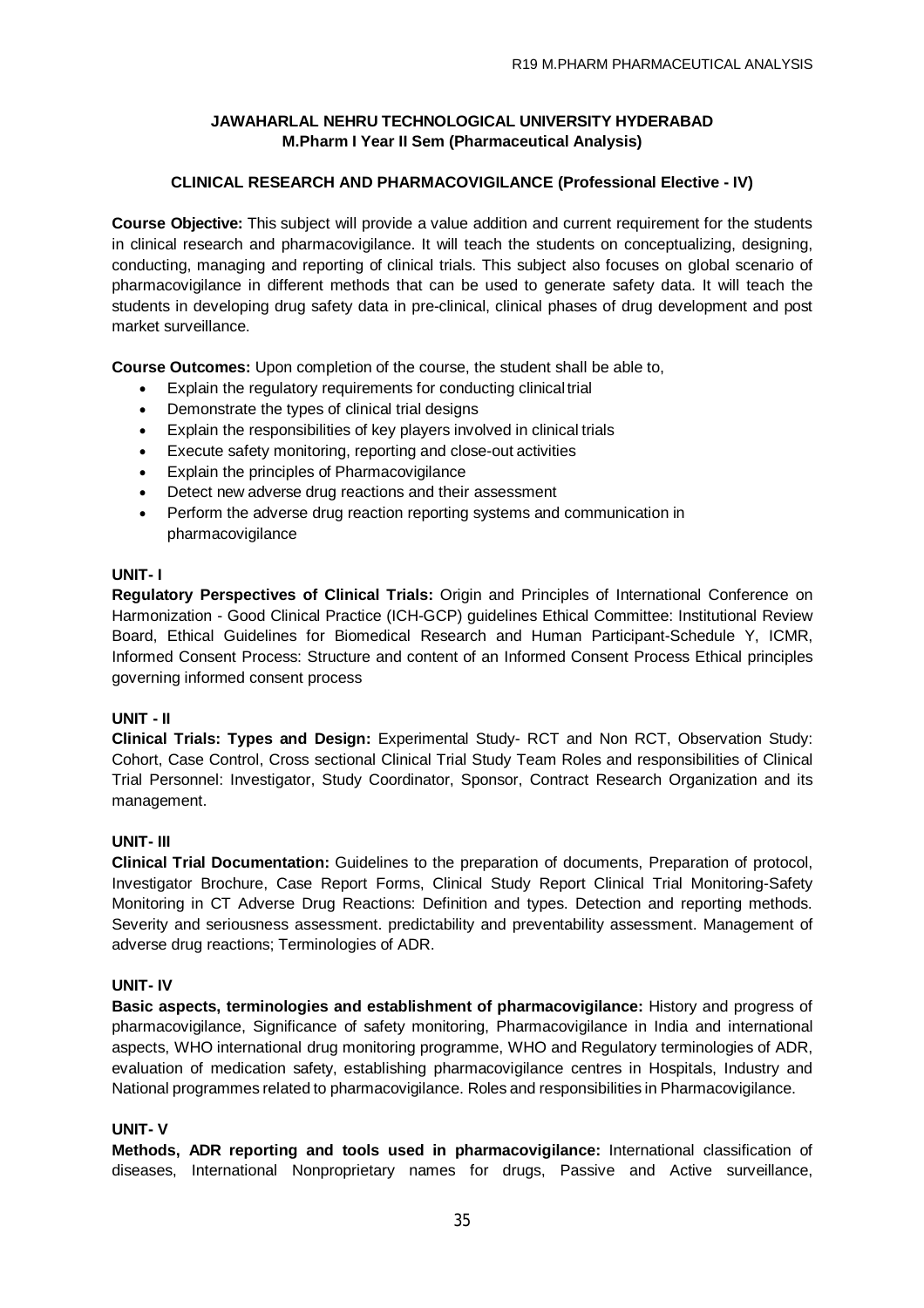Comparative observational studies, targeted clinical investigations and Vaccine safety surveillance. Spontaneous reporting system and Reporting to regulatory authorities, Guidelines for ADRs reporting. Argus, Aris G Pharmacovigilance, Vigi Flow, Statistical methods for evaluating medication safety data.

- 1. Central Drugs Standard Control Organization- Good Clinical Practices, Guidelines for Clinical Trials on Pharmaceutical Products in India. New Delhi: Ministry of Health; 2001.
- 2. International Conference on Harmonization of Technical requirements for registration of Pharmaceuticals for human use. ICH Harmonized Tripartite Guideline. Guideline for Good Clinical Practice. E6; May 1996.230
- 3. Ethical Guidelines for Biomedical Research on Human Subjects 2000. Indian Council of Medical Research, New Delhi.
- 4. Textbook of Clinical Trials edited by David Machin, Simon Day and Sylvan Green, March 2005, John Wiley and Sons.
- 5. Clinical Data Management edited by R K Rondels, S A Varley, C F Webbs. Second Edition, Jan 2000, Wiley Publications.
- 6. Handbook of clinical Research. Julia Lloyd and Ann Raven Ed. Churchill Livingstone.
- 7. Principles of Clinical Research edited by Giovanna di Ignazio, Di Giovanna and Haynes.
- 8. Textbook of Pharmacovigilance: Concept and Practice. G. P. Mohanta and P. K. Manna. 2016, Pharma Med Press.
- 9. A textbook of Clinical Pharmacy Practice: Essential Concepts and Skills. Second Edition, 2012, University Press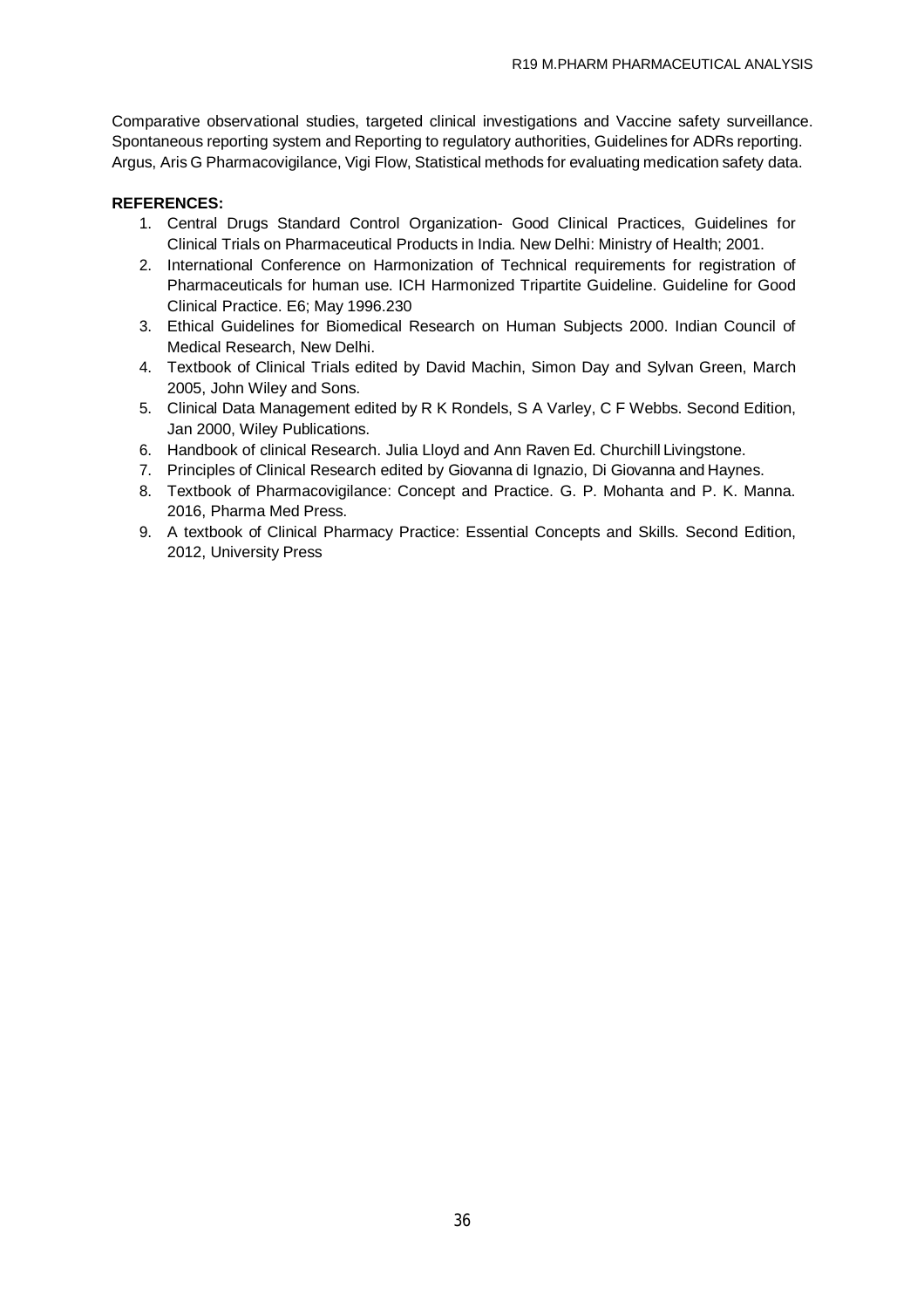# **ADVANCED INSTRUMENTAL ANALYSIS LAB (Laboratory – III)**

## **List of Experiments**

- 1. Determination of chlorides and sulphates by Nephelo -Tubmidimetry
- 2. Determination of compounds of sodium, potassium and calcium by Flame photometry.
- 3. Estimation of riboflavin/quinine sulphate by flourimetry
- 4. Assay of official compounds by potentiometric titrations **(Any 2)**
- 5. Assay of official compounds by conductimetric titrations **(Any 2)**
- 6. Demonstration on ELISA
- 7. Quenching of fluorescence
- 8. Perform phosphate interference on absorption of calcium

(Note: Minimum of two experiments covering each of the above-mentioned topics)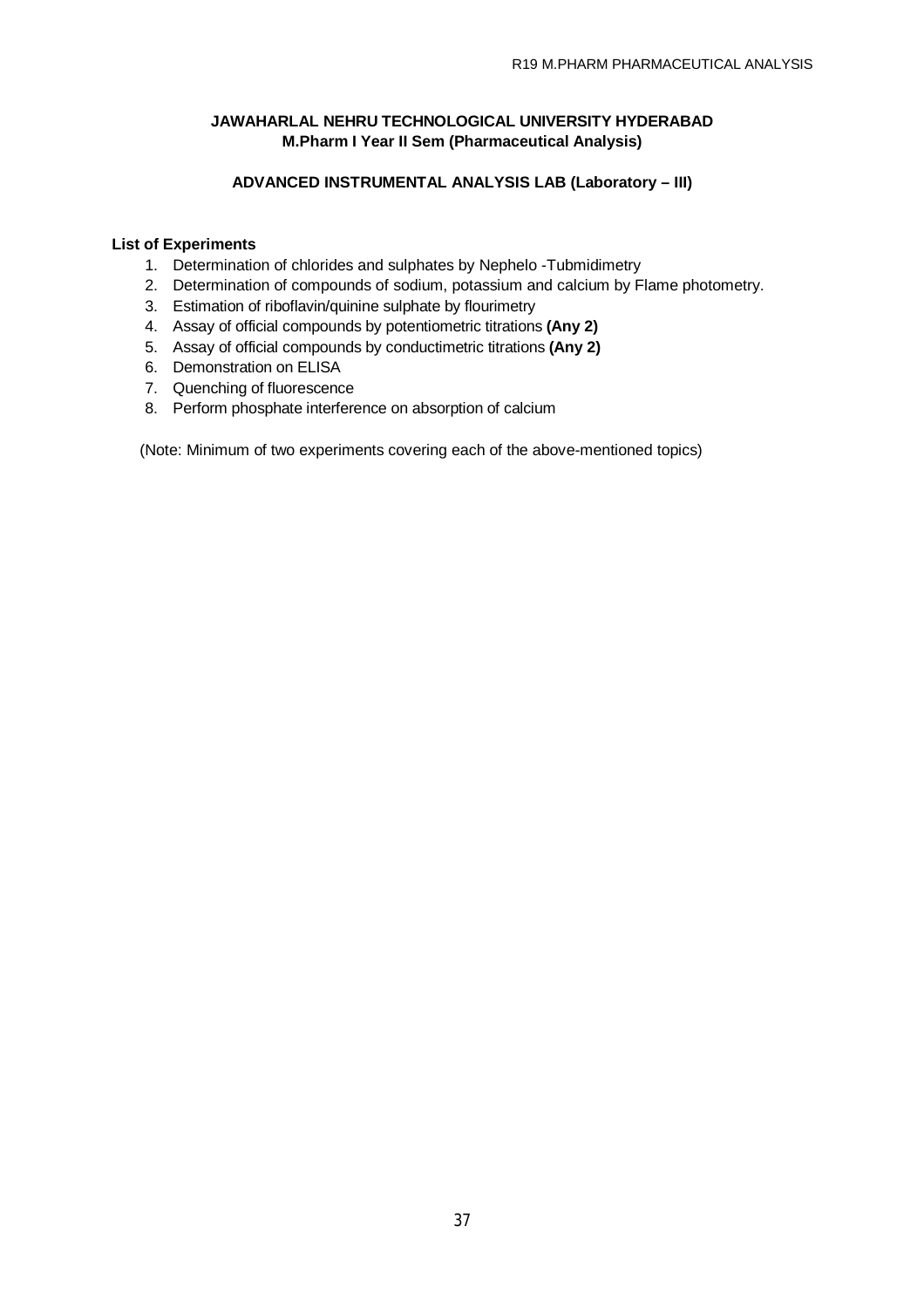# **MODERN BIOANALYTICAL TECHNIQUES LAB (Laboratory – IV)**

# **List of Experiments:**

- 1. Biomolecules separation utilizing various sample preparation techniques and quantitative analysis of components by gel electrophoresis
- 2. Biomolecules separation utilizing various sample preparation techniques and quantitative analysis of components by HPLC techniques.
- 3. Isolation of analgesics from biological fluids (blood serum and urine)
- 4. Protocol preparation and performance of bioanalytical method validation
- 5. Identification of anti-histaminics drug in urine by TLC
- 6. Extraction of drugs and metabolites from biological matrices by SPE/LLE
- 7. HPLC separation of modern drug from plasma and its formulations (Diclofenac)
- 8. Stability indicating method development by HPLC of any API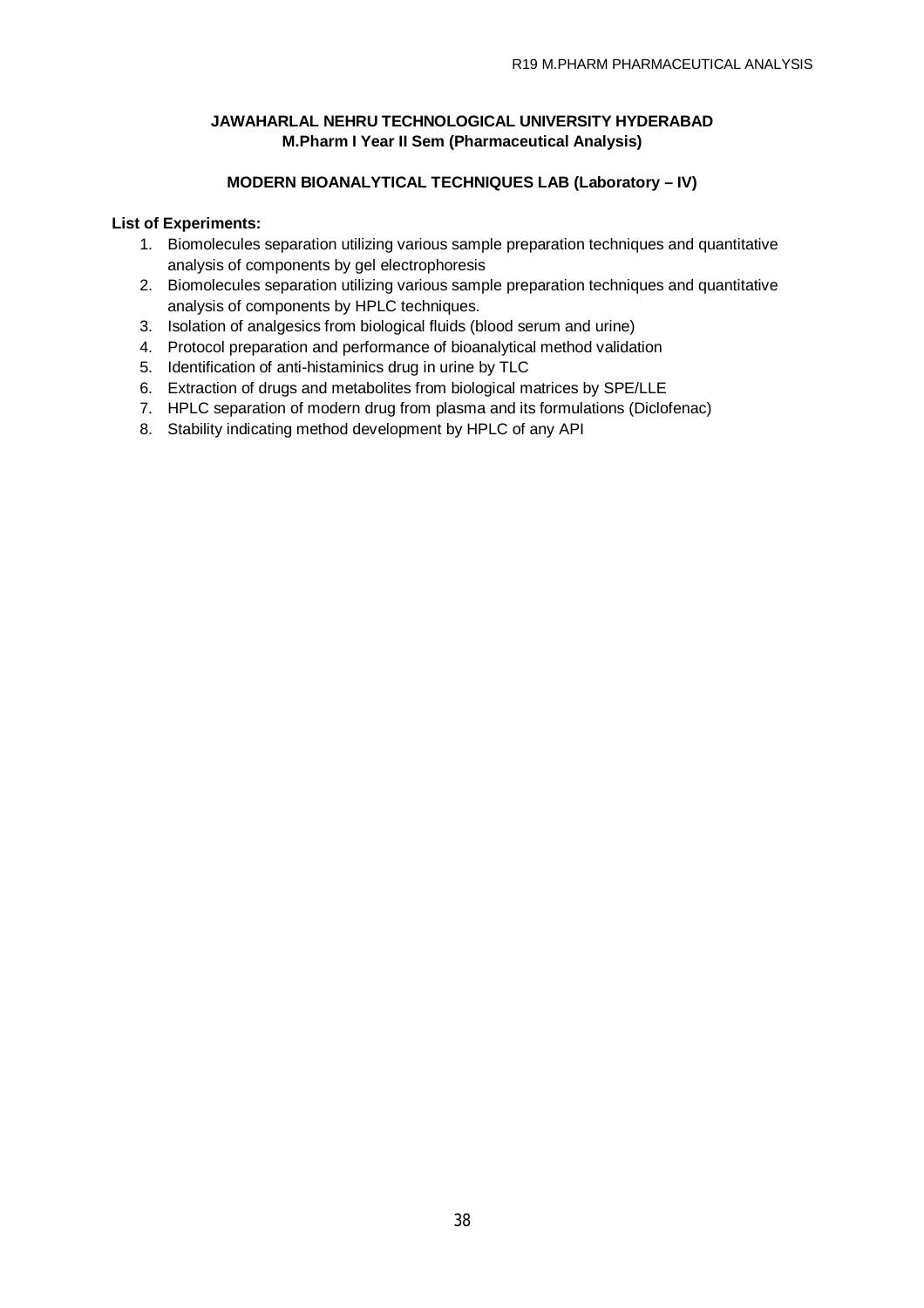# **BIOSTATISTICS (Professional Elective - V)**

**Course Objective:** The student shall know the introduction, scope of biostatistics and Research work, calculation and present of the data.

**Course Outcome**: The student will be known the Biostatistics arrangement, presentation and formation of tables and charts. They also know the correlation and regression & application of different methods, analysis of data

### **UNIT - I**

**Introduction and scope of biostatistics**: Use of statistics in Pharmacy. Population and Sample collection. Stages of research, types of data and methods of data collections. Data arrangement and presentation, formation of table and charts.

### **UNIT - II**

**Measures of central tendency**: computation of means, median and mode from grouped and ungrouped data.

**Measure of dispersion**: computation of variance, standard deviation, standard error and their coefficients.

### **UNIT - III**

Measures of Correlation and Regression **Probability rules**: Binomial, Poison and Normal distribution.

#### **UNIT - IV**

Experimental designing, planning of an experiment, replication and randomization. **Analysis of Variance (ANOVA**): 1-way, 2- Way

# **UNIT - V**

**Hypothesis testing**: Student 't' test, Chi square test, **Non- Parametric Tests:** Sign Test, Sign Rank Test, Wilcoxon Sign Rank Test

#### **REFERENCE BOOKS:**

- 1. Statistics for business and economics 3rd edition by Vikas books publications
- 2. Biostatistics & Computer applications by GN Rao and NK Tiwari
- 3. Sokal, R.R. and Rohlf, F.J. 1987. An Introduction to Biostatistics. W.H. Freeman and Company.
- 4. Bailey, N.T.J. 1981. Statistical Methods in Biology. English University Press.
- 5. Mitchell, K. and Glover, T. 2001. Introduction to Biostatistics. McGraw Hill, Publishing Co.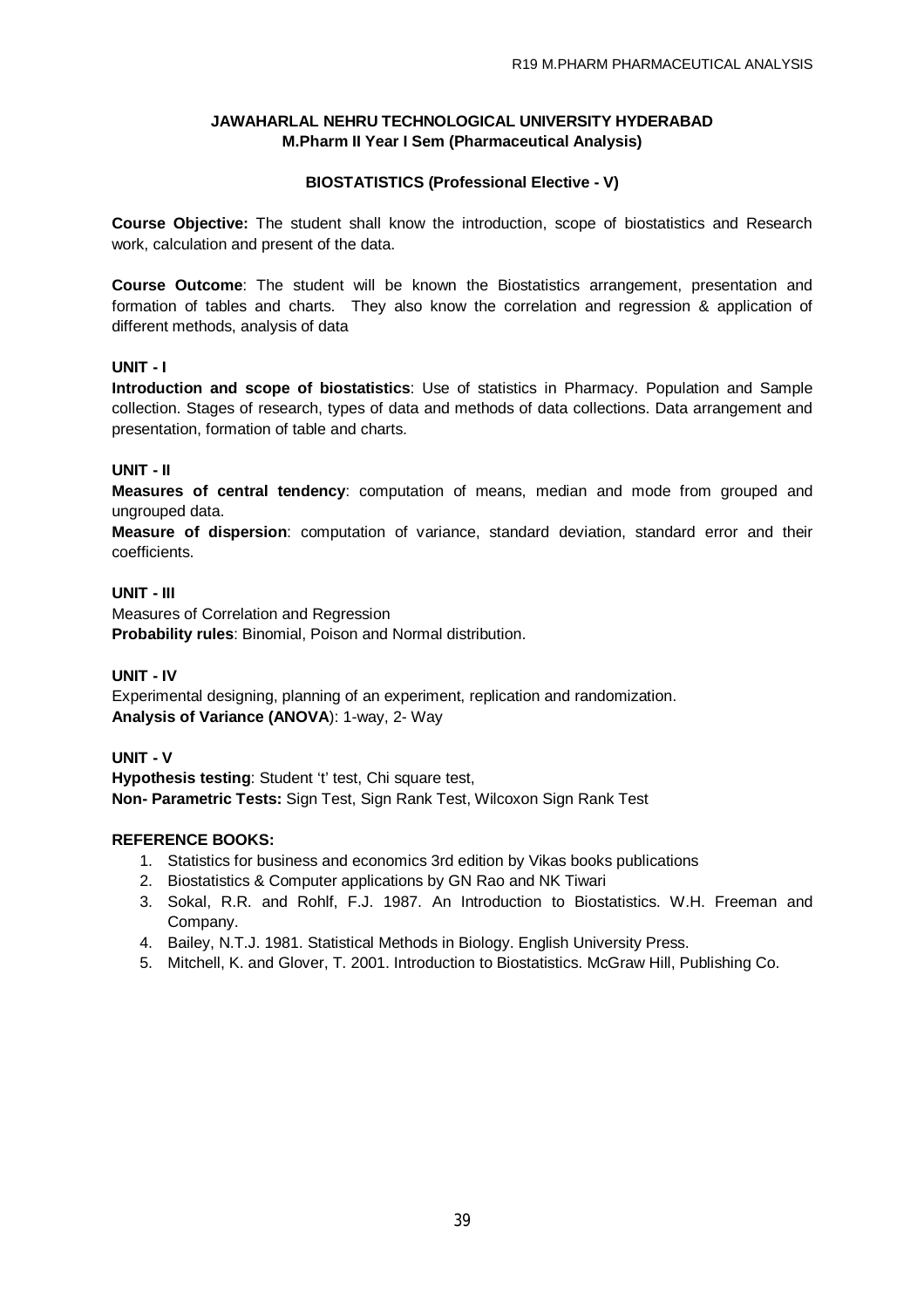# **JAWAHARLAL NEHRU TECHNOLOGICAL UNIVERSITY HYDERABAD M.Pharm II Year I Sem (Pharmaceutical Analysis) SCALE UP AND TECHNOLOGY TRANSFER (Professional Elective - V)**

**Course Objective:** This course is designed to impart knowledge and skills necessary to train the students to be on scale up, technology transfer process and industrial safety issues.

- **Course Outcome:** On completion of this course it is expected that students will be able to;
	- Manage the scale up process in pharmaceutical industry.
	- Assist in technology transfer.
	- To establish safety guidelines, which prevent industrial hazards.

# **UNIT I**

**Pilot plant design**: Basic requirements for design, facility, equipment selection, for tablets, capsules, liquid orals, parentral and semisolid preparations.

**Scale up:** Importance, Technology transfer from R & D to pilot plant to plant scale, process scale up for tablets, capsules, liquid orals, semisolids, parentral, NDDS products – stress on formula, equipments, product uniformity, stability, raw materials, physical layout, input, in-process and finished product specifications, problems encountered during transfer of technology

### **UNIT II**

**Validation:** General concepts, types, procedures & protocols, documentation, VMF. Analytical method validation, cleaning validation and vender qualification.

### **UNIT III**

**Equipment Qualification**: Importance, IQ, OQ, PQ for equipments – autoclave, DHS, membrane filter, rapid mixer granulator, cone blender, FBD, tablet compression machine, liquid filling and sealing machine. Aseptic room validation.

#### **UNIT IV**

**Process validation**: Importance, validation of mixing, granulation, drying, compression, tablet coating, liquid filling and sealing, sterilization, water process systems, environmental control.

# **UNIT V**

Industrial safety: Hazards – fire, mechanical, electrical, chemical and pharmaceutical, Monitoring & prevention systems, industrial effluent testing & treatment. Control of environmental pollution.

- 1. Pharmaceutical process validation, JR Berry, Nash, Vol 57, Marcel Dekker, NY.
- 2. Pharmaceutical Production facilities, design and applications, by GC Cole, Taylor and Francis.
- 3. Pharmaceutical project management, T. Kennedy, Vol 86, Marcel Dekker, NY.
- 4. The theory & Practice of Industrial Pharmacy, L. Lachman, H.A. Lieberman, Varghese Publ Bombay.
- 5. Tablet machine instruments in pharmaceuticals, PR Watt, John Wiloy.
- 6. Pharmaceutical dosage forms, Tablets, Vol 1, 2, 3 by Lachman, Lieberman, Marcel Dekker, NY.
- 7. Pharmaceutical dosage forms, Parentral medications, Vol 1, 2 by K.E. Avis, Marcel Dekker, NY.
- 8. Dispersed system Vol 1, 2, 3 by Lachman, Lieberman, Marcel Dekker, NY.
- 9. Subrahmanyam, CVS, Pharmaceutical production and Management, 2007, Vallabh Prakashan, Dehli.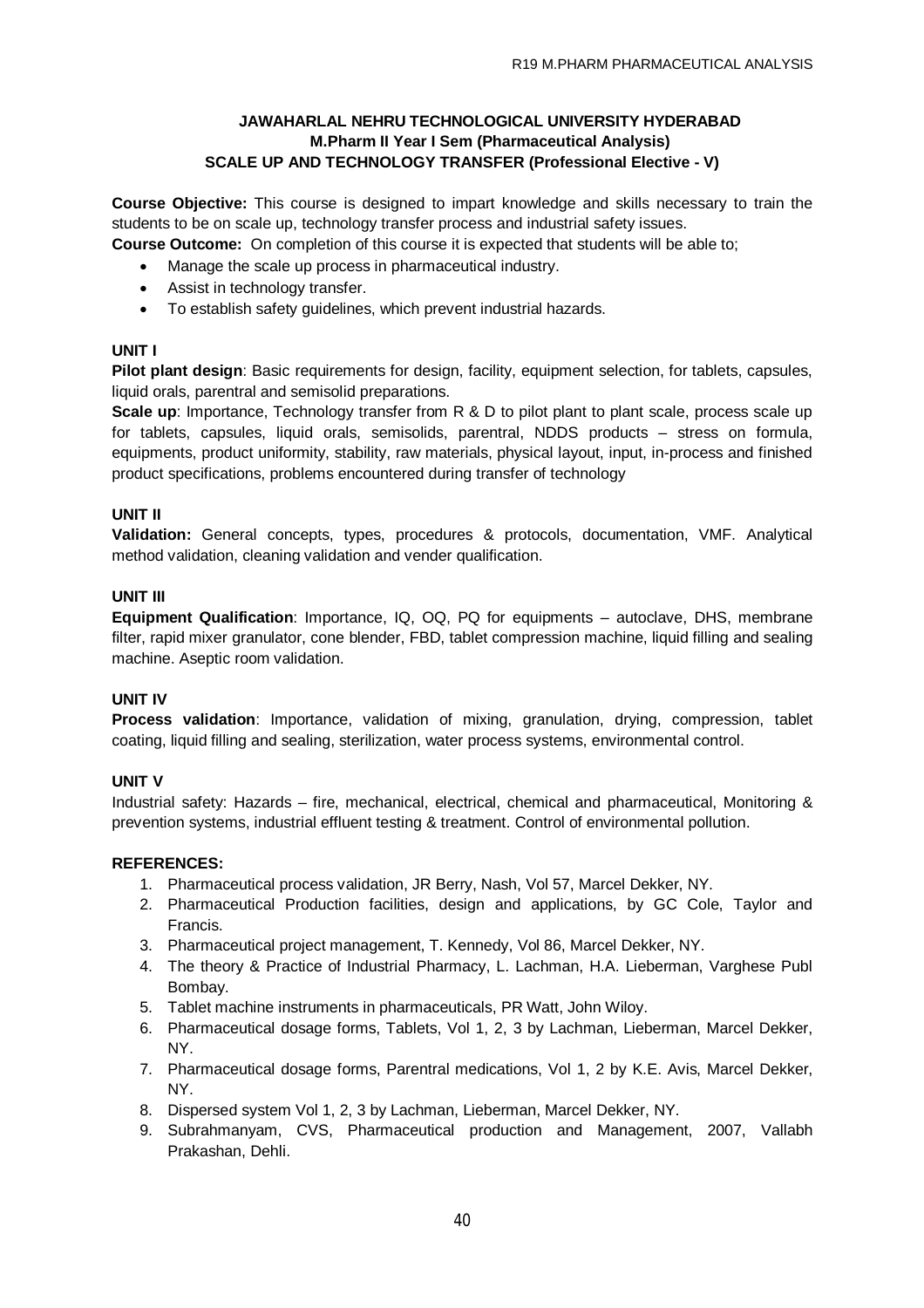# **JAWAHARLAL NEHRU TECHNOLOGICAL UNIVERSITY HYDERABAD M.Pharm II Year I Sem (Pharmaceutical Analysis) PRODUCTION AREA DESIGN & PACKAGING DEVELOPMENT (Professional Elective - V)**

**Course Objectives:** The student shall learn about Industrial area design, Current good manufacturing practices. They also learn about packaging components, polymers and metals used in packaging. They also understand about the storage conditions of different formulations and their stability evaluations.

**Course Outcome:** At the end of the semester student will get an idea about Industrial area design and packaging of different formulations and its stability conditions.

### **UNIT - I**

Production Area Design: Selection of plant location, Design of plant for bulk drugs and formulations (Solids, Semisolids, Injectables, Nutraceuticals etc.), General utilities such as purified water, portable water, water for injection, Air handling units-Relative humidity and Temperature control, Material and personnel movement. Warehouse handling-API, Excipients, packaging materials and solvents.

### **UNIT - II**

**Current Good Manufacturing Practices:** GMP design for buildings & facilities. GMP layout design. Clean room classifications. Segregation & cross contamination control. HVAC (heating, ventilation & air-conditioning) systems. Clean room environment control. Documentation and record keeping: Specifications and testing procedures, Specifications for finished products, Master Formulae, Packaging instructions. Batch processing records, Standard operating procedures.

#### **UNIT - III**

**Pharmaceutical packaging and Design**: Introduction, Packaging system, Components of packaging, Symbols used on packages and labels. Package development and Design research. Packaging materials- Polymers and Plasters, Glass, Metal and Blister and strip packaging.

# **UNIT - IV**

**Stability of Packaging:** Introduction, Legislation, Regulation, Pharmaceutical Stability Testing in Climatic Cabinets, Pharmaceutical Stability Testing Conditions, Photo-Stability Testing, Review of Pharmaceutical Product Stability, Packaging and the ICH Guidelines.

#### **UNIT - V**

**Packaging of Solids, Semisolids, Parenterals, Ophthalmic and Aerosols**: Introduction, Packaging of Solid and semisolids, Packaging of Sterile Pharmaceuticals, Packaging Components, Inspection of Filled Injectable Products, Storage and Labelling, Packaging of Ophthalmics, Selection of Packaging Materials, Packaging of Aerosols.

- 1. Leon Lachman; Lieberman Herbert A.; Kanig, Joseph L. The theory and Practice of Industrial Pharmacy.
- 2. Gilbert Banker and Christopher Rhodes. Modern Pharmaceutics.
- **3.** Aulton's Pharmaceutics: The design and Manufacture of Medicine
- 4. D. A. Dean, Roy Evans, Ian Hall. Pharmaceutical packaging technology. Tylor and Francis.
- 5. Edward J. Bauer, Pharmaceutical Packaging Handbook. Bausch and Lomb, Rochester, New York, USA.
- 6. Wilmer A. Jenkins, Kenton R. Osborn. Packaging drugs and pharmaceuticals.
- 7. Remington: The Science and Practice of Pharmacy. 8. Michael E. Aulton, Kevin Tylor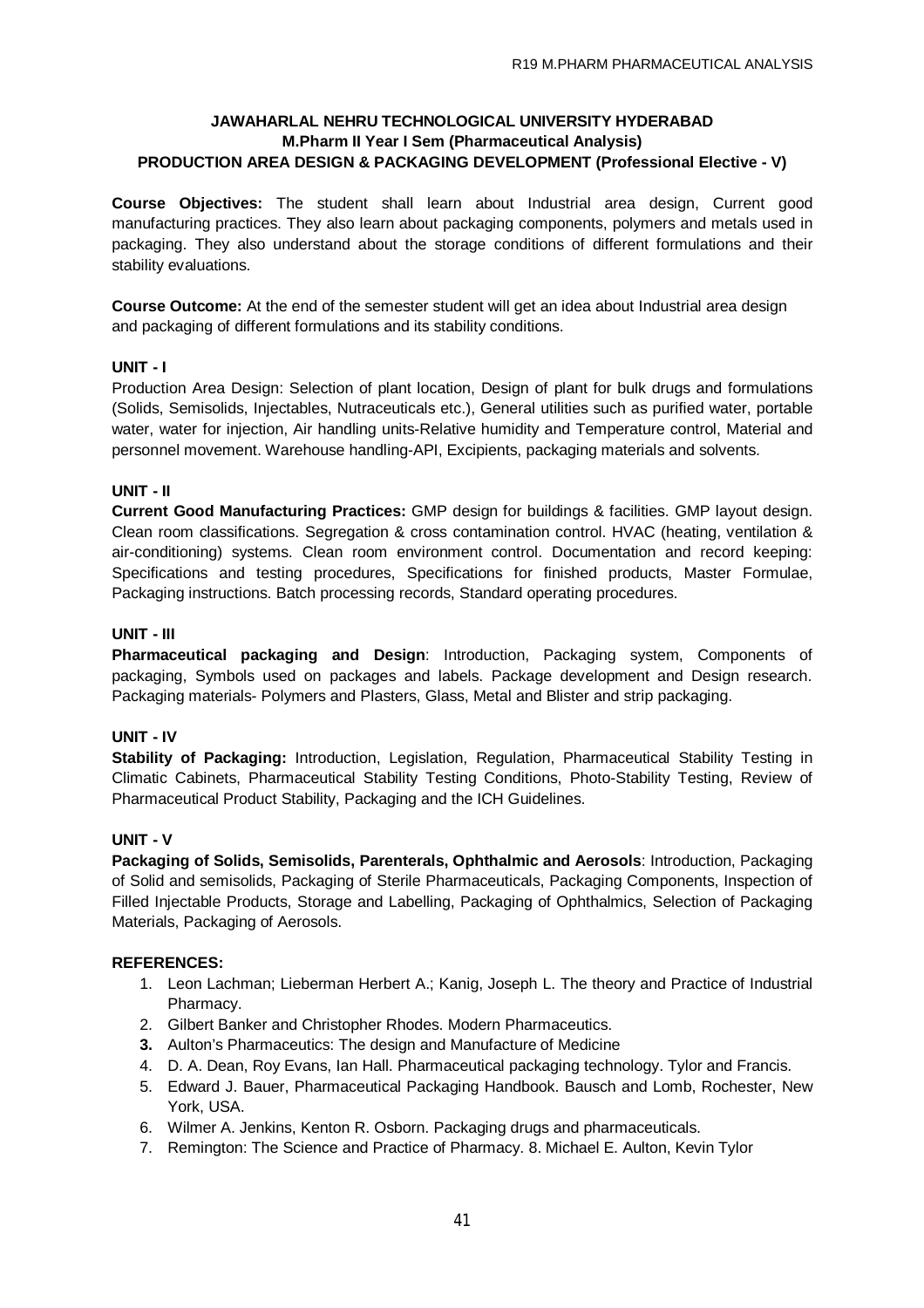## **ENGLISH FOR RESEARCH PAPER WRITING (Audit Course - I & II)**

### **Prerequisite:** None

**Course objectives:** Students will be able to:

- Understand that how to improve your writing skills and level of readability
- Learn about what to write in each section
- Understand the skills needed when writing a Title Ensure the good quality of paper at very first-time submission

#### **UNIT-I:**

Planning and Preparation, Word Order, Breaking up long sentences, Structuring Paragraphs and Sentences, Being Concise and Removing Redundancy, Avoiding Ambiguity and Vagueness

## **UNIT-II:**

Clarifying Who Did What, Highlighting Your Findings, Hedging and Criticizing, Paraphrasing and Plagiarism, Sections of a Paper, Abstracts. Introduction

### **UNIT-III:**

Review of the Literature, Methods, Results, Discussion, Conclusions, The Final Check.

### **UNIT-IV:**

key skills are needed when writing a Title, key skills are needed when writing an Abstract, key skills are needed when writing an Introduction, skills needed when writing a Review of the Literature,

# **UNIT-V:**

skills are needed when writing the Methods, skills needed when writing the Results, skills are needed when writing the Discussion, skills are needed when writing the Conclusions. useful phrases, how to ensure paper is as good as it could possibly be the first- time submission

- 1. Goldbort R (2006) Writing for Science, Yale University Press (available on Google Books)
- 2. Day R (2006) How to Write and Publish a Scientific Paper, Cambridge University Press
- 3. Highman N (1998), Handbook of Writing for the Mathematical Sciences, SIAM. Highman's book.
- 4. Adrian Wallwork, English for Writing Research Papers, Springer New York Dordrecht Heidelberg London, 2011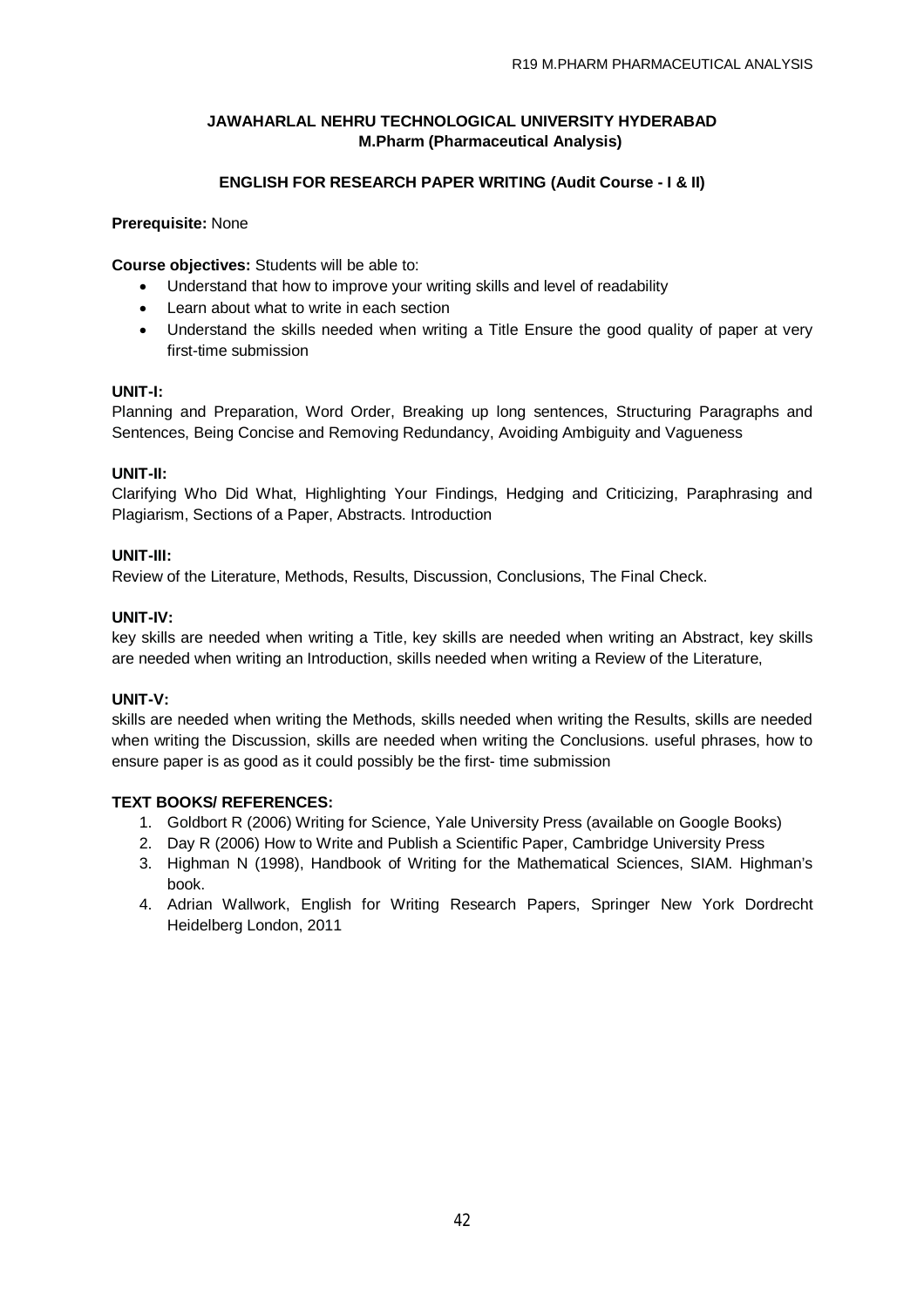## **DISASTER MANAGEMENT (Audit Course - I & II)**

### **Prerequisite:** None

#### **Course Objectives:** Students will be able to

- learn to demonstrate a critical understanding of key concepts in disaster risk reduction and humanitarian response.
- critically evaluate disaster risk reduction and humanitarian response policy and practice from multiple perspectives.
- develop an understanding of standards of humanitarian response and practical relevance in specific types of disasters and conflict situations.
- critically understand the strengths and weaknesses of disaster management approaches,
- planning and programming in different countries, particularly their home country or the countries they work in

### **UNIT-I:**

#### **Introduction:**

Disaster: Definition, Factors and Significance; Difference Between Hazard and Disaster; Natural and Manmade Disasters: Difference, Nature, Types and Magnitude.

#### **Disaster Prone Areas in India:**

Study of Seismic Zones; Areas Prone to Floods and Droughts, Landslides and Avalanches; Areas Prone to Cyclonic and Coastal Hazards with Special Reference to Tsunami; Post-Disaster Diseases and Epidemics

#### **UNIT-II:**

#### **Repercussions of Disasters and Hazards**:

Economic Damage, Loss of Human and Animal Life, Destruction of Ecosystem. Natural Disasters: Earthquakes, Volcanisms, Cyclones, Tsunamis, Floods, Droughts and Famines, Landslides and Avalanches, Man-made disaster: Nuclear Reactor Meltdown, Industrial Accidents, Oil Slicks and Spills, Outbreaks of Disease and Epidemics, War and Conflicts.

#### **UNIT-III:**

#### **Disaster Preparedness and Management:**

Preparedness: Monitoring of Phenomena Triggering A Disaster or Hazard; Evaluation of Risk: Application of Remote Sensing, Data from Meteorological and Other Agencies, Media Reports: Governmental and Community Preparedness.

#### **UNIT-IV:**

#### **Risk Assessment Disaster Risk:**

Concept and Elements, Disaster Risk Reduction, Global and National Disaster Risk Situation. Techniques of Risk Assessment, Global Co-Operation in Risk Assessment and Warning, People's Participation in Risk Assessment. Strategies for Survival.

#### **UNIT-V:**

#### **Disaster Mitigation:**

Meaning, Concept and Strategies of Disaster Mitigation, Emerging Trends In Mitigation. Structural Mitigation and Non-Structural Mitigation, Programs of Disaster Mitigation in India.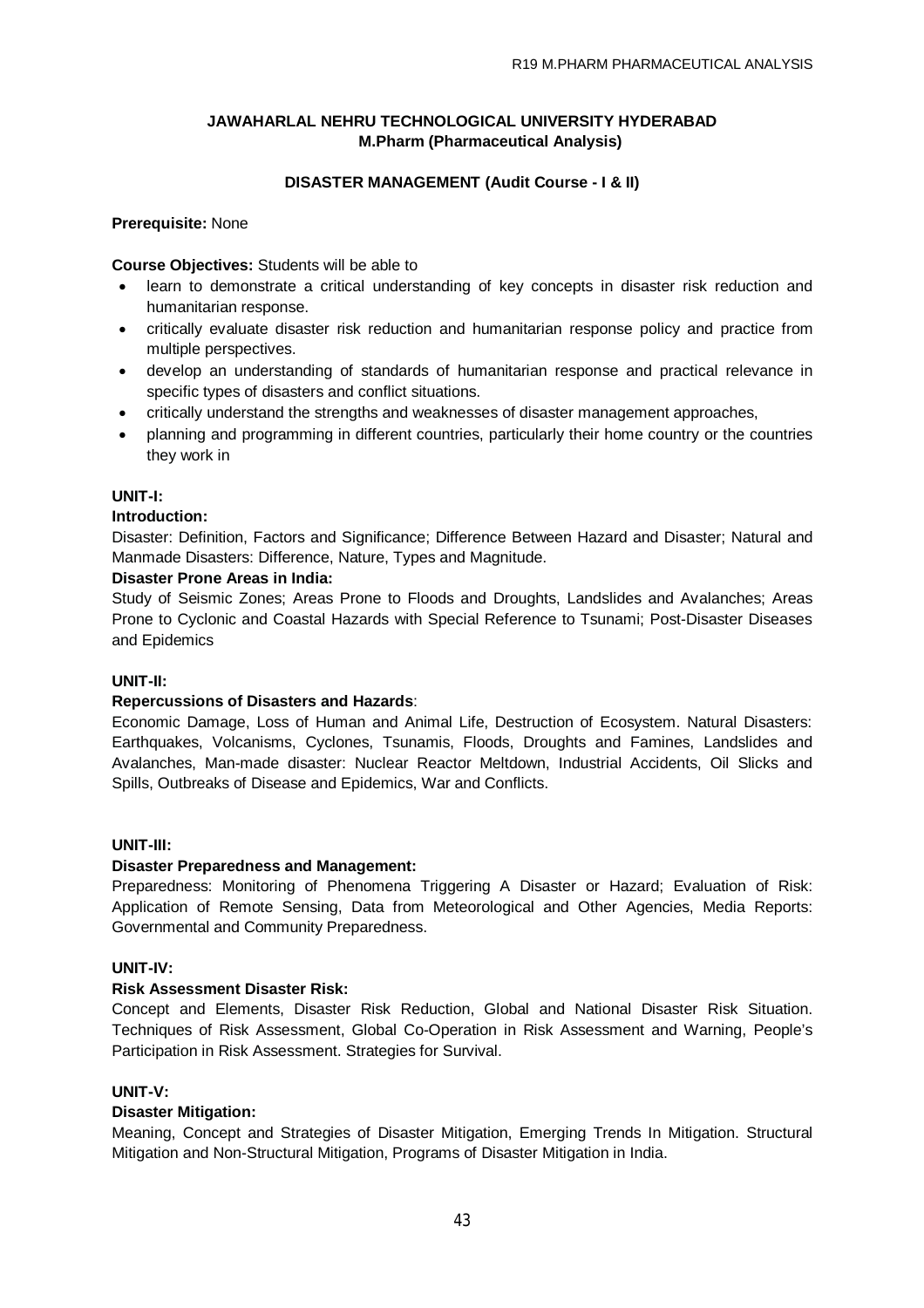- 1. R. Nishith, Singh AK, "Disaster Management in India: Perspectives, issues and strategies "'New Royal book Company.
- 2. Sahni, Pardeep Et. Al. (Eds.)," Disaster Mitigation Experiences and Reflections", Prentice Hall of India, New Delhi.
- 3. Goel S. L., Disaster Administration and Management Text and Case Studies", Deep &Deep Publication Pvt. Ltd., New Delhi.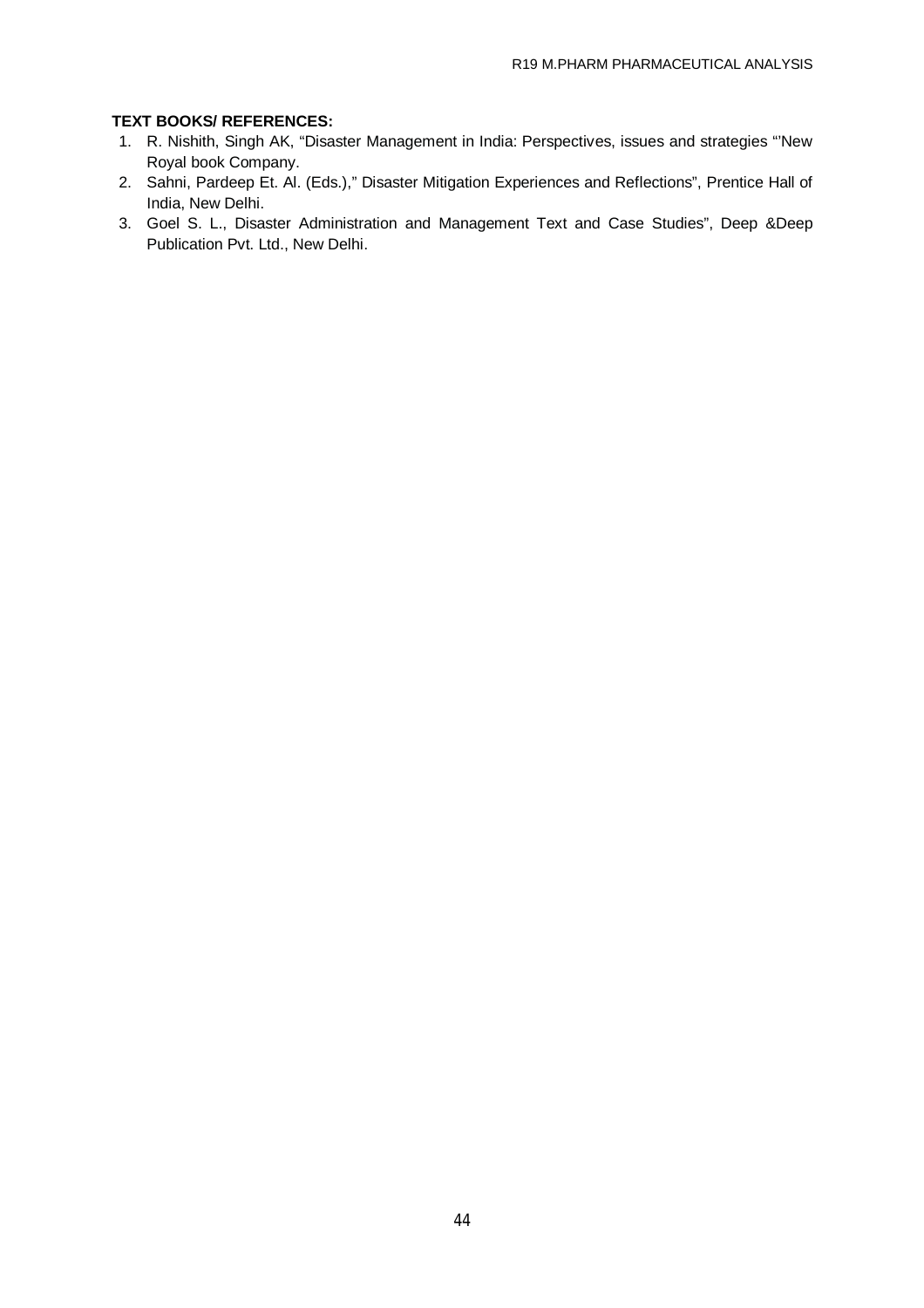# **SANSKRIT FOR TECHNICAL KNOWLEDGE (Audit Course - I & II)**

## **Prerequisite:** None

### **Course Objectives:**

- To get a working knowledge in illustrious Sanskrit, the scientific language in the world
- Learning of Sanskrit to improve brain functioning
- Learning of Sanskrit to develop the logic in mathematics, science & other subjects enhancing the memory power
- The engineering scholars equipped with Sanskrit will be able to explore the huge knowledge from ancient literature

# **Course Outcomes:** Students will be able to

- Understanding basic Sanskrit language
- Ancient Sanskrit literature about science & technology can be understood
- Being a logical language will help to develop logic in students

# **UNIT-I:**

Alphabets in Sanskrit,

# **UNIT-II:**

Past/Present/Future Tense, Simple Sentences

# **UNIT-III:**

Order, Introduction of roots,

# **UNIT-IV:**

Technical information about Sanskrit Literature

# **UNIT-V:**

Technical concepts of Engineering-Electrical, Mechanical, Architecture, Mathematics

- 1. "Abhyaspustakam" Dr. Vishwas, Samskrita-Bharti Publication, New Delhi
- 2. "Teach Yourself Sanskrit" Prathama Deeksha-Vempati Kutumbshastri, Rashtriya Sanskrit Sansthanam, New Delhi Publication
- 3. "India's Glorious Scientific Tradition" Suresh Soni, Ocean books (P) Ltd., New Delhi.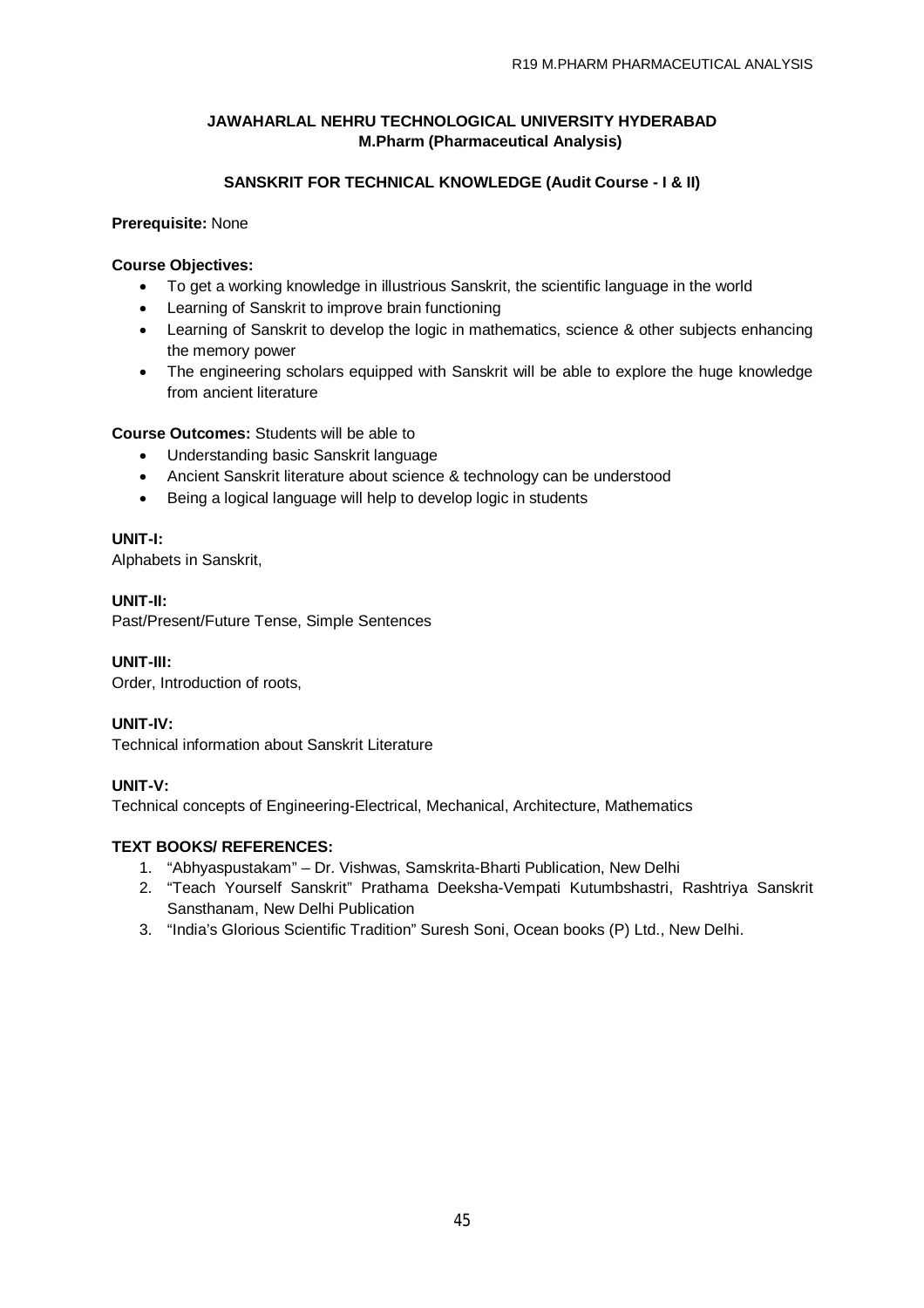# **VALUE EDUCATION (Audit Course - I & II)**

### **Prerequisite:** None

**Course Objectives:** Students will be able to

- Understand value of education and self- development
- Imbibe good values in students
- Let the should know about the importance of character

### **Course outcomes:** Students will be able to

- Knowledge of self-development
- Learn the importance of Human values
- Developing the overall personality

#### **UNIT-I:**

Values and self-development –Social values and individual attitudes. Work ethics, Indian vision of humanism. Moral and non- moral valuation. Standards and principles. Value judgements

#### **UNIT-II:**

Importance of cultivation of values. Sense of duty. Devotion, Self-reliance. Confidence, Concentration. Truthfulness, Cleanliness. Honesty, Humanity. Power of faith, National Unity. Patriotism. Love for nature, Discipline

#### **UNIT-III:**

Personality and Behavior Development - Soul and Scientific attitude. Positive Thinking. Integrity and discipline, Punctuality, Love and Kindness.

#### **UNIT-IV:**

Avoid fault Thinking. Free from anger, Dignity of labour. Universal brotherhood and religious tolerance. True friendship. Happiness Vs suffering, love for truth. Aware of self-destructive habits. Association and Cooperation. Doing best for saving nature

#### **UNIT-V:**

Character and Competence –Holy books vs Blind faith. Self-management and Good health. Science of reincarnation, Equality, Nonviolence, Humility, Role of Women. All religions and same message. Mind your Mind, Self-control. Honesty, Studying effectively

#### **TEXT BOOKS/ REFERENCES:**

1. Chakroborty, S.K. "Values and Ethics for organizations Theory and practice", Oxford University Press, New Delhi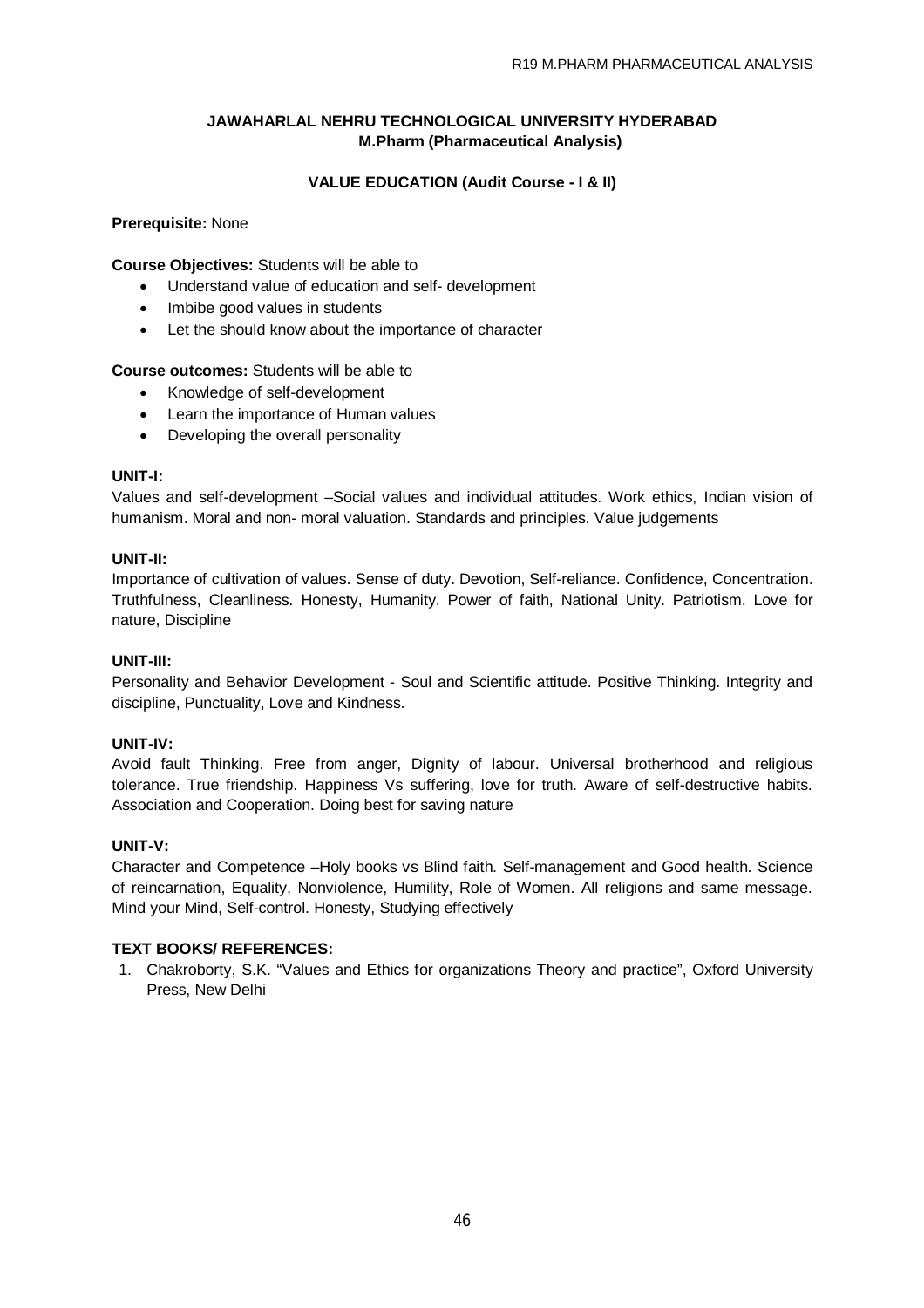## **CONSTITUTION OF INDIA (Audit Course - I & II)**

### **Prerequisite:** None

**Course Objectives:** Students will be able to:

- Understand the premises informing the twin themes of liberty and freedom from a civil rights perspective.
- To address the growth of Indian opinion regarding modern Indian intellectuals' constitutional role and entitlement to civil and economic rights as well as the emergence of nationhood in the early years of Indian nationalism.
- To address the role of socialism in India after the commencement of the Bolshevik Revolution in 1917 and its impact on the initial drafting of the Indian Constitution.

**Course Outcomes:** Students will be able to:

- Discuss the growth of the demand for civil rights in India for the bulk of Indians before the arrival of Gandhi in Indian politics.
- Discuss the intellectual origins of the framework of argument that informed the conceptualization of social reforms leading to revolution in India.
- Discuss the circumstances surrounding the foundation of the Congress Socialist Party [CSP] under the leadership of Jawaharlal Nehru and the eventual failure of the proposal of direct elections through adult suffrage in the Indian Constitution.
- Discuss the passage of the Hindu Code Bill of 1956.

### **UNIT-I:**

**History of Making of the Indian Constitution:** History Drafting Committee, (Composition & Working), **Philosophy of the Indian Constitution:** Preamble**,** Salient Features.

# **UNIT-II:**

**Contours of Constitutional Rights & Duties:** Fundamental Rights Right to Equality**,** Right to Freedom**,** Right against Exploitation**,** Right to Freedom of Religion**,** Cultural and Educational Rights**,**  Right to Constitutional Remedies, Directive Principles of State Policy**,** Fundamental Duties.

# **UNIT-III:**

**Organs of Governance:** Parliament**,** Composition**,** Qualifications and Disqualifications**,** Powers and Functions**,** Executive**,** President**,** Governor**,** Council of Ministers, Judiciary, Appointment and Transfer of Judges, Qualification, Powers and Functions.

#### **UNIT-IV:**

**Local Administration:** District's Administration head: Role and Importance, Municipalities: Introduction, Mayor and role of Elected Representative, CEO of Municipal Corporation. Pachayati raj: Introduction, PRI: Zila Pachayat. Elected officials and their roles, CEO Zila Pachayat: Position and role. Block level: Organizational Hierarchy (Different departments), Village level: Role of Elected and Appointed officials, Importance of grass root democracy.

# **UNIT-V:**

**Election Commission:** Election Commission: Role and Functioning. Chief Election Commissioner and Election Commissioners. State Election Commission: Role and Functioning. Institute and Bodies for the welfare of SC/ST/OBC and women.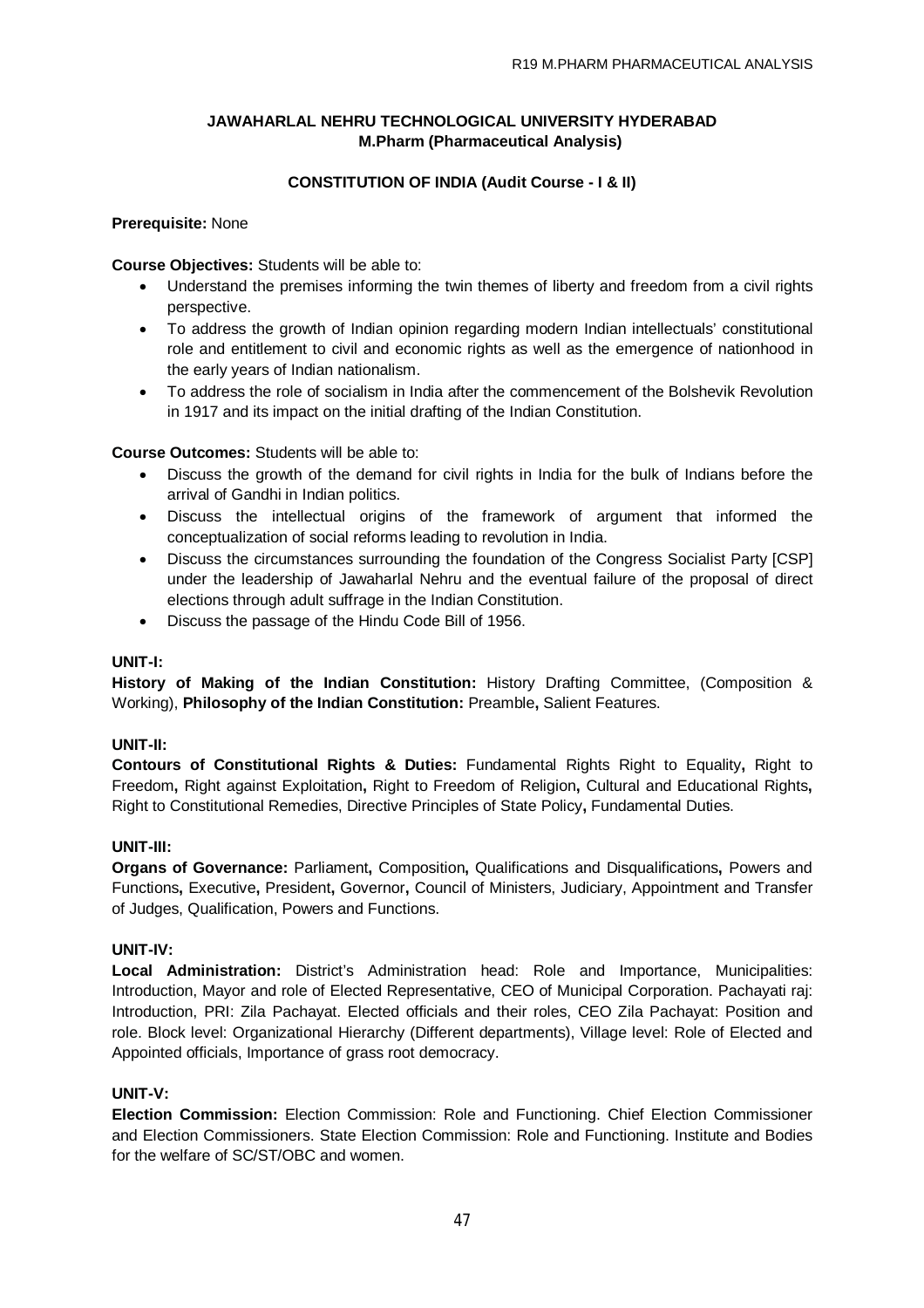- 1. The Constitution of India, 1950 (Bare Act), Government Publication.
- 2. Dr. S. N. Busi, Dr. B. R. Ambedkar framing of Indian Constitution, 1st Edition, 2015.
- 3. M. P. Jain, Indian Constitution Law, 7th Edn., Lexis Nexis, 2014.
- 4. D.D. Basu, Introduction to the Constitution of India, Lexis Nexis, 2015.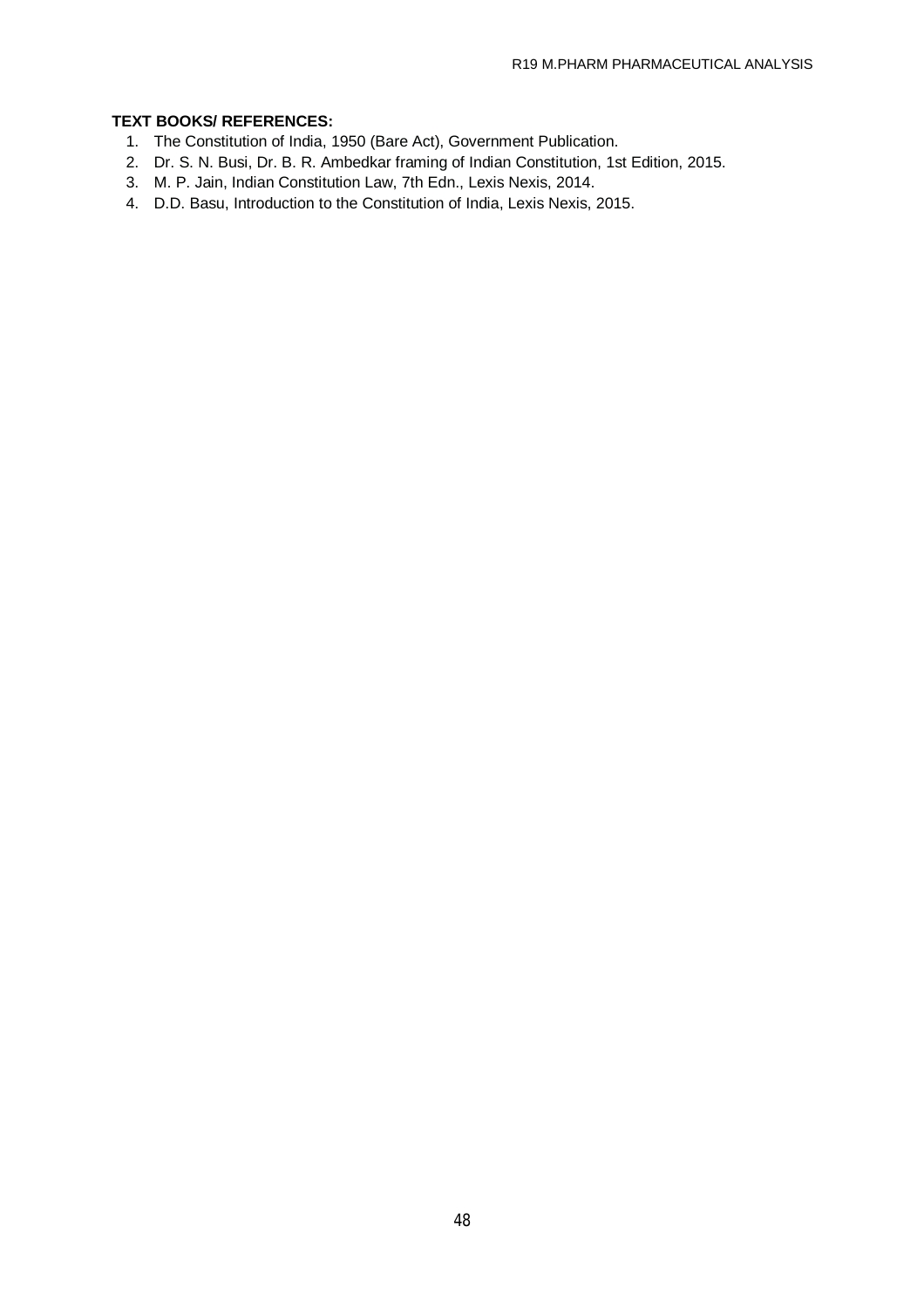# **PEDAGOGY STUDIES (Audit Course - I & II)**

#### **Prerequisite:** None

**Course Objectives:** Students will be able to:

- Review existing evidence on the review topic to inform programme design and policy making undertaken by the DfID, other agencies and researchers.
- Identify critical evidence gaps to guide the development.

**Course Outcomes:** Students will be able to understand:

- What pedagogical practices are being used by teachers in formal and informal classrooms in developing countries?
- What is the evidence on the effectiveness of these pedagogical practices, in what conditions, and with what population of learners?
- How can teacher education (curriculum and practicum) and the school curriculum and guidance materials best support effective pedagogy?

#### **UNIT-I:**

**Introduction and Methodology:** Aims and rationale, Policy background, Conceptual framework and terminology Theories of learning, Curriculum, Teacher education. Conceptual framework, Research questions**.** Overview of methodology and Searching.

### **UNIT-II:**

**Thematic overview:** Pedagogical practices are being used by teachers in formal and informal classrooms in developing countries. Curriculum, Teacher education.

#### **UNIT-III:**

Evidence on the effectiveness of pedagogical practices, Methodology for the indepth stage: quality assessment of included studies. How can teacher education (curriculum and practicum) and the scho curriculum and guidance materials best support effective pedagogy? Theory of change. Strength and nature of the body of evidence for effective pedagogical practices. Pedagogic theory and pedagogical approaches. Teachers' attitudes and beliefs and Pedagogic strategies.

#### **UNIT-IV:**

**Professional development:** alignment with classroom practices and follow-up support, Peer support, Support from the head teacher and the community. Curriculum and assessment, Barriers to learning: limited resources and large class sizes

#### **UNIT-V:**

**Research gaps and future directions:** Research design**,** Contexts**,** Pedagogy**,** Teacher education**,**  Curriculum and assessment**,** Dissemination and research impact.

- 1. Ackers J, Hardman F (2001) Classroom interaction in Kenyan primary schools, Compare, 31 (2): 245-261.
- 2. Agrawal M (2004) Curricular reform in schools: The importance of evaluation, Journal of Curriculum Studies, 36 (3): 361-379.
- 3. Akyeampong K (2003) Teacher training in Ghana does it count? Multi-site teacher education research project (MUSTER) country report 1. London: DFID.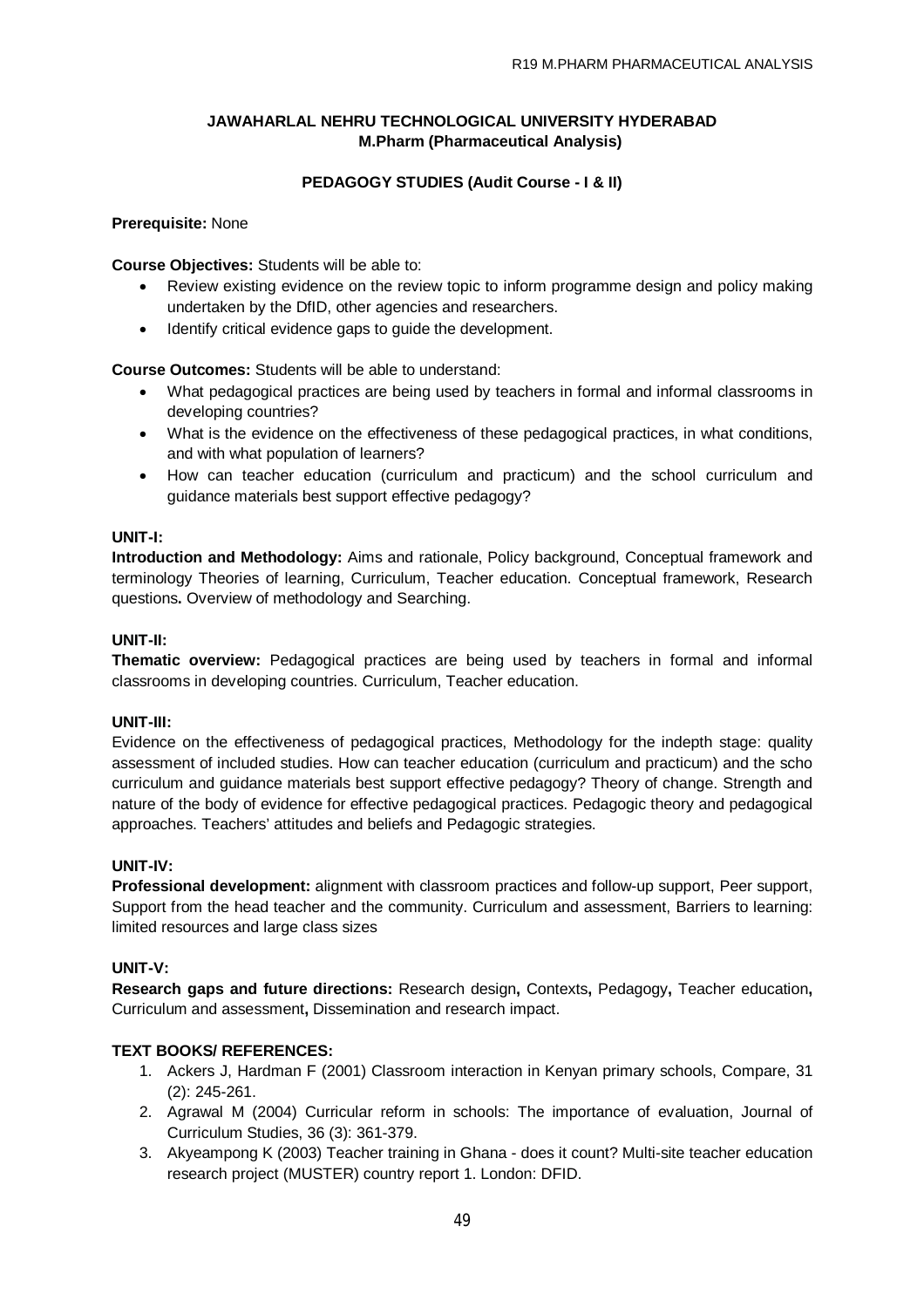- 4. Akyeampong K, Lussier K, Pryor J, Westbrook J (2013) Improving teaching and learning of basic maths and reading in Africa: Does teacher preparation count? International Journal Educational Development, 33 (3): 272–282.
- 5. Alexander RJ (2001) Culture and pedagogy: International comparisons in primary education. Oxford and Boston: Blackwell.
- 6. Chavan M (2003) Read India: A mass scale, rapid, 'learning to read' campaign.
- **7.** [www.pratham.org/images/resource%20working%20paper%202.pdf.](http://www.pratham.org/images/resource%20working%20paper%202.pdf.)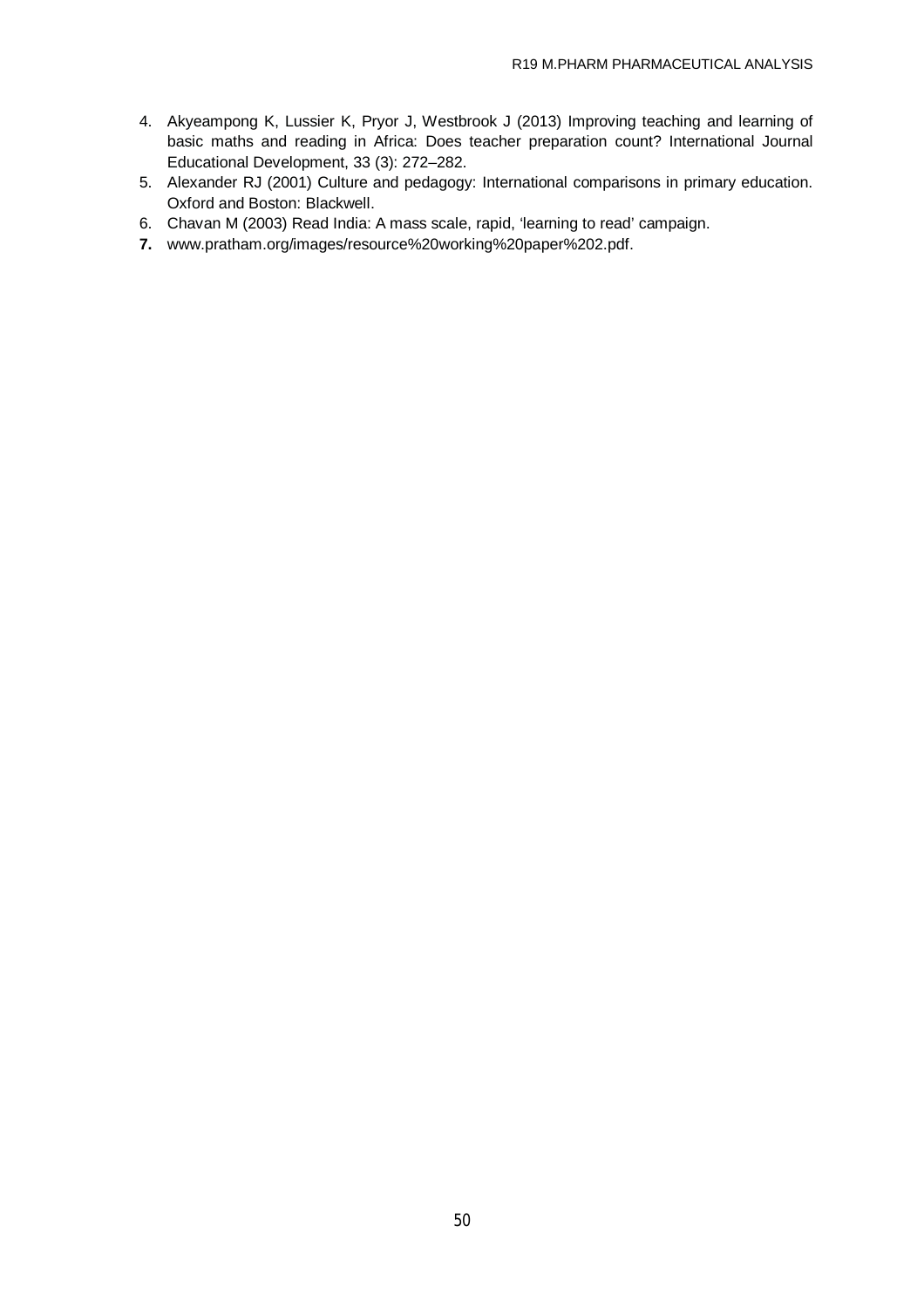# **STRESS MANAGEMENT BY YOGA (Audit Course - I & II)**

#### **Prerequisite:** None

#### **Course Objectives:**

- To achieve overall health of body and mind
- To overcome stress

# **Course Outcomes:** Students will be able to:

- Develop healthy mind in a healthy body thus improving social health also
- Improve efficiency

## **UNIT-I:**

Definitions of Eight parts of yog. (Ashtanga)

**UNIT-II:**  Yam and Niyam.

# **UNIT-III:**

Do`s and Don't's in life. i) Ahinsa, satya, astheya, bramhacharya and aparigraha ii) Shaucha, santosh, tapa, swadhyay, ishwarpranidhan

**UNIT-IV:** 

Asan and Pranayam

#### **UNIT-V:**

i) Various yog poses and their benefits for mind & body

ii) Regularization of breathing techniques and its effects-Types of pranayam

- 1. 'Yogic Asanas for Group Tarining-Part-I": Janardan Swami Yogabhyasi Mandal, Nagpur
- 2."Rajayoga or conquering the Internal Nature" by Swami Vivekananda, Advaita Ashrama (Publication Department), Kolkata